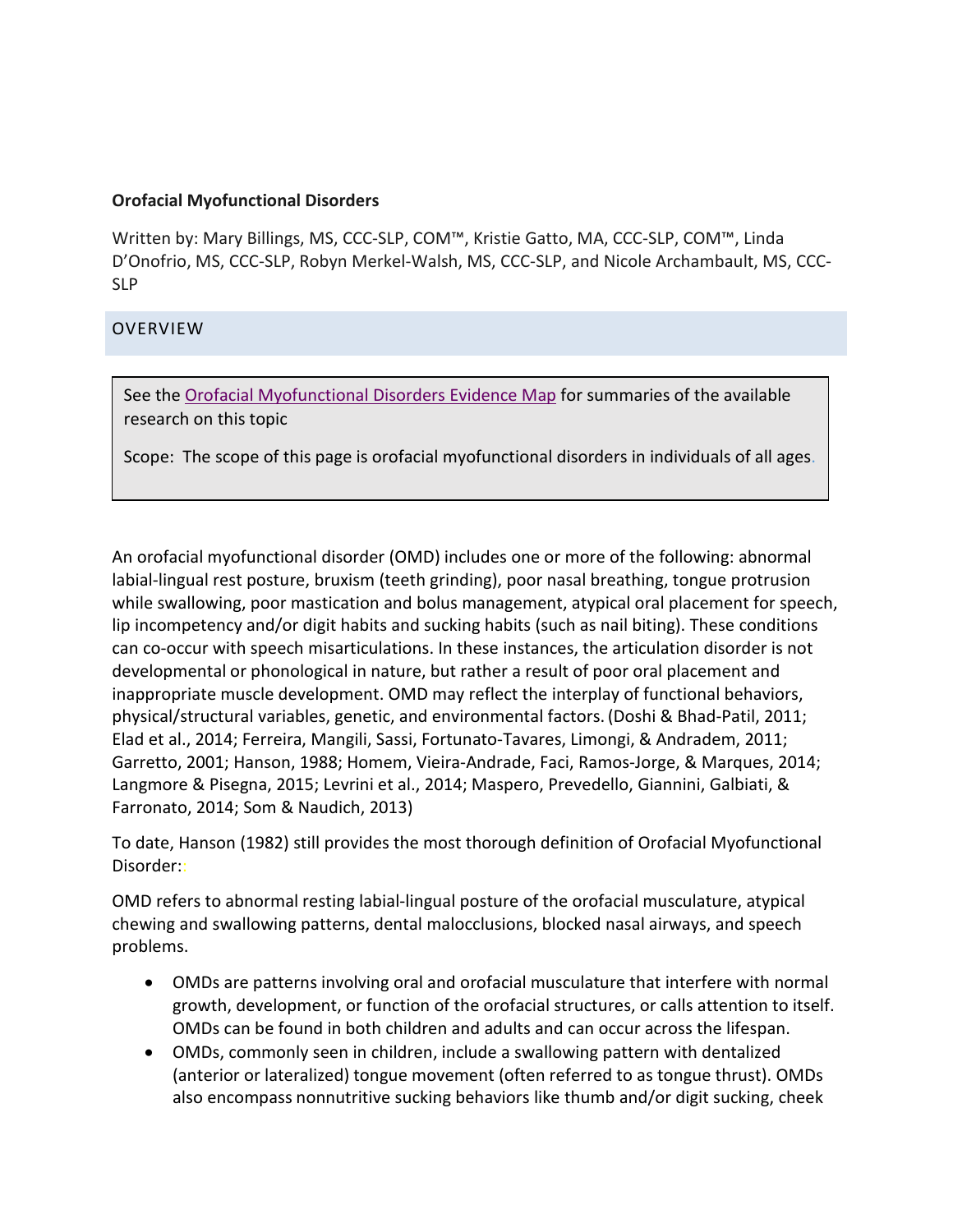or tongue sucking, prolonged pacifier usage, clenching or bruxing, etc. and can lead to the development of abnormal movement patterns, eruption of dentition, and/or changes to the oral cavity.

• OMDs in the adult and geriatric populations occur secondary to various neurological impairments, oral hygiene problems, altered function of muscles due to aging, systemic diseases, or trauma to the oropharyngeal complex.

## INCIDENCE, PREVALENCE

The *incidence* of orofacial myofunctional disorders (OMD) refers to the number of new cases identified in a specified time period. The *prevalence* of OMD refers to the number of individuals who are living with OMDs at any given time.

Estimates vary according to the definition and criteria used to identify OMDs, as well as the age and characteristics of the population (e.g., orthodontic problems, speech disorders, etc.).

#### **Who Experiences Oromyofunctional Disorders?**

- Newborns, infants, and toddlers (Abreu, Rocha, Lamounier, & Guerra, 2008b; Aniansson et al., 1994; Neskey, Eloy, & Casiano, 2009; Ricke, Baker, Madlon-Kay, & DeFor, 2005)
- Preschoolers (Barros de Arruda Telles, Ferreira, Magalhaes, & Scavone-Junior, 2009; Dimberg, Lennartsson, Söderfeldt, & Bondemark, 2011; Grabowski, Kundt, & Stahl, 2007)
- School-aged children (Bonuck et al., 2011; Felcar, Bueno, Massan, Torezan, & Cardoso, 2010; Heimer, Tornisiello Katz, & Rosenblatt, 2008)
- Adults in repeat orthodontics (Bakarcic et al., 2015; Grabowski, Kundt, & Stahl, 2007; Jang, Cha, Ngan, Choi, Lee, & Jang, 2011)
- People with craniofacial disorders, cerebral palsy, dysarthria, dyspraxia, and/or sensorymotor based speech disorders (Murray, 2002; Okuro et al, 2011; Parker et al, 2010)
- Children and adults with restricted oral frenula, sleep disordered breathing, temporomandibular dysfunction and/or facial pain
- Those with post facial trauma, post surgery
- People who are weak, chronically ill, or bed bound
- Adults who are elderly

## **When can Oromyofunctional Disorders Occur?**

- During lactation and disruptions in early feeding experiences (Barros de Arruda Telles, Ferreira, Magalhaes, & Scavone-Junior, 2009; Jackson, 1999; Neskey, Eloy, & Casiano, 2009)
- During transition to solid foods and introduction of cups and straws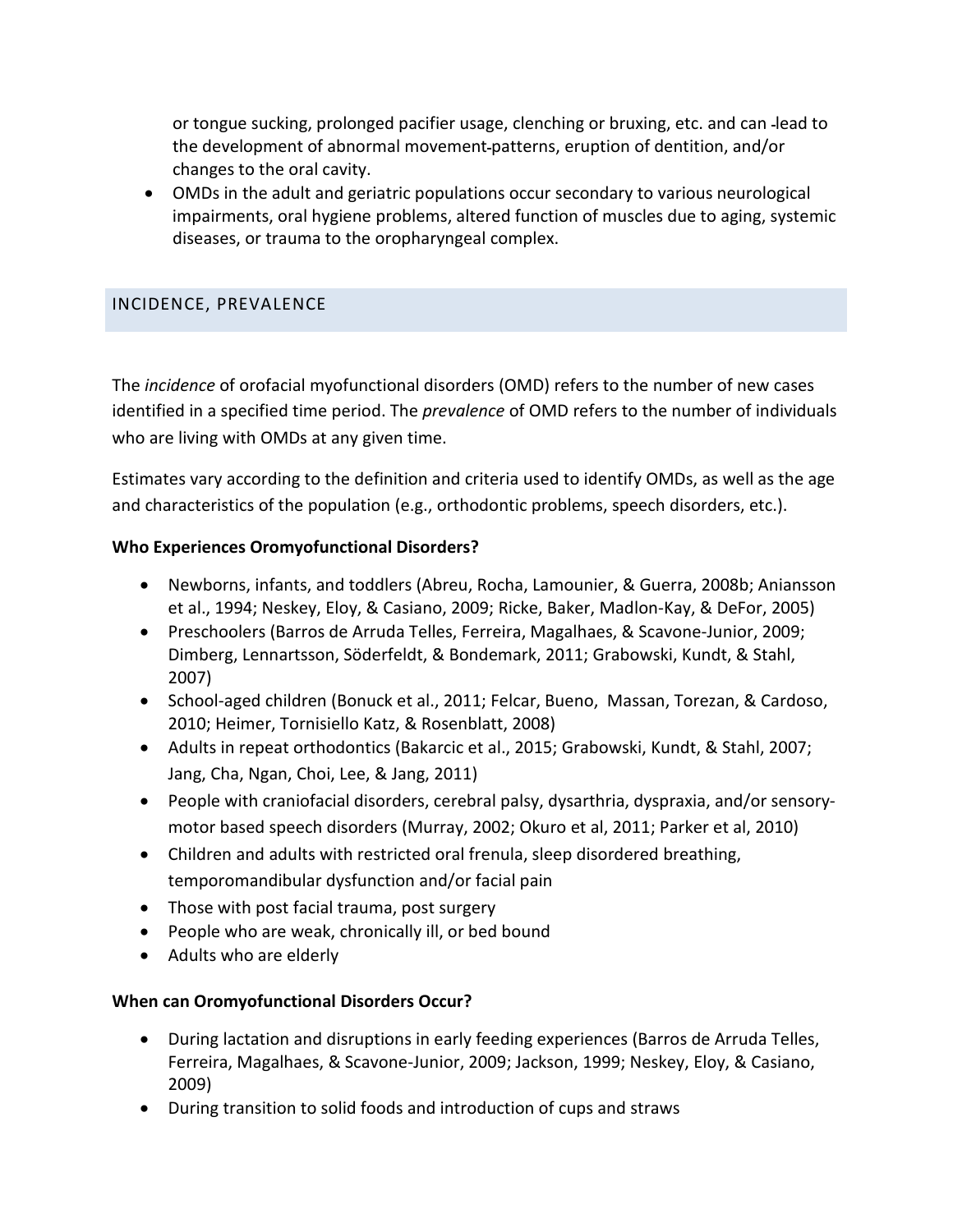- With enlarged soft tissue (Marangu, Jowi, Aswani, Wambani, & Nduati, 2014)
- With restricted soft tissue (Han, Kim, Choi, Lim, & Han, 2012; Klockars & Pitkäranta, 2009b; Martinelli, Marchesan, & Berretin-Felix, 2014; Segan, Stephenson, & Dawes, 2007)
- During oral-preparatory, oral transit, oropharyngeal stage swallowing therapy (Lau, 2015; Rudolph & Link, 2002)
- During sensory-motor feeding therapy (Medeiros, 2007; Rudolph & Link, 2002)
- During oral placement for articulation development
- With non-nutritive suck and chewing habits (Garattini, Crozzoli, & Valsasina, 1990; Kasparaviciene et al, 2014; Larsson, 1994; Neto, Oliveira, Barbosa, Zandonade, & Oliveira, 2012)
- With respiration and daytime breathing, phonation, and voice disorders (Felcar, Bueno, Massan, Torezan, & Cardoso, 2010; Neiva, Kirkwood, & Godinho, 2009; Neskey, Eloy, & Casiano, 2009; Souki, Pimenta, Souki, Franco, Becker, & Pinto, 2009)
- With sleep disordered breathing, obstructive sleep apnea, and problems with patency of the airway during sleep (Bishara, Warren, Broffitt, & Levy, 2006; Bonuck, et al, 2011; Guilleminault & Akhtar, 2015; Pirilä-Parkkinen, Pirttiniemi, Nieminen, Tolonen, Pelttari, & Löppönen, 2008)
- During and after orthodontics and oromaxillofacial surgery (Bakarcic et al., 2015; Grabowski, Kundt, & Stahl, 2007)
- Following trauma

## SIGNS AND SYMPTOMS

## **Signs & Symptoms of OMD in 0-3 Year Old Children:**

- Poor latch during breast- or bottle-feeding
- Difficulty nursing
- Difficulties with the suck-swallow-breathe coordination
- GERD (gastro-esophageal reflux disease)
- Failure to Thrive
- Torticollis
- Tongue protrusion past the lower lip at rest or during feeds
- Tongue suckling/sucking
- Poor lingual range of motion
- Blisters on the upper lip
- Open mouth posture at rest
- High nasio-labial angle
- Difficulty tranitioning from breast/bottle to straw/cup
- *Behavioral* feeding issues
- Self-limited diet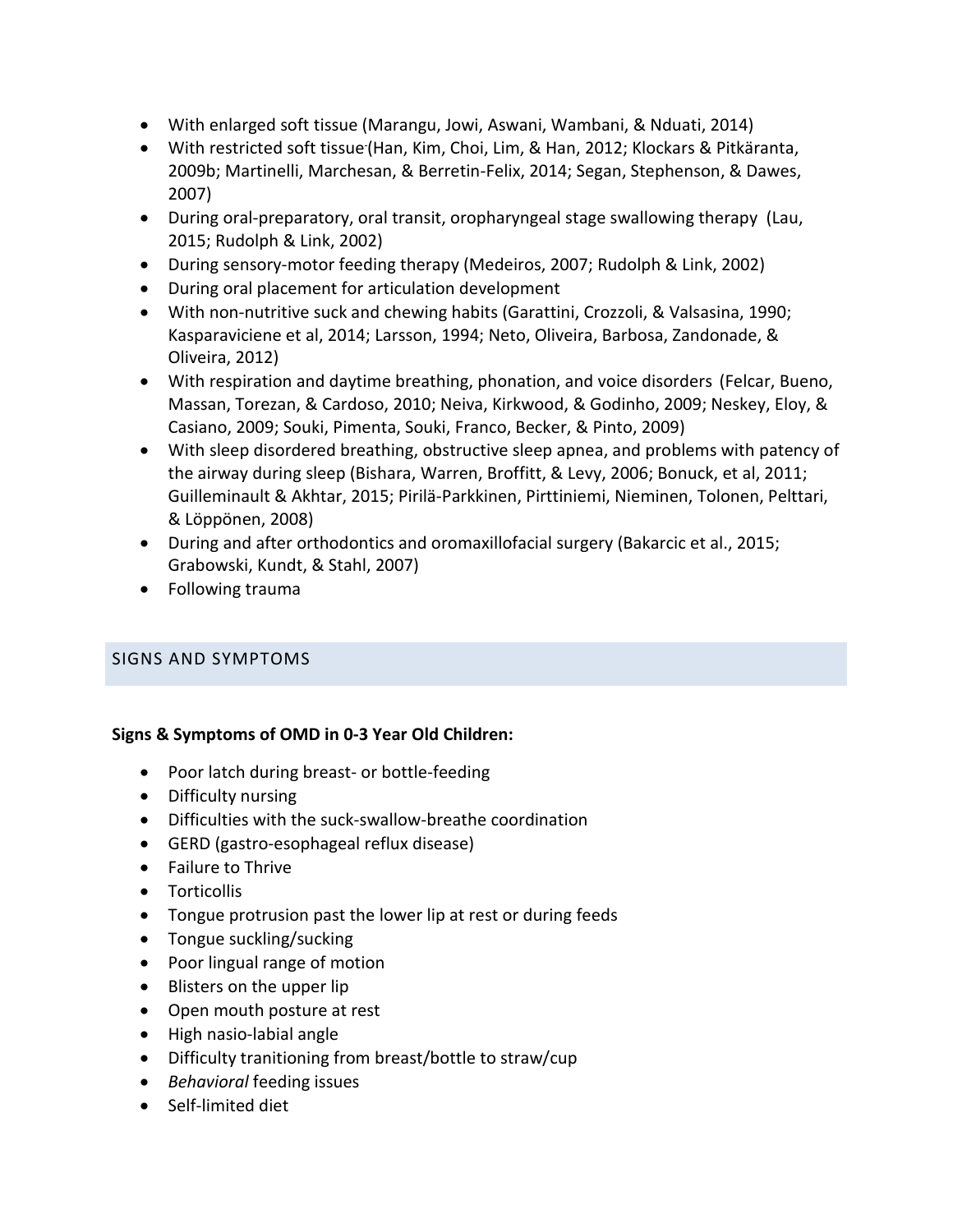- Difficulty transitioning to solids
- Gagging/vomiting
- Poor speech clarity
- Late emergence of speech sounds
- Prolonged non-nutritive sucking past 12 months of age

#### **Signs & Symptoms of OMD in Young Children**

- Daytime breathing habits including open mouth posture and audible breathing (Harari, Redlich, Miri, Hamud, & Gross, 2010; Hitos, Arakaki, Sole, & Weckx, 2013; Hsu, & Yamaguchi, 2012; Ikenaga, Yamaguchi, & Daimon, 2013; Jefferson, 2010; Lee, Choi, Shin, Lee, Kwon, & Lee, 2007; Lee, Guilleminault, Chiu, & Sullivan, 2015; Mattar, Anselmo-Lima, Valera, & Matsumoto, 2004; Moore, Caulfield, & Green, 2001; Nagaiwa, Gunjigake, & Yamaguchi, 2016; Wasaki & Yamasaki, 2014)
- Nighttime breathing habits including not sleeping through the night, nocturnal bruxing, and enuresis (Ali et al., 2015; Gaultier & Guilleminault, 2001; Guilleminault & Akhta, 2015; Guilleminault, Huseni, & Lo, 2016; Guilleminault, Primeau, Chiu, Yuen, Leger, & Metlaine, 2013; Huang, Paiva, Hsu, Kuo, & Guilleminault, 2014; Marcus, 2001; Miller, Johnson, Duggan, & Behm, 201; Montgomery-Downs, & Gozal,2006)
- Airway obstruction including sinus congestion, enlarged tonsils and adenoids, and tongue falling into airway (Bueno, Grechi, Trawitzki, Anselmo-Lima, Felicio & Valera, 2015; Lee, Guilleminault, Chiu, & Sullivan, 2015; Marcus, McColley, Carroll, Loughlin, Smith, & Schwartz, 1994; Martha, da Silva Moreira, Martha, Velho, Eick, & Goncalves, 2013; Wolf, Anderhuber, & Kuhn, 1993)
- Poor nursing and difficult transition to solid foods (Gomes, Trezza, Murade, & Padovani, 2006; Hogan, Westcott, & Griffiths, 2005; Mizuno & Ueda, 2006; Moral et al, 2010; Pransky, Lago, & Hong, 2015; Sanchez, Spittle, Slattery, & Morgan, 2016; Sanchez, Spittle, Slattery, & Morgan, 2016)
- Picky eating, limited food repertoire, soft food preferences (Ikenaga, Yamaguchi, & Daimon, 2013; Malas, Trudeau, Giroux, Gauthier Poulin, & McFarland, 2017)
- Difficulties with oral preparation or oral transit including tongue thrust swallow, poor or inefficient chewing, messy eating, and/or audible eating (Stevenson & Allaire, 1991)
- Difficulties with open cup or straw drinking
- Prolonged hard-spout sippy cup usage
- Drooling and poor oral control, specifically past the age of 2 years
- Poor oral hygiene
- Restricted labial, lingual & buccal frenula (Guilleminault, Huseni, & Lo, 2016; Huang, Paiva, Hsu, Kuo, & Guilleminault, 2014; Miranda & Milroy, 2010; Ostapiuk, 2006; Pola, Garcia, Martín, Gallas, & Lestón, 2002; Pransky, Lago, Hong, 2015; Reddy, Marudhappan, Devi, Narang, 2014)
- Pharyngeal, laryngeal and esophageal reflux (Miller, Sonies, & Macedonia, 2003)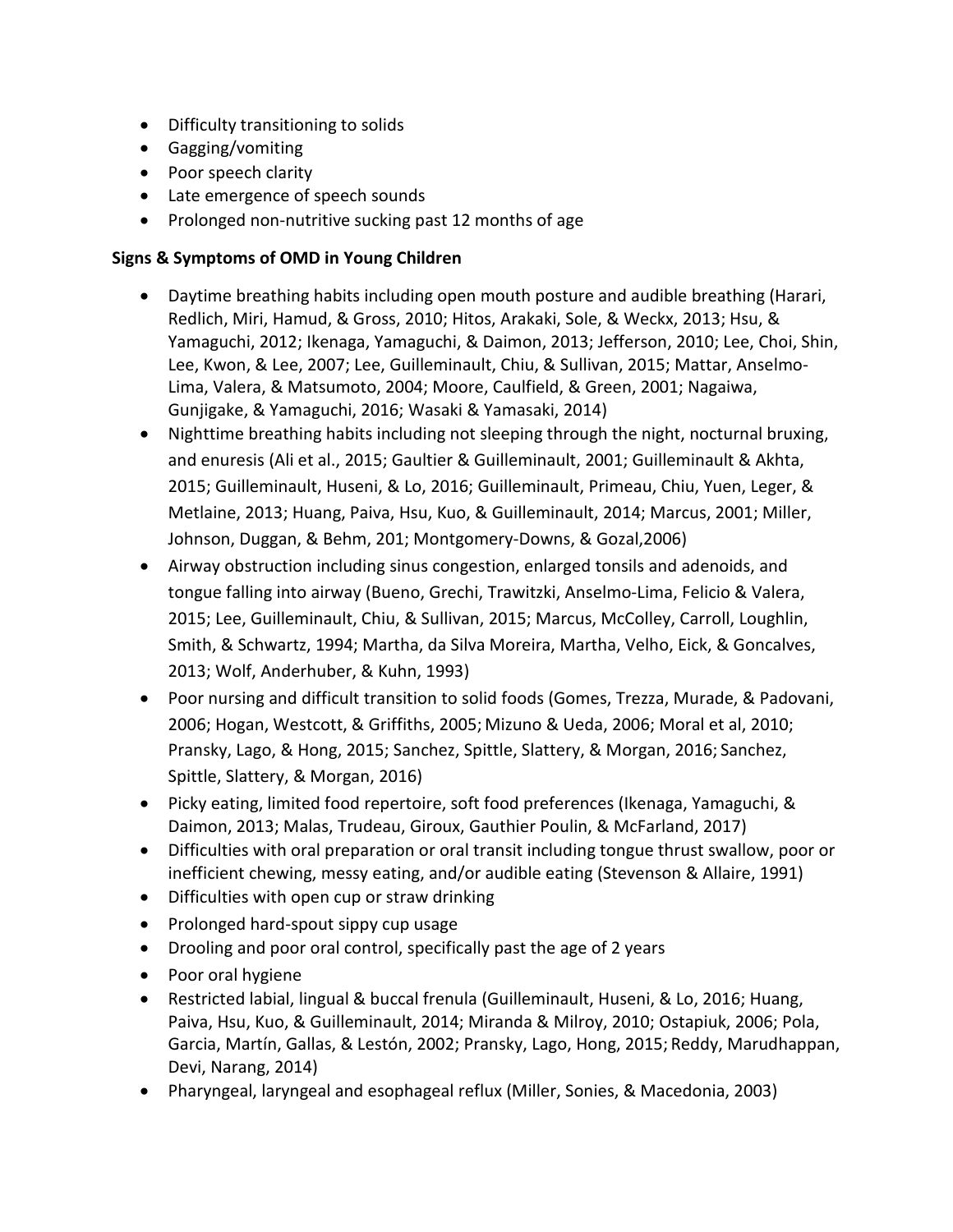- Nonnutritive sucking habits, including pacifier use after age 12 months, as well as finger, thumb or tongue sucking (Mizuno & Ueda, 2006; Warren & Bishara, 2002; Warren, Levy, Nowak, & Tang, 2000; Warren, Slayton, Bishara, Levy, Yonezu & Kanellis, 2005; Zardetto, Rodrigues & Stefani, 2002)
- Early hard palate collapse
- Dental malocclusions, such as overjet, anterior or posterior open bite, edge to edge bite, and under bite (Ben-Bassat & Brin, 2003; Farronato, Giannini, Riva, Galbiati & Maspero, 2012; Guilleminault, Abad, Chiu, Peters & Quo, 2016; Harari, Redlich, Miri, Hamud, & Gross, 2010; Mattar, Anselmo-Lima, Valera, & Matsumoto, 2004; Ovsenik, 2009; Saccomanno, Antonini, D'Alatri, D'Angelantonio, Fiorita, & Deli, 2012; Seemann, Kundt, & Stahl de Castrillon, 2011; Stahl, Grabowski, Gaebel & Kundt, 2007; Wasaki & Yamasaki, 2014)
- Forward head posture (Okuro, Morcillo, Ribeiro, Sakano, Conti, & Ribeiro, 2011)
- Daytime bruxing and facial pain (Pizolato, Fernandes, & Gaviaio, 2011)
- Atypical speech sound elicitations with abnormal lingual dental articulatory placement for /t, d, l, n, r, k, g/ and distorted productions of /s, z/ often with an interdental or lateral lisp to include /ʧ, ʤ, ʃ, ʓ/(Guellai, Steri & Yeung, 2014; Robb & Bleile, 1994)

# **Signs & Symptoms of OMD in School-Aged Children & Adults (references in previous section)**

- Daytime breathing habits including open mouth resting posture and audible breathing
- Nighttime breathing habits including not sleeping through the night, bruxing, and enuresis
- Airway obstruction including sinus congestion, enlarged tonsils and adenoids, tongue falling into airway, and sleep disordered breathing
- Restricted labial, lingual, buccal frenula
- Picky eating, poor chewing, soft food diets
- Poor oral care and oral aversion
- Continued non-nutritive sucking and chewing habits
- Continued drooling and poor oral control
- Tongue thrust swallow, messy eating, and audible eating
- Esophageal reflux impacting the pharynx and larynx
- Malocclusions, poor hard palate development, and orthodontic relapse
- Forward head posture
- Bruxing and facial pain
- Continued speech/articulation distortions and poor articulatory generalization
- Open mouth resting posture, low tongue posture which does not allow for normal resting relationship between teeth and jaws

# CAUSES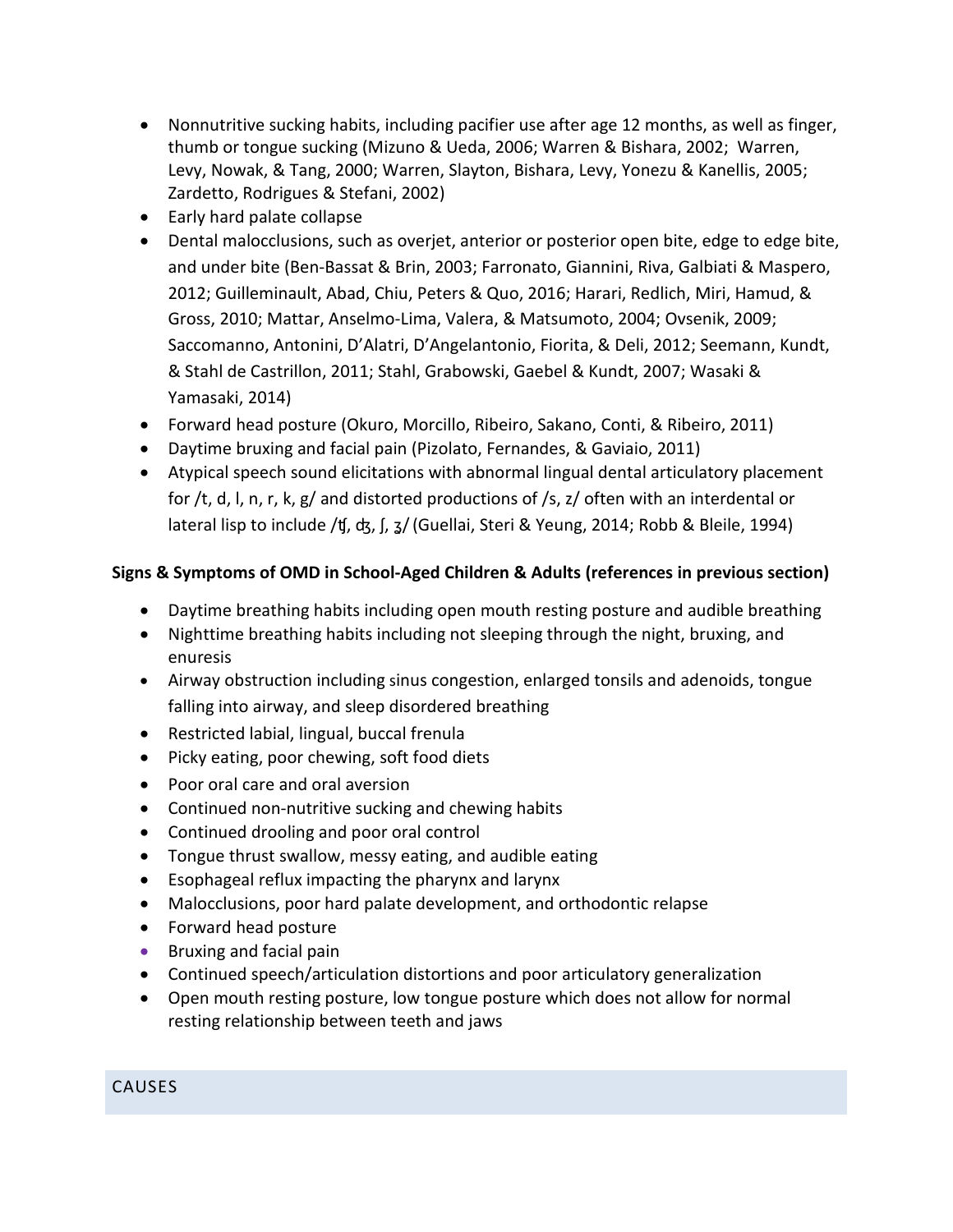Oromyofunctional disorders are multifactorial in nature and are often the consequence of a sequence of events or lack of intervention at critical periods, resulting in oral dysfunction, malocclusion, and suboptimal craniofacial development. Causes of OMDs include:

- Functional airway obstruction to include elarged tonsils and adenoids, enlarged nasal turbinates, deviated septum, sinus infections, allergies (environmental or seasonal), chronic upper airway infections, asthma, sleep disordered breathing, including obstructive sleep apnea, and low oropharyngeal muscle tone resulting in airway collapse (Abreu, Rocha, Lamounier, & Guerra, 2008b; Ali et al., 2015; Bueno, Grechi, Trawitzki, Anselmo-Lima, Felicio & Valera, 2015; Gaultier & Guilleminault, 2001; Guilleminault, Abad, Chiu, Peters, & Quo, 2016; Guilleminault & Akhtar, 2015; Guilleminault, Huseni, & Lo, 2016; Guilleminault & Sullivan, 2014; Huang & Guilleminault, 2013; Huang et al., 2016; Huang, Paiva, Hsu, Kuo & Guilleminault 2014; Huang, Quo, Berkowski, & Guilleminault, 2015; Hultcrantz, Lofstrand, & Tidestrom, 2009; Lima, Baraúna, Sologurem, Canto, & Gastaldi, 2004; Martha, da Silva Moreira, Martha, Velho, Eick, & Goncalves, 2013; Rabadi, Baker, & Al-Qudah, 2014; Um, Hong, & Jeong, 2017)
- Oral resting postures, including mouth breathing (Daimon & Yamaguchi, 2014; Guilleminault & Sullivan, 2014; Harari, Redlich, Miri, Hamud, & Gross, 2010; Hitos, Arakaki, Sole, & Weckx, 2013; Ikenaga, Yamaguchi, & Daimon, 2013; Jefferson, 2010; Lee, Choi, Shin, Lee, Kwon, & Lee, 2007; Lee, Guilleminault, Chiu, & Sullivan, 2015; Nagaiwa, Gunjigake, & Yamaguchi, 2016; Okuro, Morcillo, Ribeiro, Sakano, Conti, & Ribeiro, 2011; Ovsenik, 2009; Padzy, Martrette, Tankosic, Thornton, & Trabalon, 2011; Solow & Sandham, 2002; Sperry, 1989)
- Craniofacial disorder, craniofacial dysmorphology, malocclusion (Bailey, Cevidanes, & Proffit, 2004; Ben-Bassat & Brin, 2003; Dixon, Marazita, Beaty, & Murray, 2011; Farronato, Giannini, Riva, Galbiati, & Maspero, 2012; Fatemifar et al., 2013; Grabowski, Kundt, & Stahl, 2007.; Graham et al., 2005; Guilleminault, Abad, Chiu, Peters, & Quo, 2016; Guilleminault, Primeau, Chiu, Yuen, Leger, & Metlaine, 2013; Guilleminault & Sullivan 2014; Hollier, Kim, Grayson, & McCarthy, 2000; Lisson & Scholtes, 2005)
- Sensorimotor dysfunction or disorder, functional limitations, low orofacial and oropharyngeal muscle tone (de Boysson-Bardies & Vihman, 1991; Bruderer, Danielson, Kandhadai, & Werker, 2015; Graham Jr, 2006; Guellai, Steri, & Yeung, 2014; Livingstone, Willis, Abdel-Wareth, Thiessen, & Lockitch, 2000; Sanchez, Spittle, Slattery, & Morgan, 2016; Silveira, Prade, Ruedell, Haeffner, & Weinmann, 2013)
- Dysphagia (European Society for Swallowing Disorders, 3rd Congress, 2013; Malas, Trudeau, Giroux, Gauthier, Poulin, & McFarland, 2017; Matsuo & Palmer, 2018; Sanchez, Spittle, Slattery, & Morgan, 2016)
- Restricted oral frenula (early nursing difficulty with labial, lingual, and buccal movements for latching, sucking, lingual retraction, cupping, and elevation. (Acevedo et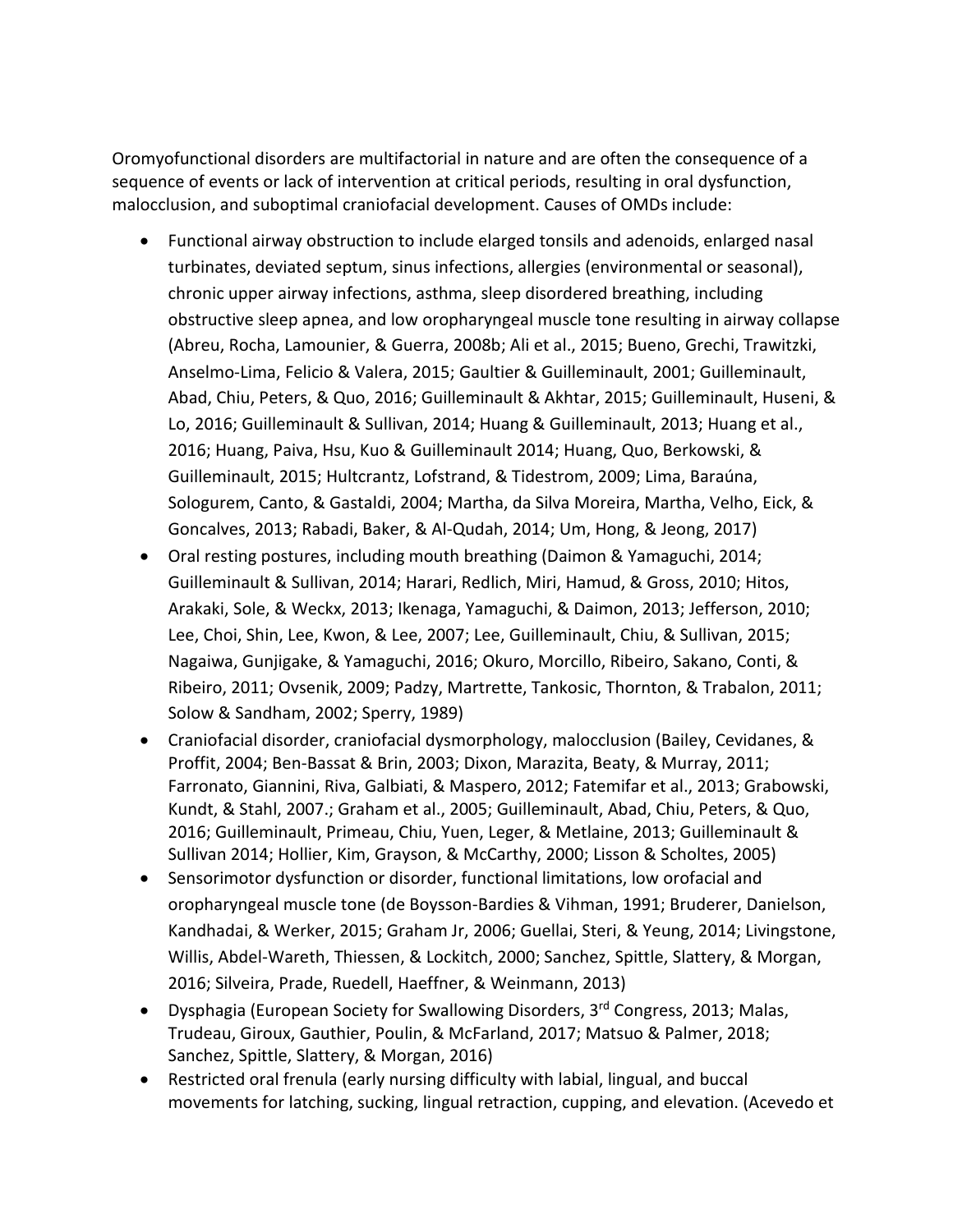al., 2010; Cockley & Lehman, 2015; Coryllos, Genna, & Salloum, 2004; Defabianis, 2000; Dollberg, Botzer, Grunis, & Mimouni, 2006; Dudek-Shriber & Zelazny, 2007; Emond et al., 2014; Forlenza, Black, McNamara, & Sullivan, 2010; Guilleminault & Akhtar, 2015; Guilleminault, Huseni, & Lo, 2016; Guilleminault & Pelayo, 1998; Guilleminault & Sullivan, 2014; Huang, Quo, Berkowski, & Guilleminault, 2015; Martinelli, Marchesan, Gusmão, Rodrigues, & Berretin-Felix, 2014; Messner, Lalakea, Aby, Macmahon, & Bair, 2000; Pransky, Lago, & Hong, 2015)

- Nonnutritive sucking & chewing habits in utero or learned later (Adair, 2003; Farsi & Salama, 1997; Poyak, 2006; Shotts, McDaniel, & Neeley, 2008; Zardetto, Rodrigues, & Stefani, 2002)
- Chewing and eating behaviors, prolonged pureed or soft food diet (Hsu & Yamaguchi, 2012; Ikenaga, Yamaguchi, & Daimon, 2013; Landouzy, Sergent, Fenart, Delattre, Claire, & Biecg, 2009; Pizolato, Fernandez, & Gaviaio, 2011; Wang & Ge, 2015)
- Idiosyncratic behaviors (Korfage, Koolstra, Langenbach, & Van Eijeden, 2005b)

# ROLES AND RESPONSIBILITIES

According to the Preferred Practice Patterns (ASHA, 2004), orofacial myofunctional assessments and interventions are conducted by appropriately credentialed and trained speech-language pathologists (SLPs).

Speech-language pathologists may perform these assessments and services individually or as members of collaborative interdisciplinary teams that may include the individual, family/caregivers, and other relevant persons (e.g., educators, medical personnel, etc.).

The SLP conducts an assessment to identify and describe:

- Underlying strengths and deficits related to orofacial myofunctional factors affecting growth and development of the dentofacial structures, the functional swallow, and speech communication;
- Effects of orofacial myofunctional impairments on the individual's daily activities (capacity, participation, and performance in everyday communication and eating/drinking);
- Contextual factors serving as barriers to or facilitators of successful communication and participation of individuals with orofacial myofunctional impairments in activities of daily living.

The SLP conducts intervention designed to (ASHA, 2004):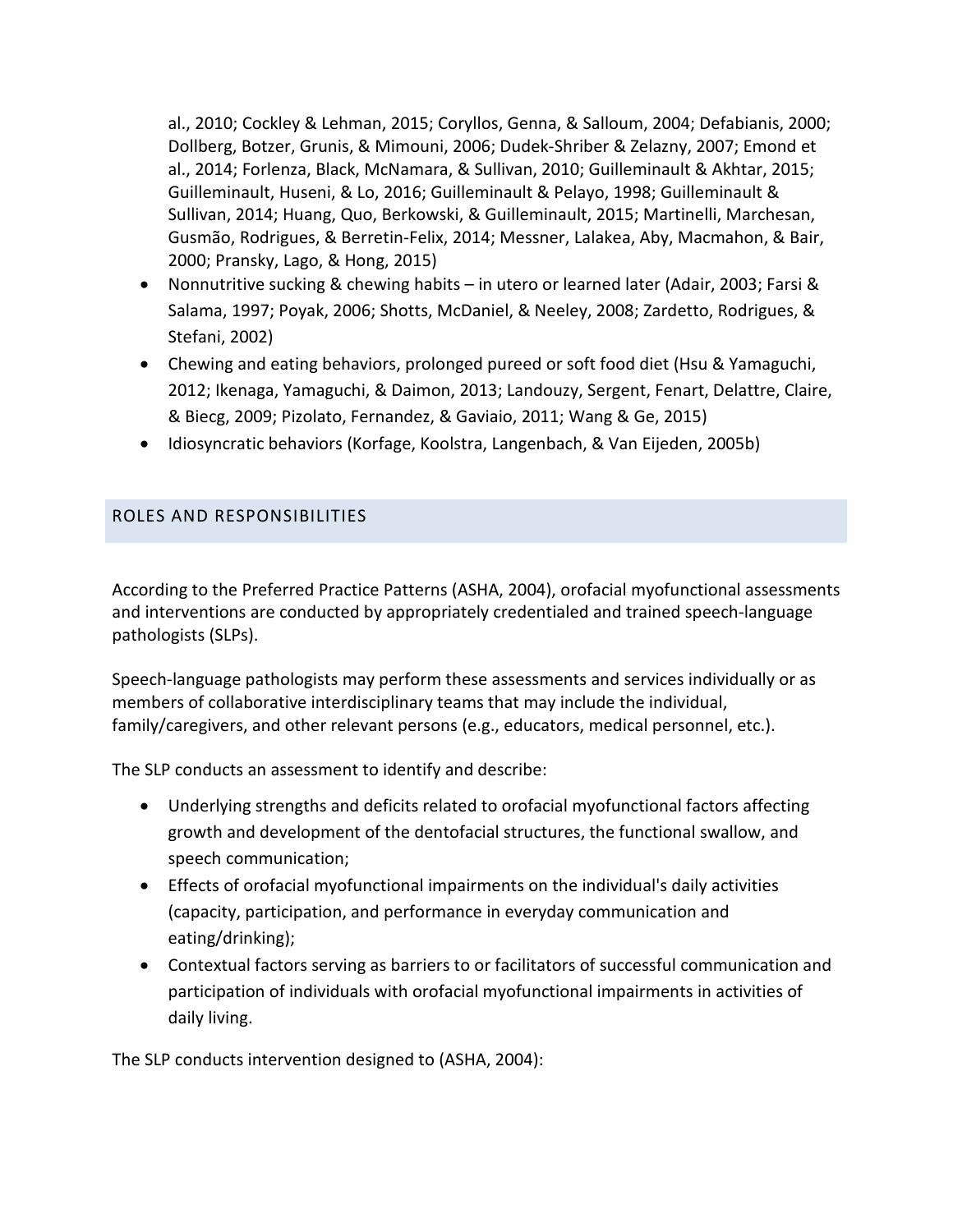- Capitalize on strengths and address weaknesses related to underlying structures and functions affecting the individual's orofacial myofunctional and swallowing patterns, as well as related speech patterns
- Facilitate the individual's activities and participation by assisting the person to acquire new orofacial myofunctional skills and strategies
- Modify contextual factors to reduce barriers and enhance facilitators of successful communication and participation, and provide appropriate accommodations and other supports, as well as training in how to use them.
- Participate in the integration of the comprehensive goals of the interdisciplinary team

## INTERDISCIPLINARY TEAM

Orofacial myofunctional treatment includes a number of approaches, some of which may require additional training or expertise. SLPs may refer to or collaborate with:

## **OMD Infant and Toddler Team**

- Pediatrician
- Lactation consultant
- Feeding specialist
- Speech-language pathologist early intervention & private
- Certified Orofacial Myologist™ (COM, International Association of Orofacial Myology)
- Otolaryngologist
- Allergist
- Osteopathic medical physician
- Oromaxillofacial surgeon
- Physical therapist
- Chiropractor
- Craniosacral therapist or other bodyworker
- Occupational therapist

## **OMD Pediatric Team**

- Pediatrician
- Feeding specialist
- Speech-language pathologist
- Certified Orofacial Myologist™ (COM, International Association of Orofacial Myology)
- Pediatric dentist
- Otolaryngologist
- Allergist
- Orthodontist
- Functional dentist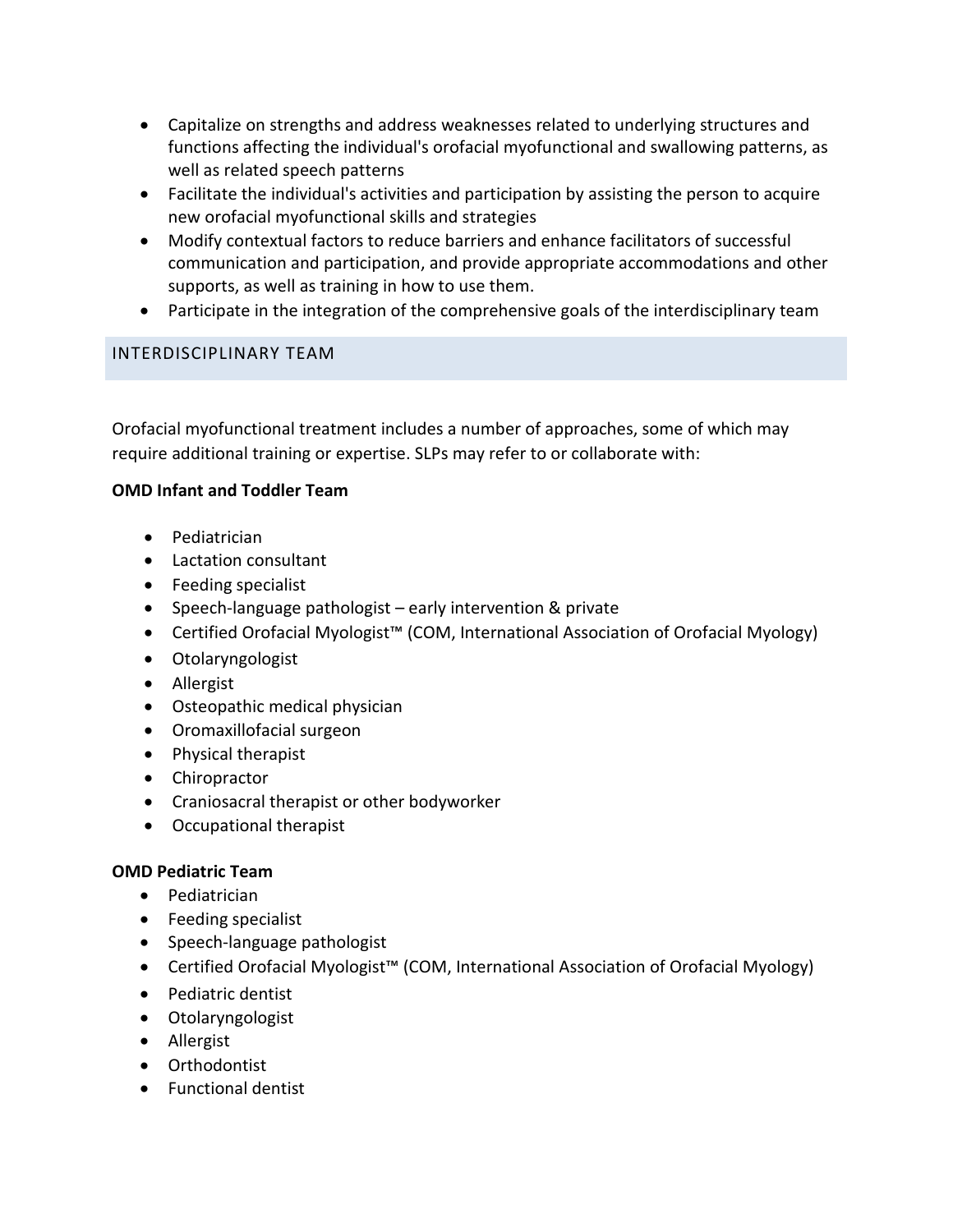- Oromaxillofacial surgeon
- Body worker osteopath, chiropractor, licensed massage therapist, physical therapist, occupational therapist
- Psychologist/Neuropsychologist

#### **OMD Adult Team**

- Primary care physician
- Allergist
- Otolaryngologist
- Orthodontist
- Speech-language pathologist
- Certified Orofacial Myologist™ (COM, International Association of Orofacial Myology)
- Specialty dentist TMD, Functional, Airway Centric, Myofunctional, Neuromuscular
- General dentist
- Other dental specialists periodontist, endodontist, prosthodontist
- Bodyworker osteopath, physical therapist, occupational therapist, chiropractor, cranio-sacral, massage therapist, etc
- Oral surgeon
- Plastic surgeon
- Psychologist/Neuropsychologist

## ASSESSMENT

See the [Assessment section of the Orofacial Myfunctional Disorders Evidence Map](http://www.asha.org/EvidenceMapLanding.aspx?id=8589945126&recentarticles=false&year=undefined&tab=allTab&filters=/8589935906/8589945126/8589945127/8589945129/) for pertinent scientific evidence, expert opinion, and client/caregiver perspective.

Please see ASHA's resource [Assessment Tools, Techniques, and Data Sources](http://www.asha.org/Practice-Portal/Clinical-Topics/Late-Language-Emergence/Assessment-Tools-Techniques-and-Data-Sources/) for information on the elements of a comprehensive assessment, considerations, and best practices. Information specific to these practices in the comprehensive assessment of individuals with OMD is discussed below.

## PART I. CASE HISTORY

A diagnostic written history and interview with parents/caregivers and teachers is conducted with or without the child present to help gather information regarding (Arvedson, 2008; Coulthard, Harris & Emmett, 2009; Pecoraro, Inui, Chen, Plorede & Heller, 1979):

- Birth and developmental history
	- o Mother's health during pregnancy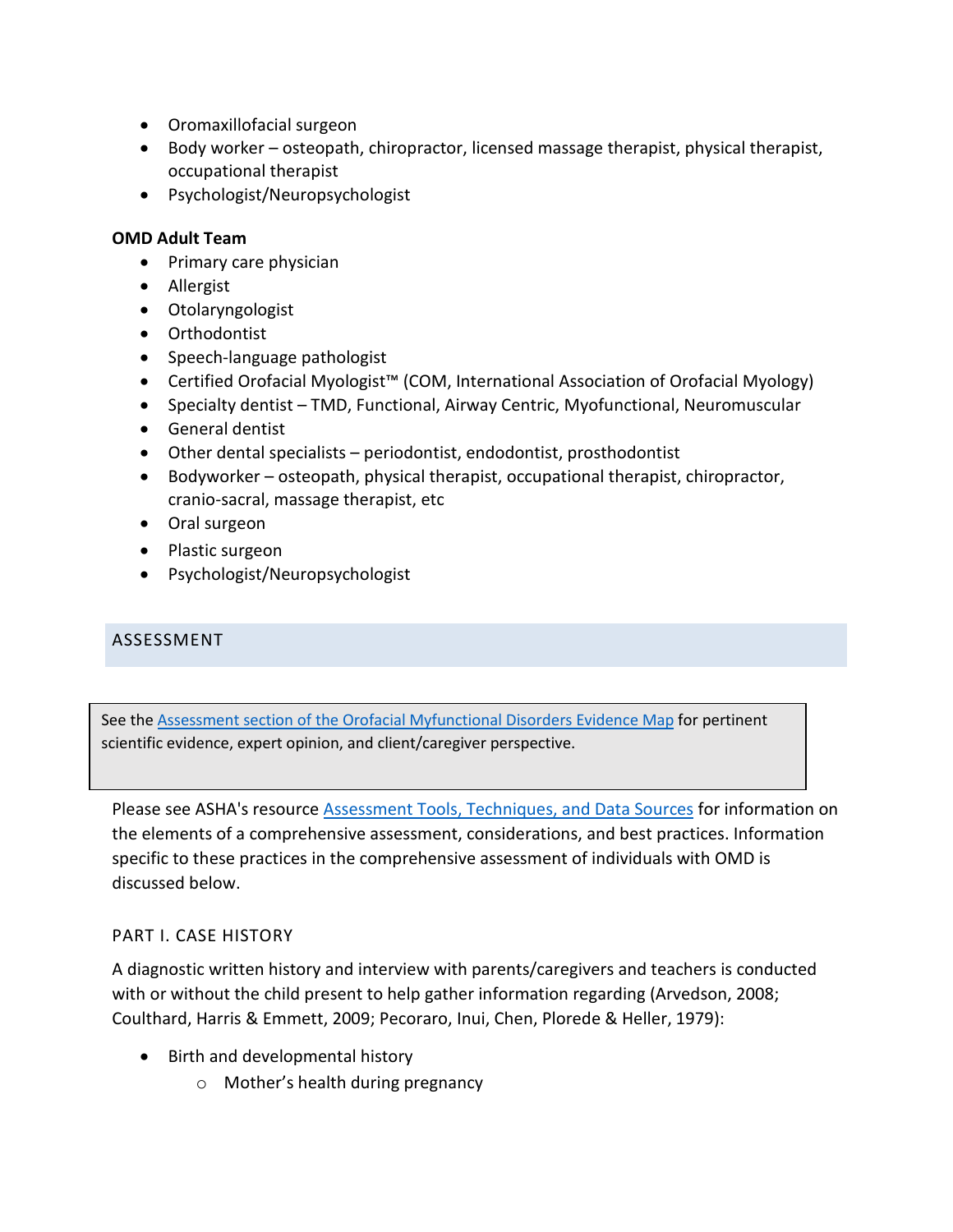- o Patient's birth experience, early infancy, early nursing and feeding
- o Toddler developmental milestones
- Oral habits (e.g., thumb, digit, pacifier, object sucking, etc.)
- Prior Intervention (e.g., surgery, lactation, physical therapy, occupational therapy, speech therapy, chiropractic treatment, cranio-sacral treatment, etc.)
- Medical history illnesses that might affect oral function including:
	- o Upper respiratory infections
	- o High fevers
	- o Seizures
	- o Ear infections/myringotomy
	- o Allergies environmental and food influences
	- o GERD/Reflux
	- o Injuries or trauma
	- o Snoring and sleep habits, enuresis
	- $\circ$  Use of sleep appliance such as CPAP (continuous positive airway pressure) device
	- o Previous oral surgery (frenectomy, tonsillectomy, or adenoidectomy)
- Dental/Orthodontic history
	- o Tooth eruption patterns
	- o Oral hygiene and cavities
	- o Palatal expansion
	- o Orthodontic appliances and treatment plan
	- o Restorative dental work (e.g., crowns, root canals, bridge, implants)
	- o Mouth or facial pain association with dental intervention
- Feeding History
	- o Transition to table food and early eating experiences
	- o Chewing or swallowing difficulties, ability to swallow pills
	- o Food inventories related to taste, texture, temperature, etc.
	- o Digestive health, GERD/reflux
- Breathing History
	- o Daytime breathing postures, history of nasal/mouth breathing
	- o Nightime breathing postures, signs of sleep disordered breathing
	- $\circ$  Oral resting postures, oral habits including nonnutritive sucking and chewing habits
- Speech & Language History
	- o Babbling and language milestones
	- o Sound acquisition, distortions, omissions, etc.
	- o Overall intelligibility
	- o Social language understanding and use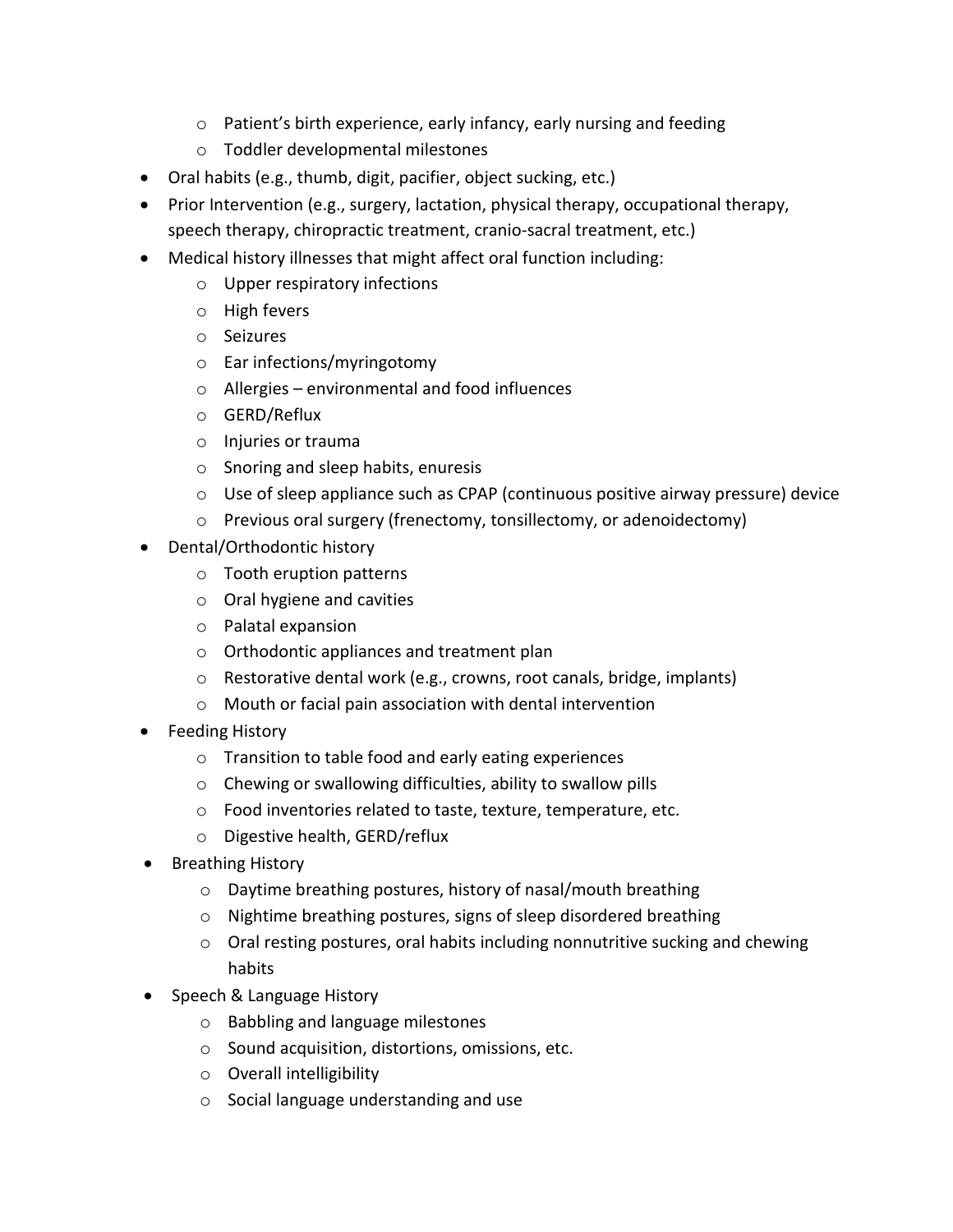- o Hearing history
- o Previous speech-language history

# PART II. OROMYOFUNCTIONAL ASSESSMENT

A thorough assessment of oral structure, oral function, and individual behavior will provide a more accurate differential diagnosis and help determine the most appropriate treatment plan. This includes, but is not limited to, the following:

- Body posture including hip, shoulder and head posture (Ballard, Auer, & Khoury, 2002; Bosma, Hepburn, Josell, & Baker, 1990; Camacho et al, 2015)
- Breathing mechanism and postures (Arens et al., 2003; Ballard, Auer, & Khoury, 2002; Bosma, Hepburn, Chervin, Hedger, Dillon, & Pituch, 2000; Connaghan, Moore, & Higashakawa, 2004; Fitzpatrick, McLean, Urton, Tan, O'donnell, & Driver, 2003; Friedman, Hamilton, & Samuelson, 2012; Friedman, Hamilton, Samuelson, Lundren, & Pott, 2013; Gewolb & Vice, 2006; Takemoto, 2001; Valera, Trawitzki, & Anselmo-Lima, 2006)
- Phonatory function and impact (Connaghan, Moore, & Higashakawa, 2004; Junqueira, Marchesan, de Oliveira, Ciccone, Haddad, & Rizzo, 2010)
- Resonance function and impact
- External features of the face and head including:
	- o Head shape, facial shape, profile (mesiocephalic, brachycephalic, doliocephalic)
	- o Impact on midline, symmetry
	- o Alignment of eyes, ears, nostrils
	- o Alignment and direction of jaw growth and symmetry

(Ballard, Auer, & Khoury, 2002; de Felicio, Medeiros, & Melchior, 2012; Valera, Trawitzk,i & Anselmo-Lima, 2006)

- Functional integrity of the cranial nerves (CNs) with special attention to CN V & VII (Allanson, 1997; Bahr, 2001; Chizawsky, 2005; Da Costa, van den Engel-Hoek, & Bos, 2008; Junqueira, Marchesan, de Oliveira, Ciccone, Haddad, & Rizzo, 2010; Rogers, & Arvedson, 2005)
	- o Cranial Nerve V
		- Observe jaw opening/closing and side-to-side jaw movements. Palpate the masseter, and have the child bite down, feeling for (appropriate) bulging as the muscle contracts during chewing and swallowing
	- o Cranial Nerve VII
		- Observe the client smiling, eating, laughing, puckering, and smiling. Test resistance of the four quadrants of the lips, with either a gloved finger or a tongue depressor while the child or young person keeps his or her lips closed tightly.
	- o Cranial Nerve X
		- **Gag response**
	- o Cranial Nerve XII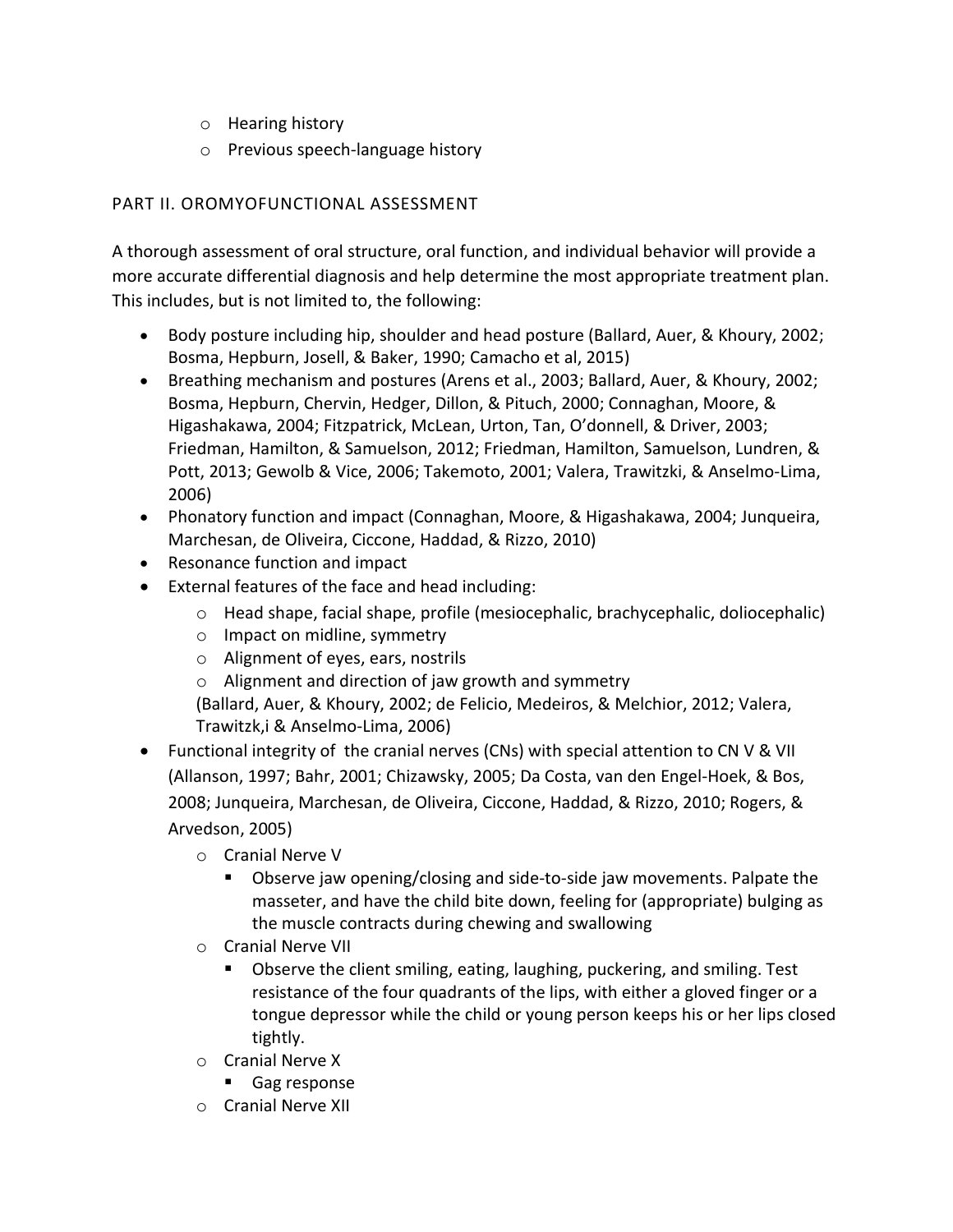- Check tongue protrusion, retraction, lateralization, and elevation. Check strength by pushing against the tongue with a tongue depressor.
- Jaw function & temporomandibular joint (TMJ) at rest, during eating/drinking, and during speech (Ballard, Auer, & Khoury, 2002; Coulthard, Harris, & Emmett, 2009; Fitzpatrick, McLean, Urton, Tan, O'donnell, & Driver, 2003; Gewolb & Vice, 2006; Green, Moore, Higashikawa, & Steeve, 2000; Green, Moore, & Reilly, 2002; Iguchi, Magara, Nakamura, Tsujimura, Ito, & Inoue, 2015)
- Lip structure, function, and symmetry; presence of maxillary or mandibular lip ties (Ballard, Auer, & Khoury, 2002; Gewolb & Vice, 2006; Green, Moore, Higashikawa, & Steeve, 2000; Green, Moore, & Reilly, 2002)
- Tactile sensitivity outside and inside the mouth
- Structure and function of the teeth, as well as malocclusion including:
	- o Primary, mixed, and permanent dentition
	- $\circ$  Anterior occlusion classification with occlusion description: open bite, overjet, overbite, underbite, crossbite
	- o Posterior occlusion classification with occlusion description: unilateral or bilateral crossbite
	- o Oral hygiene impact
	- o Type of dental or orthodontic appliance in place or used

(Castelo, Bonjardim, Pereira, & Gavião, 2008; Castelo, Gaviao, Pereira, & Bonjardim, 2010; Castelo, Pereira , Andrade, Marquezin, & Gaviao, 2010; Cattoni & Fernandes, 2004; Cichero, 2017; Coulthard, Harris, & Emmett, 2009; de Felicio & Ferreira, 2008; de Felício, Folha, Ferreira, & Medeiros, 2010; de Felício, Folha, Ferreira, Paskay, & Sforza, 2015; de Felicio, Folha, Gaido, Dantas, & Azevedo-Marques, 2014; de Felício, Medeiros & de Oliveira Melchior, 2012; Genaro, Berretin-Felix, Rehder, & Marchesan, 2009; Graziani, Fukushiro, & Genaro, 2015; Iguchi, Magara, Nakamura, Tsujimura, Ito, & Inoue, 2015: Junqueira, Marchesan, de Oliveira, Ciccone, Haddad, & Rizzo, 2010; Macedo & Bianchini, 2014; Marchesan, Berretin-Felix & Genaro, 2012; Paskay, 2012; Rossi, Rossi, Rossi, Yamashita, & Pignatari, 2015; Varjao, 2012)

- Structure and function of the tongue including:
	- o Normal resting posture(s)
	- o Appearance, relative size, scalloping
	- o Presence of lingual restriction, anterior or posterior tongue tie
	- o Anterior and lateral stability, resting deviations
	- o Lingual mobility, extension, elevation of blade to hard palate, diadochokenesis (Ballard, Auer, & Khoury, 2002; Bosma, Hepburn, Josell, & Baker, 1990; de Felício, Medeiros, de Oliveira, & Melchior, 2012; Friedman, Hamilton, Samuelson, Lundgren, & Pott, 2013; Geddes, Langton, Gollow, Jacobs, Hartmann, & Simmer, 2008; Gewolb & Vice, 2006; Green, Moore, Higashikawa, & Steeve, 2000; Green, Moore, & Reilly, 2002; Hiiemae & Palmer, 2003; Hong, Lago, Seargeant, Pellman, Magit, & Pransky, 2010; Marchesan, 2012; Martinelli, Marchesan, & Berretin-Felix, 2012)
- Hard palate structure and function including: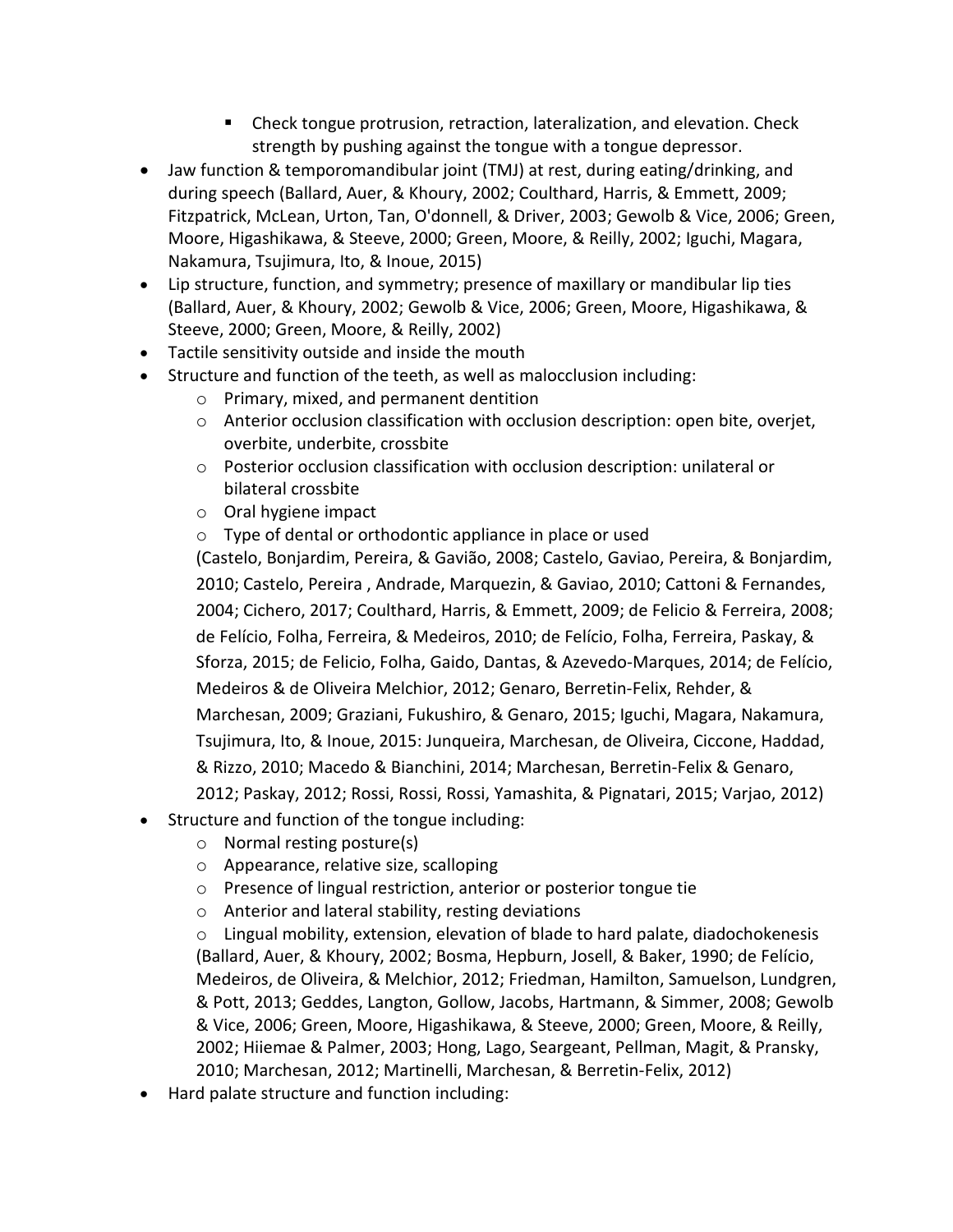- o Shape of palate in relation to dental arch and tongue accommodation
- o Signs of clefting or fistulas
- o Status of rugae definition

(Arens et al., 2003; Bosma, Hepburn, Josell, & Baker, 1990; Coulthard, Harris, & Emmett, 2009; de Felício, Medeiros, & de Oliveira Melchior, 2012; Friedman, Hamilton, Samuelson, Lundgren, & Pott, 2013; Geddes, Langton, Gollow, Jacobs, Hartmann, & Simmer, 2008; Gewolb & Vice, 2006; Jacobs, Dickinson, Hart, Doherty, & Faulkner, 2007; Kumar et al., 2014)

- Soft palate structure and function including:
	- o Status of lingual and palatal tonsils
	- o Velopharyngeal function

(Arens et al., 2003; Bosma, Hepburn, Josell, & Baker, 1990; Coulthard, Harris, & Emmett, 2009; de Felício, Medeiros & de Oliveira Melchior, 2012; Friedman, Hamilton, Samuelson, Lundgren, & Pott, 2013; Geddes, Langton, Gollow, Jacobs, Hartmann, & Simmer, 2008; Gewolb & Vice, 2006; Jacobs, Dickinson, Hart, Doherty, & Faulkner, 2007; Kumar et al., 2014)

- Eating and swallowing including:
	- o Nursing, bottle-feeding
	- o Saliva swallows and facial movements
	- o Drinking from cup and straw
	- o Pill swallowing
	- o Breaking and/or biting through foods
	- o Chewing heirarchy, balance, strength
	- o Tongue function, pushing food forward, smacking against hard palate
	- o Oral prep and oral transit

(Ballard, Auer, & Khoury, 2002; Coulthard, Harris, & Emmett, 2009; de Felício, Medeiros & de Oliveira Melchior, 2012; Geddes, Langton, Gollow, Jacobs, Hartmann, & Simmer, 2008; Gewolb & Vice, 2006; Hiiemae & Palmer, 2003; Iguchi, Magara, Nakamura, Tsujimura, Ito, & Inoue, 2015; Jacobs, Dickinson, Hart, Doherty, & Faulkner, 2007; Lau & Kusnierczyk, 2001)

- Type of tongue thrust swallow including:
	- o Anterior
	- o Bicuspid
	- o Molars unilateral
	- o Molars bilateral
	- o Full anterior
	- o Full lateral

(Cichero, 2017; de Felicio & Ferreira, 2008; de Felício, Folha, Ferreira, & Medeiros, 2010; de Felício, Folha, Ferreira, Paskay, & Sforza, 2015; de Felício, Medeiros & de Oliveira Melchior, 2012; Folha, Valera, & de Felicio, 2015; Genaro, Berretin-Felix, Rehder, & Marchesan, 2009; Graziani, Fukushiro, & Genaro, 2015; Junqueira, Marchesan, de Oliveira, Ciccone, Haddad, & Rizzo, 2010; Macedo & Bianchini, 2014; Paskay, 2006)

• Non-nutritive sucking or chewing habit Impact (Lau & Kusnierczyk, 2001)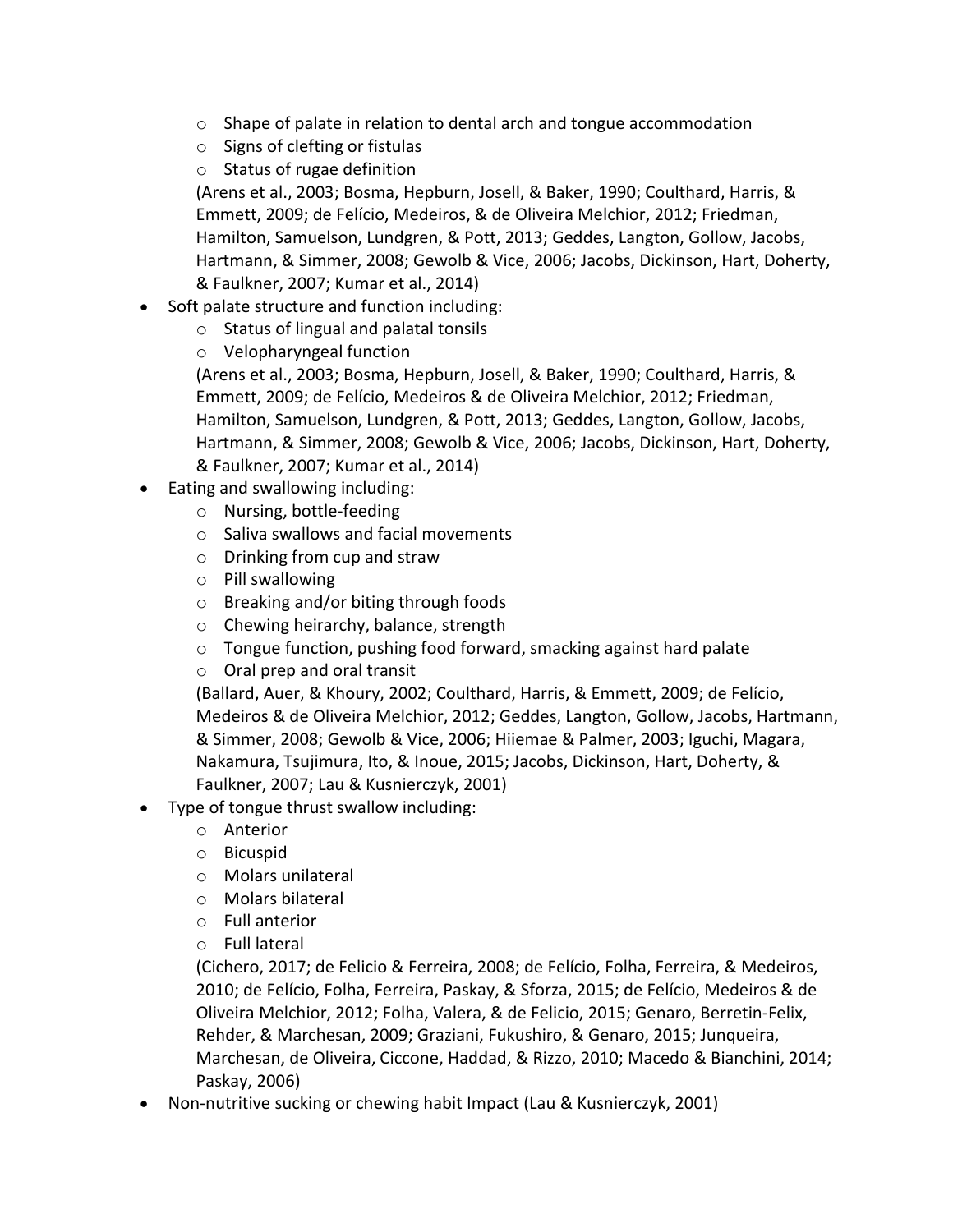- Articulation Impact including:
	- o Standardized and non-standardized articulation tests

o Observation of oral placement patterns in relation to oral function (Connaghan, Moore, & Higashakawa, 2004; Green, Moore, & Reilly, 2002; Hiiemae & Palmer, 2003; Junqueira, Marchesan, de Oliveira, Ciccone, Haddad, & Rizzo, 2010; Ong & Stone, 1998; Pizolato, Fernandes, & Gaviaio, 2011; Takemoto, 2001; Varjao, 2012)

- Child/Patient's ability to participate in treatment (Coulthard, Harris. & Emmett, 2009; Sugawara, Ishihara, Takano-Yamamoto, Yamashiro, & Kamioka, 2016)
- Parent/Caregiver's ability to support treatment
- Determination of referrals and other team member support (Junqueira, Marchesan, Ide Oliveira, Ciccone, Haddad, & Rizzo, 2010)

# TREATMENT

See th[e Treatment section of the Orofacial Myofunctional Disorders evidence map](http://www.asha.org/EvidenceMapLanding.aspx?id=8589945126&recentarticles=false&year=undefined&tab=allTab&filters=/8589935906/8589945126/8589945127/8589945130/) for pertinent scientific evidence, expert opinion and client/caregiver perspective.

# TREATMENT GOAL OF OROFACIAL MYOFUNCTIONAL DISORDERS

## **Introduction**

Orofacial myofunctional therapy creates an oral environment in which normal processes of orofacial and dental growth, as well as development can occur. Orofacial myfunctional therapy aims to improve facial proprioception, tone, and mobility in order to address one or more of the following (Homem, Vieira-Andrade, Falci, Ramos-Jorge & Marques, 2014):

- Correcting the resting postures of the tongue, lips, and jaw
- Establishing a consistent oral (dental) freeway space
- Encouraging nasal breathing and normalized respiration
- Balancing and equalizing the muscle function and tonicity of the tongue, lips, muscles of mastication and deglutition, as well as muscles of the face, head and neck
- Eliminating oral habits/behaviors and oromotor/orofacial functional behaviors negatively affecting muscle tone and/or impacting the growth and development of the face and dentition (e.g., nonnutritive sucking and noxious oral habits, as well as dual bite patterns while establishing oromotor consistencies)
- Correcting abnormal chewing and deviated swallowing patterns; correcting muscular deficiencies of resting postures of the tongue, lips, mandible, head, and neck; correcting *tongue thrust* swallowing (preparatory and oral phases)
- Eliminating parafunctional habit patterns that may cause destruction of the dentition especially bruxism, muscle bracing, and/or clenching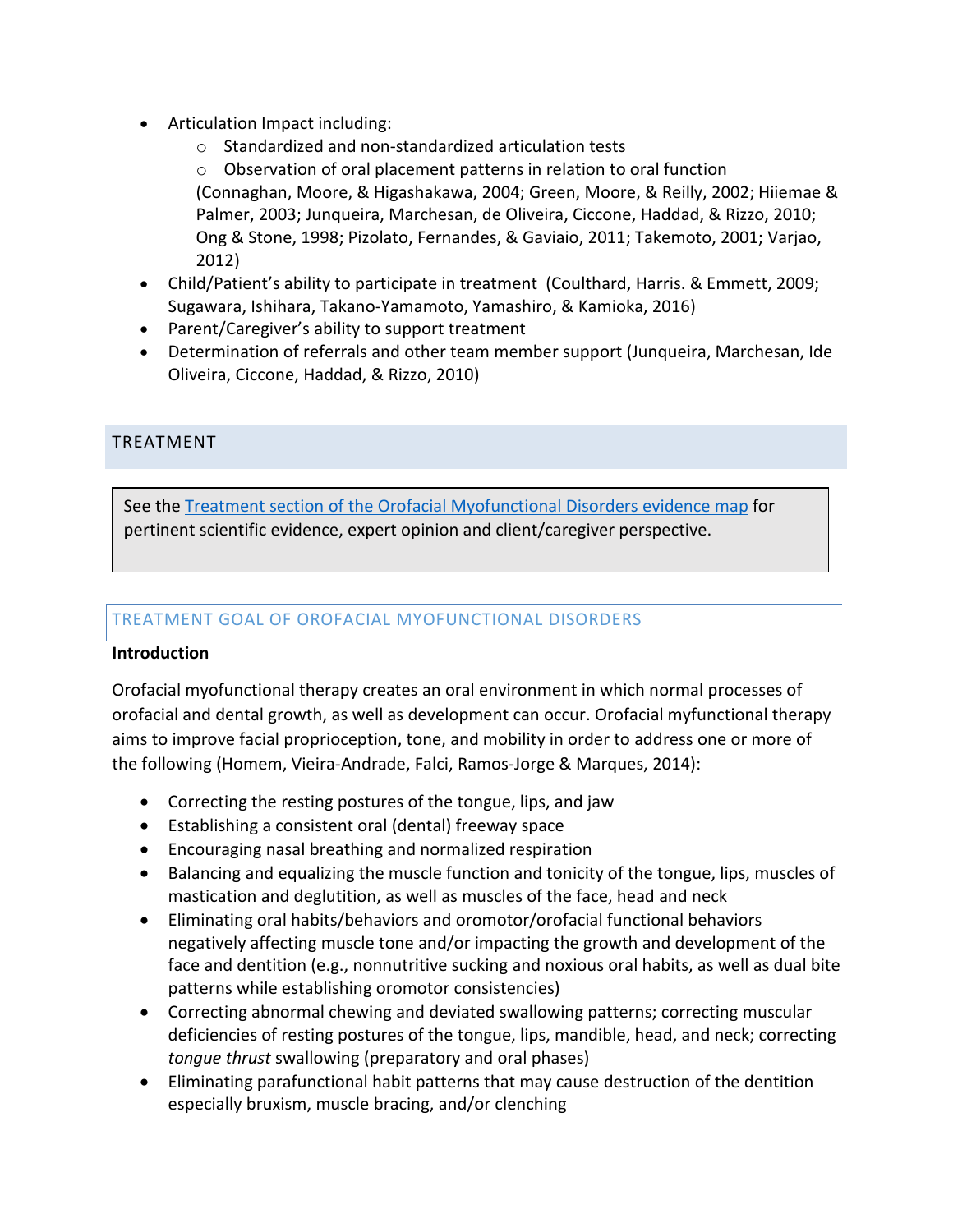- Providing neuromuscular re-education and retraining to eliminate impairment in muscle tone and function
- Eliminating deviated range of motion, muscular and functional deviations of the mandible, especially those related to resting postures, chewing, open/closure patterns, speech functional movements/patterning of the tongue, lips and mandible, and orofacial/oromotor functions of related activities of daily living .

OMT is recognized as an effective treatment for the following:

- To improve breathing post tonsilloadenoidectomy (Huang, Guilleminault, Lee, Lin & Hwang, 2014)
- To improve symptoms of sleep disordered breathing and obstructive sleep apnea (Diaferia, Badke, Santos-Silva, Bommarito, Tufik, & Bittencourt, 2013; de Felicio et al., 2016; Guilleminault, Huang, Monteyrol, Sato, Quo, & Lin, 2013; Guilleminault & Sullivan, 2014; Huang & Guilleminault, 2013; Huang, Guilleminault, Lee, Lin, & Hwang, 2014; Villa et al., 2015; Villa, Evangelisti, Martella, Barreto, & Del Posso, 2017)
- To improve symptoms of asthma and other breathing disorders (Campanha, Fontes, Camargos, & Freire, 2010).
- To improve lingual range of motion post frenectomy (Ferrés-Amat, Pastor-Vera, Ferrés-Amat, Mareque-Bueno, Prats-Armengol, & Ferrés-Padró, 2016; Francis et al., 2015; Hari, Iyer, & Sudarson, 2015; Klockars & Pitkäranta, 2009a)
- To stabilize occlusion post orthodontics and oromaxillofacial surgery (Aristizabal & Smit, 2014; Asiry, 2015; Bailey, Cevidanes, & Proffit, 2004; Gallerano, Ruoppolo, & Silvestri, 2012; Homem, Vieira-Andrade, Faci, Ramos-Jorge, & Marques, 2014; Maffei, Garcia de Biase, de Souza, Camargo Vianna-Lara, Gregio, & Azevedo-Alanis, 2014; Saccomanno, Antonini, D'Alatri, D'Angelantonio, Fiorita, & Deli, R. 2012; Smithpeter & Covell, 2010; Sugawara, Ishihara Takano-Yamamoto, Yamashiro, & Kamioka, 2016; Van Dyck, Dekeyser, Vantricht, Manders, Goeleven, Fieuws, & Willems, 2015; Van Lierde, Luyten, D'haeseleer, Van Maele, Becue, Fonteyne, Corthals, & DePauw, 2015; Varjao, 2012)
- To improve infant nursing (Einarsson-Backes, Deitz, Price, Glass, & Hays, 1994; Ferrés-Amat, Pastor-Vera, Rodríguez-Alessi, Ferrés-Amat, Mareque-Bueno, & Ferrés-Padró, 2016; Ramsay & Hartmann, 2005; Steeve, Moore, Green, Reilly, & McMurtrey, 2008)
- To improve chewing and feeding (He, Stavropoulos, Hagberg, Hakeberg, & Mohlin, 2013; Hill, 2005; Le Reverend, Saucy, Moser, & Loret, 2016; Mennella, Reiter, & Daniels, 2016; Mennella, Reiter, & Daniels, 2016)
- To improve swallowing and symptoms of dysphagia (Burkhead, Sapienza, & Rosenbek, 2007; Byeon, 2016; Crary & Carnaby 2014; Kays & Robbins, 2006; Langmore & Pisegna, 2015; Richter, 2010; Steele, 2012; Steele et al., 2013; Wada, Tohara, Iida, Sato, & Ueda, 2012; Yeates, Molfenter, & Steele, 2008).
- To improve articulation (Ali, 2015; Ruark & Moore, 1997; Steeve, Moore, Green, Reilly, & McMurtrey, 2008; Wohlert & Smith, 2002)
- To eliminate detrimental oral habits (Aizenbud, Gutmacher, Teich, Oved-Peleg, & Hazan-Molina, 2014; Borrie, Bearn, Innes, & Iheozor-Ejiofor, 2015; Hill, 2005; Silvestre-Donat, & Silvestre-Rangil, 2014)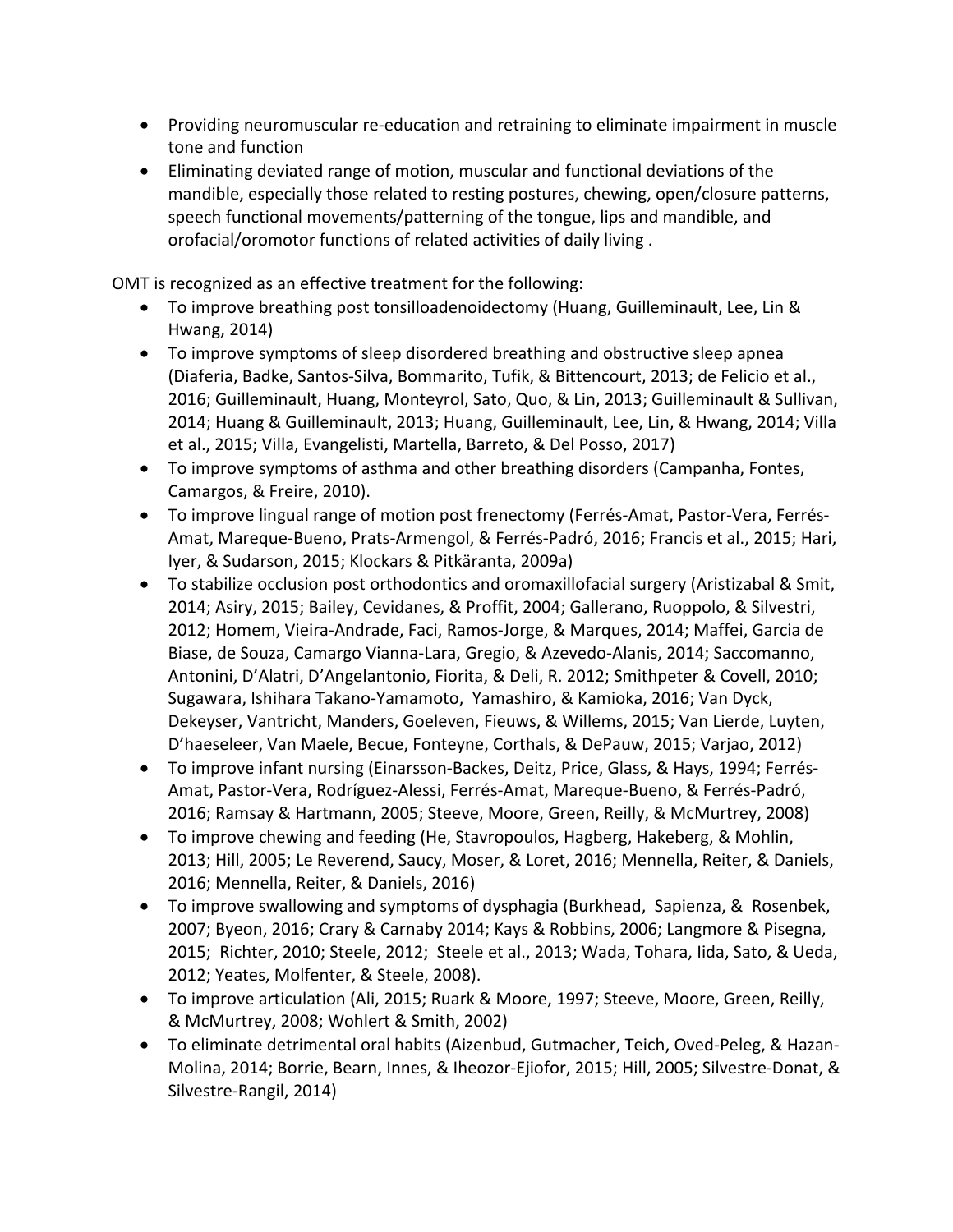- To improve symptoms of TMD (temporo-mandibular dysfunction) and facial pain (de Felício, de Oliveira, & da Silva, 2010; Machado, Mazzetto, da Silva, & de Felicio 2016; Melchior, Machado, Magri, & Mazzetto, 2016)
- To support craniofacial development (Graham Jr, 2006; Graham et al., 2005; Laughlin, Luerssen, Dias, & Committee on Practice and Ambulatory Medicine, 2011; Page, 2003; Wen, Baur, Simpson, Rissel. & Flood, 2011)
- To improve symptoms in special populations (Miranda, Cardoso, & Gomes, 2016; Lazarus, 2006; Ray, 2001; Ray, 2002)
	- o Dysarthria
	- o Apraxia
	- o Head and neck cancer

# SPECIAL CONSIDERATIONS IN TREATMENT PLANNING FOR OMD'S

See the Special Considerations [in Understanding Orofacial Myfunctional Disorders Evidence Map](http://www.asha.org/EvidenceMapLanding.aspx?id=8589945126&recentarticles=false&year=undefined&tab=allTab&filters=/8589935906/8589945126/8589945127/8589945129/) for pertinent scientific evidence, expert opinion, and client/caregiver perspective.

# ADDRESS DISORDERED BREATHING

## **Overview**

Aside from being our most life sustaining function, nasal patency and the ability to breathe effortlessly and quietly through the nose are integral to the optimization of craniofacial growth and muscle functions which support continued nasal breathing, proper swallowing patterns, chewing, speaking, voicing, oral resting posture, and overall body posture. When nasal breathing is obstructed or inefficient, these functions often become impaired (de Felicio et al., 2016; Valera et al., 2003; and, de Serres et al., 2002).

As a 24/7 function, breathing is considered in the context of both daytime breathing and nighttime sleep breathing patterns. Disordered breathing patterns may underlie OMDs, result from OMDs, as well as coexist with them. Mouth breathing is a common disordered breathing pattern in the daytime and occurs when an individual ceases breathing solely through the nose or supplements nasal breathing with oral breathing (Abreu, 2008). Disordered nighttime sleep breathing patterns fall under the spectrum of sleep-disordered breathing (SDB). Sleepdisordered breathing is associated with collapse at any level of the upper airway during sleep that results in abnormal breathing (Guilleminault & Akhtar, 2015). The spectrum of SDB includes the following conditions:

- Mouth breathing
- Primary snoring
- Upper airway resistance syndrome (UARS)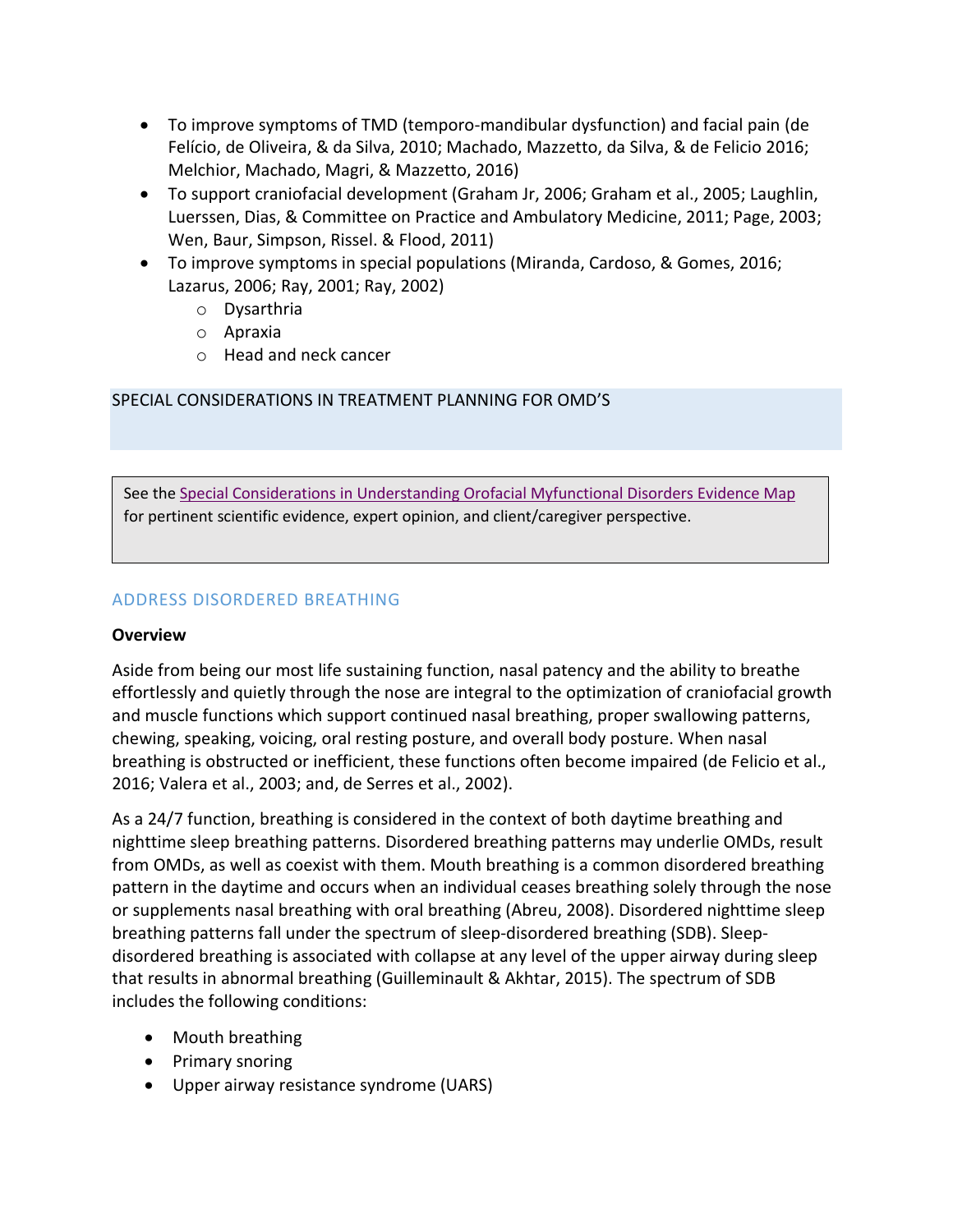• Obstructive sleep apnea (OSA)

In addition to impairing oral functions, the aforementioned disordered breathing patterns may also lead to diminished capacity to achieve optimization of a range of human functions relevant to the speech-language pathology, including:

- Learning and academics (Kuroishi et al., 2015; Galland et al., 2015; Gozal, 2008; Goodwin et al., 2005)
- Cognition (Smith et al., 2017; Hunter et al., 2016; Brockman et al., 2012; Kohler et al., 2009; Gottlieb et al., & 2004)
- Socialization (Singh & Zimmerman, 2015 & O'Brien et al., 2011)
- Behavioral and emotional health (Kouros & El-Sheikh, 2015; Lee et al., 2014, Bebee, 2006)
- Autonomic function (Gozal et al., 2014 & Liao et al., 2011)

# **Incidence & Prevalence of Breathing Disorders**

Daytime mouth breathing and conditions along the spectrum of sleep-disordered breathing may occur at any point during the lifespan.

## **Gender**

• Male children are twice as likely to experience SDB (Goodwin, 2005)

## **Children**

Due to the size of craniofacial structures in relationship to the size of the tonsils and/or adenoids in the growing child, the following has been reported in the pediatric population:

- 55 percent mouth breathe (Abreu, 2008)
- Up to 34.5 percent experience primary snoring (Bourke, 2011)
- To date, prevalence of upper airway resistance syndrome has not been studied and is likely underdiagnosed (Thomé- Pacheco, Ferreira Casagrande, Pacheco Teixeira, Silveira Finck, & Martins de Araujo, 2015)
- 1 to 5 percent have obstructive sleep apnea, with peak prevalence occurring between 2 to 8 years of age (Tan, Gozal, & Kheirandish-Gozal, 2013)

## **Adults**

In the general population, 9 to 38 percent have been found to have OSA (Senaratna et al., 2017)

## **Special Populations**

- Children with craniofacial syndromes are at risk for SDB (Tan, Kheirandish-Gozal, Abel, & Gozal, 2015)
- 27-62 percent of those with neuromuscular disease have SDB (Mosquera et al., 2014).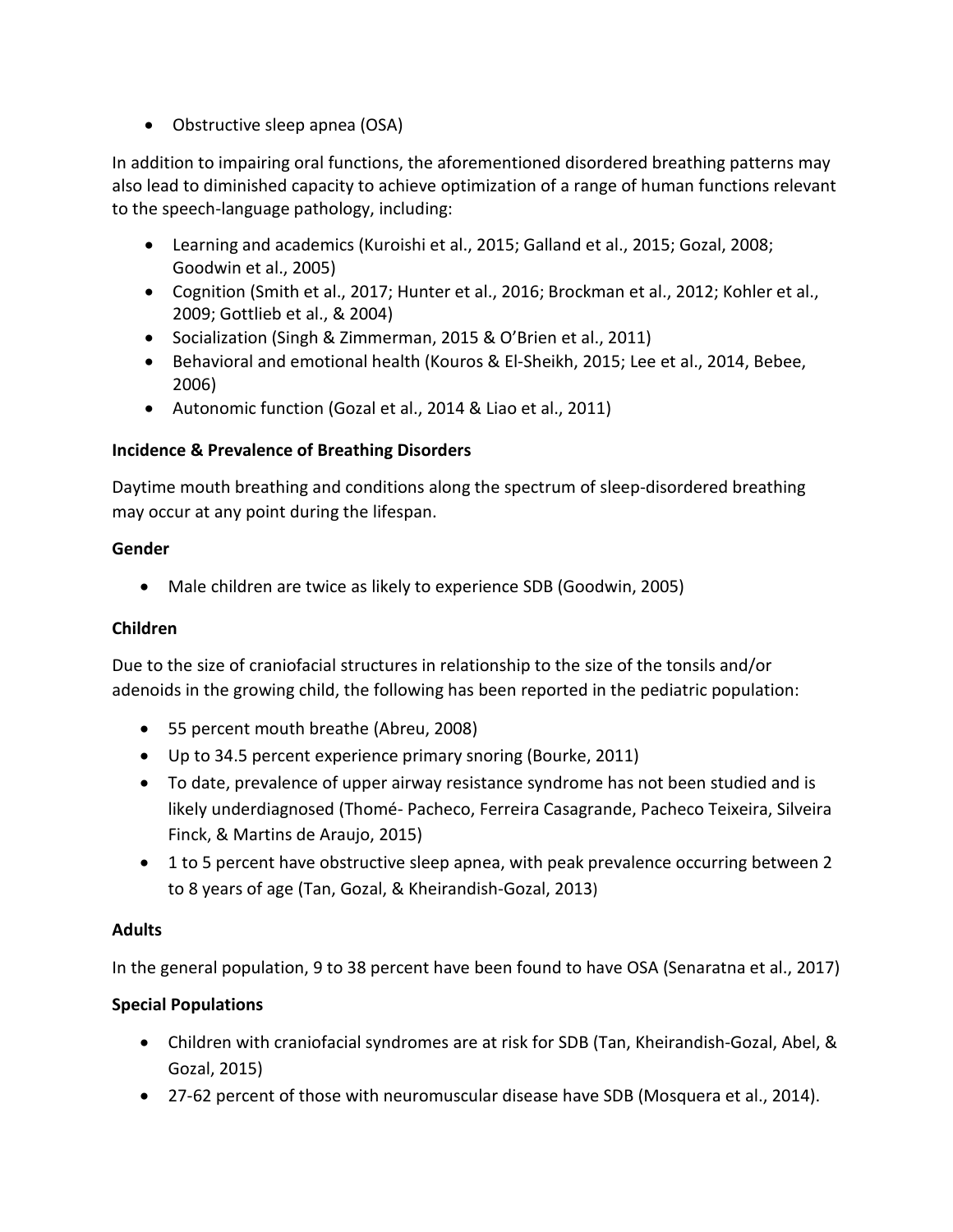• Premature infants are at increased risk of disordered sleep breathing (Huang et al., 2014).

## **Signs & Symptoms**

Regardless of clinical setting, the SLP alone and interdisciplinary teams have numerous opportunities to observe craniofacial structures, oral functions, and daytime behaviors with their origins in daytime breathing and nighttime sleep breathing patterns.

#### **Daytime Symptoms of Mouth Breathing**

- Open or pursed lips/dry lips (Thomé-Pocheco, 2015 et. al; Abreu et al., 2008)
- Low forward tongue position (Harari et al., 2010; Correa et al., 2008)
- Short upper lip with reduced function (Abreu et al., 2008)
- Voluminous and everted lower lip (Abreu et al., 2008)
- Anterior oral seal: lip to tongue (Harari et al., 2010)
- Hypotonic oral facial musculature (Abreu et al., 2008)
- Forward head posture (Krakauer, & Guilherme, 2000; Cuccia et al., 2008)
- Facial retrusion (Valera et al., 2006)
- Posterior cross bite, open bite, overjet (Valera et al., 2006)
- Nasal congestion (Harari, 2010)
- Drooling (Kuroishi et al., 2015)
- Halitosis (Motta et al., 2011)
- Hyponasal speech (Kuroishi et al., 2015)
- Alterations of muscle activity for speaking, chewing, and swallowing (Dutra et al., 2006)

## **Structural and Functional Symptoms of Sleep-Disordered Breathing**

The following orofacial myofunctional disorders are clinical markers for SDB:

- Enlarged tonsils (Ikavalko et al., 2012)
- Elongated uvula (Yoon, Zaghi, Ha, Law, Guilleminault, & Liue, 2017)
- Reduced intraoral volume (Friedman et al., 2013; Kim & Guilleminault, 2011)
- Narrow maxillary arch (Yoon, Zaghi, Ha, Law, Guilleminault, & Liue, 2017; Berwig et al., 2011; Banabilh, et al., 2010)
- Tongue scalloping (Weiss et al., 2005)
- Restricted lingual frenum (Yoon et al., 2017; Guilleminault, et al., 2016; & Huang et al., 2015)
- Malocclusion (Ikavalko et al., 2012)
- Forward head posture in sitting, standing, and walking (Sonneson, 2017; Krakauer, & Guilherme, 2000; Cuccia et al., 2008))
- Interdentalized speech sounds /s, z, t, d, n, l/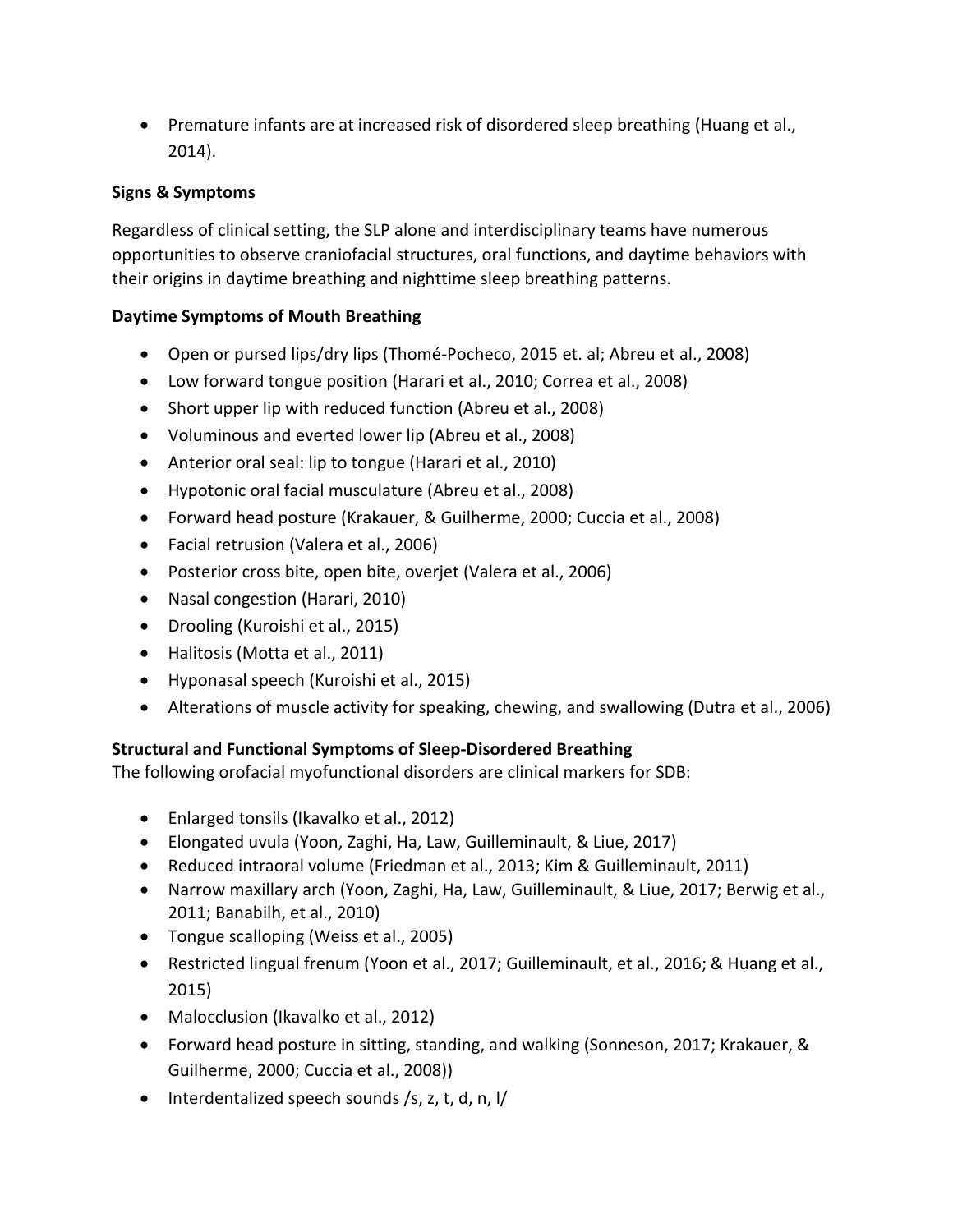- Tongue thrust swallow and abnormal swallow patterns (de Felicio et al., 2016)
- Impaired mastication (Valera et al., 2003)

#### **Daytime Behaviors in Children**

As a result of hypoxia and subsequent changes to neural structures and functions, disordered breathing patterns may result in the following:

- Increased fidgeting and hyperactivity (Sedky et al., 2014; Chervin et al., 2005)
- Decreased attention, recall, and visual fine motor function (Chan et al., 2014)
- Impaired executive function skills (Hunter et al., 2016; Karpensiki et al., 2008)
- Poor academic performance (Galland et al., 2015)
- Decreased self-regulation and increased aggression (O'Brien et al., 2011; Bebee et al., 2006)
- Behavioral problems (Gottlieb et al., 2003)

#### **Nighttime Symptoms**

- Cessation of breathing and/or gasping for air
- Snoring
- Audible breathing
- Mouth open posture
- Bruxism (Khoury et al., 2008)
- Enuresis (Goldbart et al., 2010)
- Sweating
- Positional changes and/or hyperextension of the neck (Neiva, Kirkwood, & Godinho, 2009)
- Frequent arousals leading to fragmented sleep (Goodwin et al., 2005)
- Restless sleep
- Night terrors, sleep walking (Goodwin et al., 2004)

Individuals with SDB often do not feel refreshed in the morning, even after ample sleep, awaken with a dry mouth, may have longer sleep latency times, and may experience excessive daytime sleepiness (Goodwin, 2005).

#### **Other Potential Symptoms**

- Gastroesophageal Reflux Disorder (GERD)
- Failure to thrive secondary to inability to reach REM (rapid eye movement) stage sleep where growth hormone is released.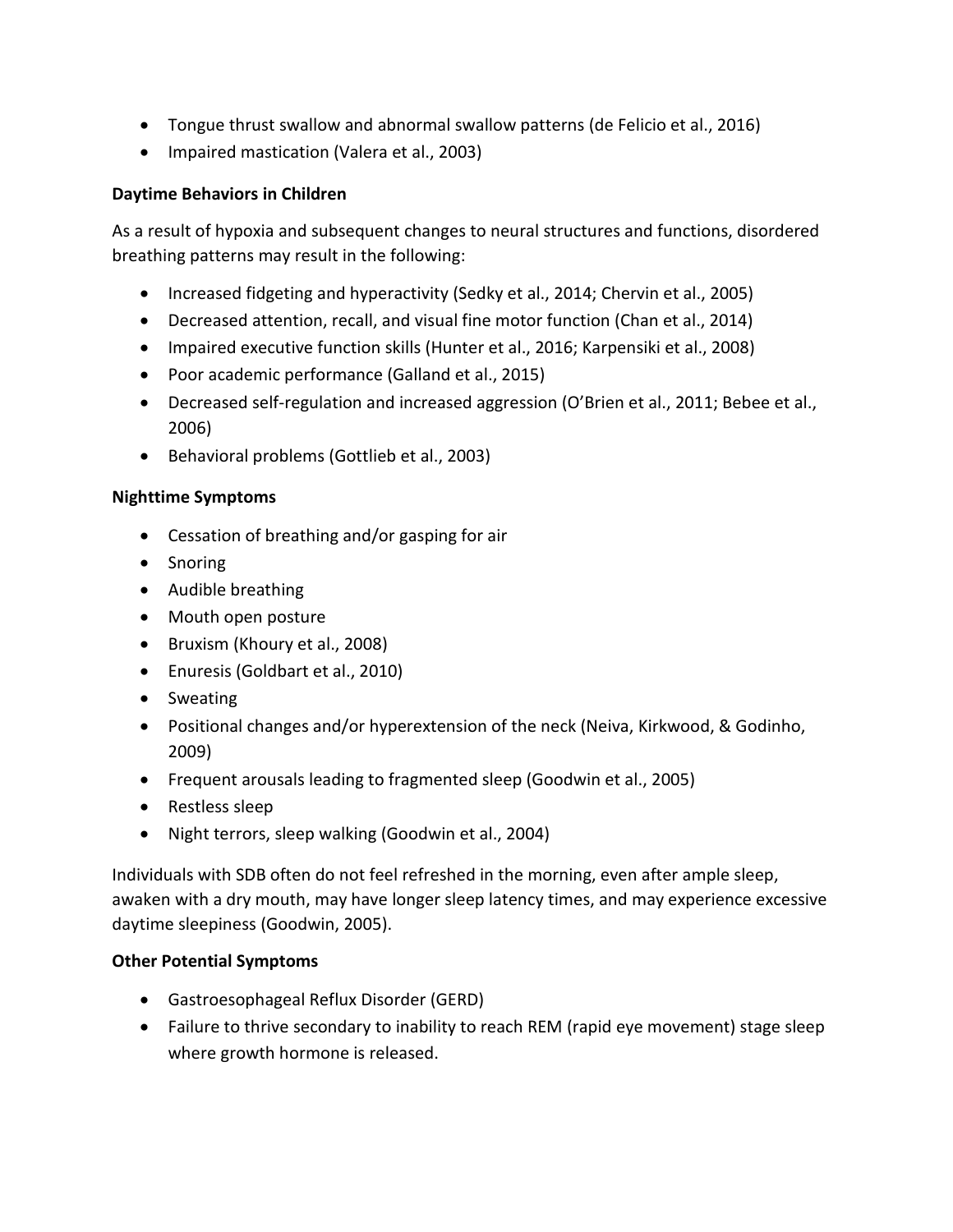#### **Causes**

Abnormal daytime and nighttime breathing patterns can result from any condition that obstructs the airway or diminishes the ability to breathe effortlessly and quietly in and out through the nose.

- Mouth breathing is a predisposing factor of SDB (Thomé-Pocheco et al., 2015)
- Adenotonsillar hypertrophy is the most common cause of OSA in children
- Allergic rhinitis
- Nasal congestion and/or frequent upper airway infections
- Deviated septum
- Enlarged turbinates
- Restricted lingual frenulum
- Low muscle tone
- Craniofacial syndromes or craniofacial growth alterations

#### **Role of the SLP in Breathing**

Secondary to the prevalence of disordered breathing patterns, their impact on a wide range of human functions relevant to the SLP and significant consequence across the lifespan, the SLP has a critical role in the screening and interdisciplinary management of these conditions.

Screening of daytime and nighttime breathing patterns is conducted by an appropriately trained speech-language pathologist with accompanying knowledge of essential interdisciplinary referrals for medical and therapeutic management.

With appropriate training, the SLP may also provide management of abnormal breathing patterns through nasal retraining (re-education) within or alongside an orofacial myofunctional therapy program to address comorbid oral dysfunctions in resting postures, chewing, swallowing, and speaking. Both screening and management are conducted within the context of the interdisciplinary team.

## **As part of screening for disordered breathing patterns, SLPs may identify and describe**

- Potential signs and symptoms of disordered daytime breathing patterns (e.g., mouth breathing)
- Orofacial myofunctional disorders as signs and symptoms of potential sleep-disordered breathing
- Appropriate referrals for medical assessment and interdisciplinary team management
- Relationships between signs and symptoms of potential disordered breathing patterns and OMDs impacting oral functions within the context of daily living activities (e.g., chewing, swallowing, speaking, nighttime sleep breathing)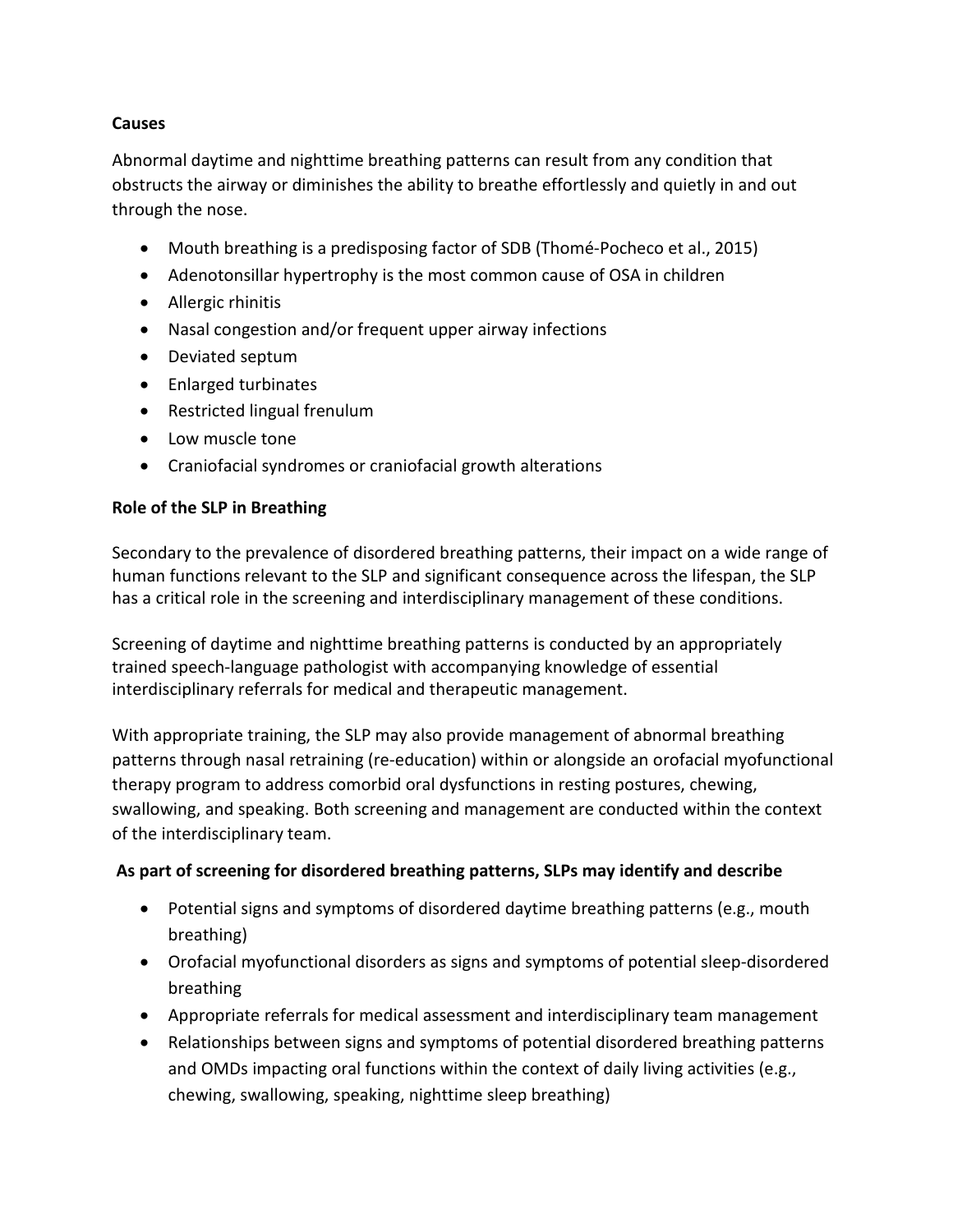- The impact of abnormal breathing patterns to craniofacial growth as it relates to oral functions, airway management, quality of life, and health risks
- The consequences of daytime behaviors (e.g., learning, academics, socialization, emotional health, etc.)
- Sleep wellness and hygiene practices

# ELIMINATE NONNUTRITIVE SUCKING

Prolonged nonnutritive sucking (e.g., pacifier, finger, and object sucking) is a risk factor for increased malocclusion (Sousa et al., 2014). Pacifier use likely limits later developing feeding skills while appropriate mouthing activities support later developing feeding skills such as cup drinking (Silveira, Prade, Ruedell, Haeffner, & Weinmann, 2013).

The American Academy of Pediatric Dentistry (2014) suggested dentists offer parents and caregivers guidance to help their children stop sucking habits by age 3 years or younger. Some researchers suggested discontinued pacifier use by 10 months of age secondary to increased incidence of middle ear problems with pacifier use after that age (Niemela, Pihakari, Pokka, Uhari, & Uhari, 2000). Children can be weaned from the pacifier (if used) around 5 to 6 months when discriminative mouthing and feeding begin.

Nonnutritive sucking and suckling begin in utero. This is generalized mouthing at the front of the mouth. Differentiated or discriminative mouthing develops around 5 to 6 months of age with more appropriate mouthing toys and feeding activities. Discriminative mouthing is important for the development of oral discrimination within the mouth used in eating, drinking, and speaking (Garattini, Crozzoli, & Valsasina, 1990; Lau, 2015; Nyqvist, Färnstrand, Eeg-Olofsson, & Ewald, 2001).

Appropriate nonnutritive mouthing activities (e.g., biting, chewing, and discriminative mouthing) seem to evolve into higher skill oral levels as the oral reflexes (e.g., phasic bite, transverse tongue, etc.) become integrated. Early intervention specialists, particularly those who work with children who have diagnosed OMDs, should be encouraged to wean infants and toddlers from pacifiers and other sucking toys as early as possible. Parents and caregivers can be taught to ignore problematic behaviors and offer praise, positive attention, and rewards as their child engages in appropriate mouth behavior to help the child break the habit.

Structured intervention is generally recommended by age 4 to reduce potential for dentofacial changes (Warren & Bishara, 2002; Warren et al., 2005; Zardetto, Rodrigues, Stefani, 2002). However, the use of dental habit elimination appliances like a rake, crib, or thumb guard are generally not recommended (Mason & Franklin, 2009) due to limited success rate, potential for excessive weight loss, pain, poor sensory perception, and development of atypical lingual movement secondary to the placement of these devices (Moore, 1999).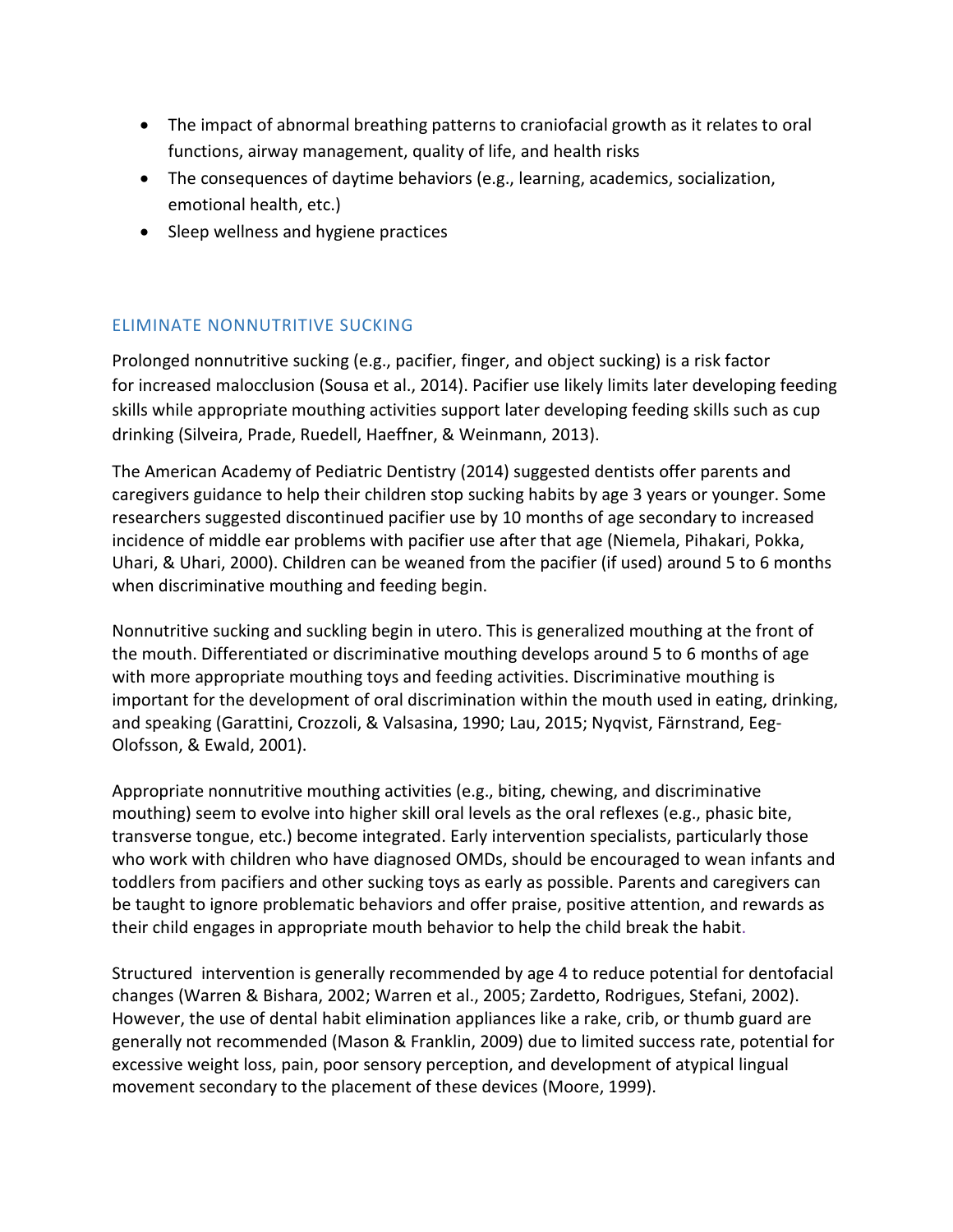## MODIFY HANDLING AND SWALLOWING OF SALVIA, LIQUIDS AND SOLIDS

Individuals with known OMDs usually require therapy consisting of oral phase dysphagia intervention. Swallowing patterns associated with drinking and appropriate bolus management (e.g., chewing with mastery of the rotary chew, bolus manipulation and collection, as well as the motor sequencing of the swallow onset) fall within this phase. (Gomes, Trezza, Murade, & Padovani, 2006; Logeman, 2000) . Infants and toddlers who have craniofacial, genetic and/or structural deficits frequently present with the pre-cursors to OMDs such as restricted oral frenula (Gosa, Carden, Jacks, Threadgill, & Sidlovsky, 2017; Hogan, Westcott, & Griffiths, 2005; Mizuno & Ueda, 2006; Sanchez, Spittle, Slattery, & Morgan, 2016).

Oral phase treatment programs usually address pre-feeding skills to ensure safe and effective nutritive feeding (Lau, 2015; Jackson, 1999; Overland, 2010; Patil, Singh, & Subba Reddy, 2003; Sanchez, Spittle, Slattery, & Morgan, 2016). Understanding normal oral sensory-motor development and reflex skill integration increases recognition of abnormal. (Bahr, 2001; Medeiros, 2007; Morris & Dunn-Klein, 2000; Overland & Merkel-Walsh, 2013).

The goals of improving bolus mastication, manipulation, and bolus formation in OMDs include but are not limited to:

- Cheek support and activation to support bottle- and the breast-feeding
- Lip closure with tongue retraction for spoon-feeding
- Lip rounding with tongue retraction for straw-drinking
- Tongue lateralization to support placement and collection of the bolus and a rotary chewing pattern
- Improved mastication, bolus formation, and motility
- Improved lingual position for swallowing

## **Tools**

Therapeutic intervention often involves the selection of appropriate oral tools to support the designated goals. For example, straws, lip or bite blocks, appropriate food items, etc. can improve jaw-lip-tongue dissociation needed for eating and drinking (Hill, Kurkowski, & Garcia, 2000; Overland, 2010).

## **Intervention**

The way food is placed in the mouth can also influence the motor skills required to masticate and manipulate the bolus. For example, placement of a strip of food on the back molars can encourage tongue lateralization (Colson, Meek, & Hawdon, 2008;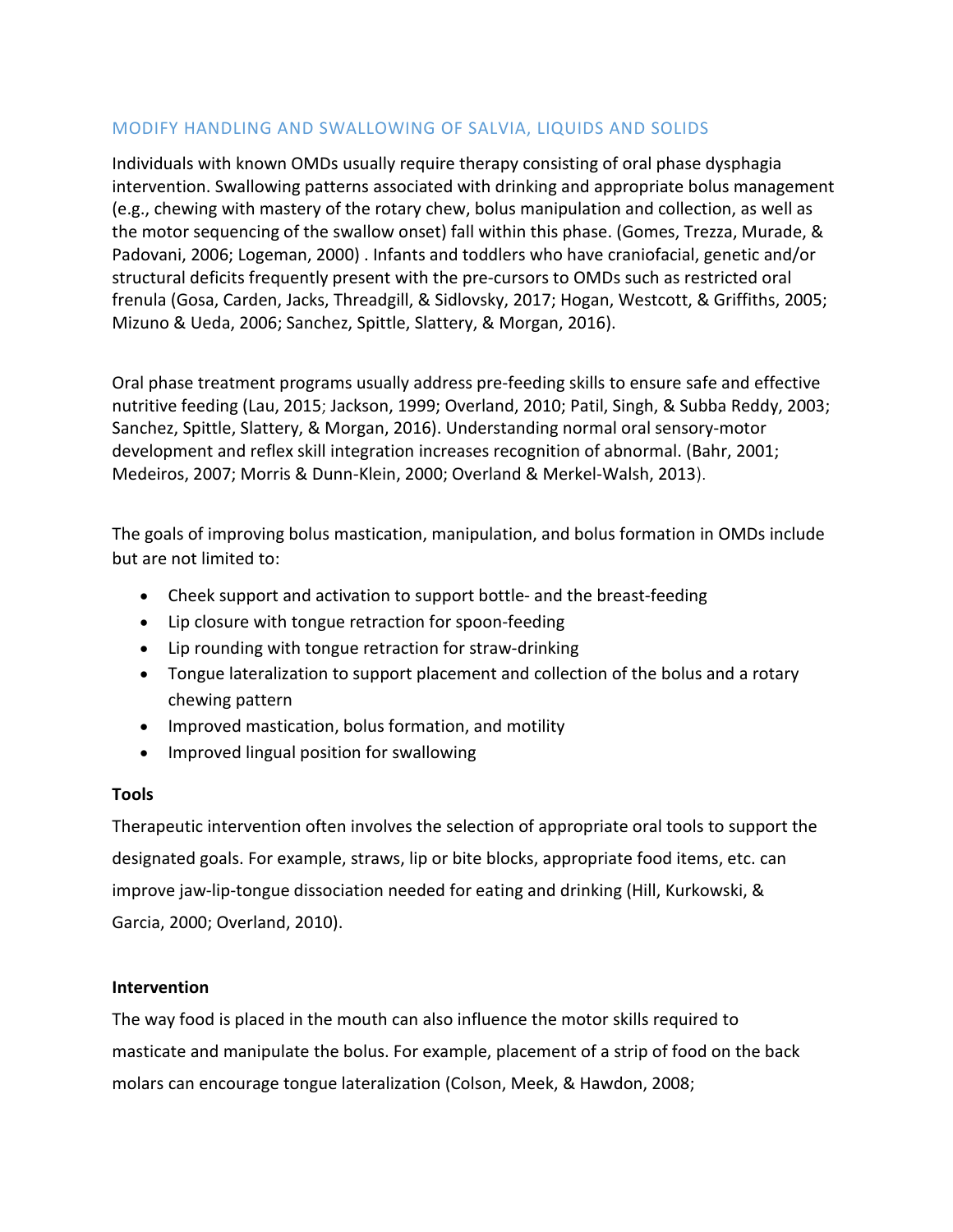Iguchi et al., 2015, Overland, 2010). Incorrect intervention techniques can exacerbate the presence of tongue protrusion in individuals with OMD. Therefore, techniques must be carefully chosen.

#### **Sensory**

The sensory and motor systems cannot be separated. The orofacial complex is integrated by six of the twelve cranial nerves with both the motor and sensory components of the nerves. Using oral sensory input (e.g., temperature, texture, taste, etc.) can positively influence the child's pre-feeding and feeding skills for better treatment outcomes (Dahan et a., 2000; Lazarov, 2007; Overland & Merkel-Walsh, 2013; Winckel et al., 2012). Examples might include chilling a therapeutic spoon or adding high flavor to chosen foods.

# IMPROVE SPEECH SOUND ARTICULATORY PLACEMENT

Differential diagnosis involves ruling out a speech sound disorder correlated with OMD. The coexistence of an abnormal lingual rest posture and atypical lingual positioning for swallowing can result in atypical placements for speech production. Poor oral resting postures and/or labial incompetency can also impact appropriate labial placements for speech.

Differentiation between developmental speech sound disorders (i.e., phonological processing), disorders of motor planning (i.e., Childhood Apraxia of Speech) and muscle-based speech sound disorders often present in OMD is critical. Differential diagnosis of a speech sound disorder should drive treatment methodology (Ray, 2003; Ray, 2002). Assessment should focus on the placement of the articulators as individuals with OMD's often exhibit compensatory articulatory placements.

Typical error patterns include:

- Incorrect lingual placements for /t, d, n, l/
- Lingual protrusion resulting in distorted productions of /s, z/ causing interdental or lateral lisps
- Abnormal lingual dental articulatory placement for /t, d, l, n, t, d, l,  $\frac{1}{2}$
- Poor back of tongue spread causing distortions of /r/
- Nasal quality of vowels (i.e., hypernasal or hyponasal)
- Poor labial closure for bilabial sounds /b, p, m/
- Distortion of velar sounds /k, g/and "ng"
- Poor lip protrusion resulting in distortions of /r, t[, ck, [, 3/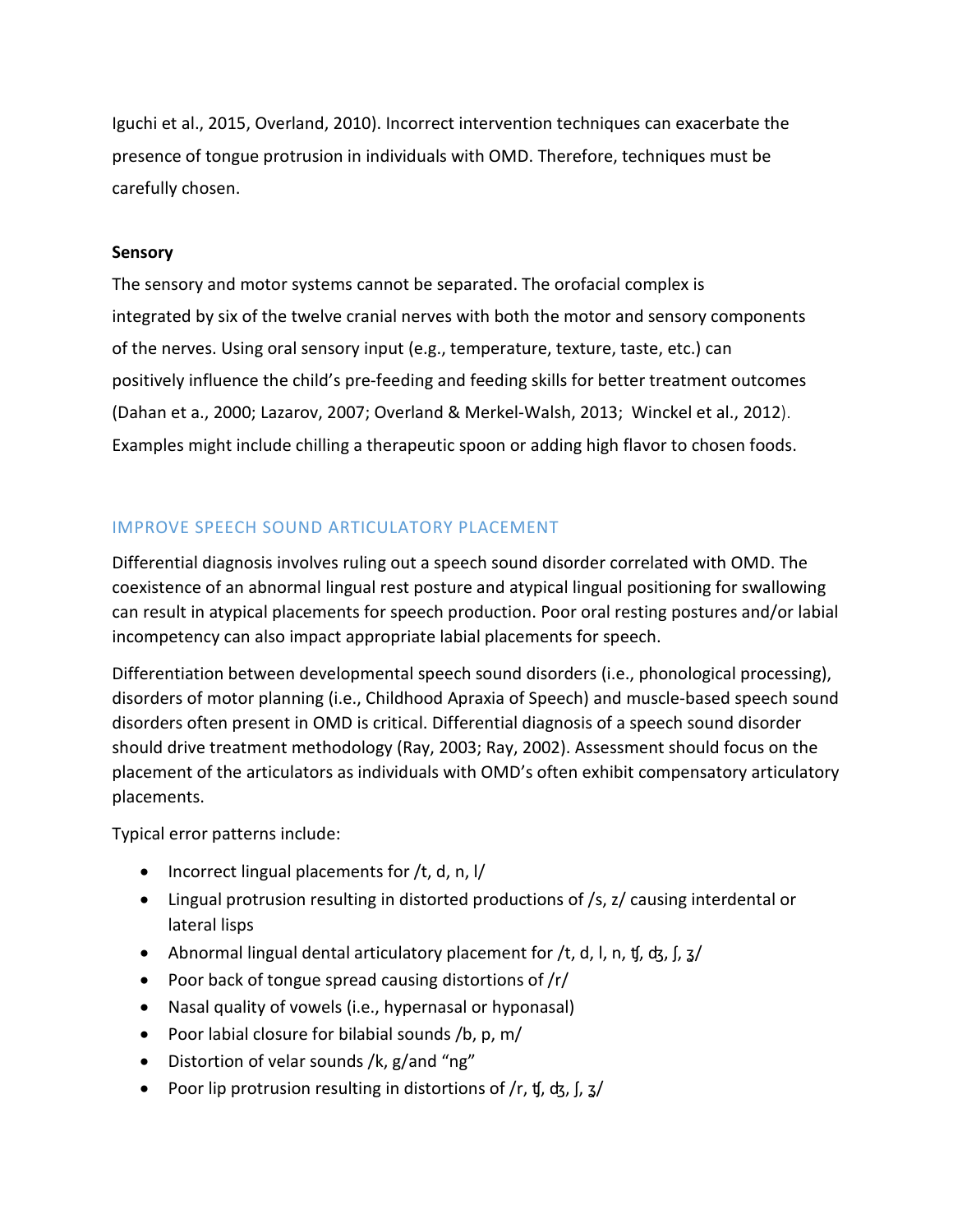Traditional articulation therapy with individuals presenting with OMDs is often ineffective. *Oral Placement Therapy* (Bahr & Rosenfeld-Johnson, 2010), a form on Phonetic Placement Therapy can be an effective treatment methodology for those who do not progress with other traditional or phonological approaches. Individuals with OMDs may also present with disorders of muscle tone, etc.

For patients who cannot respond accurately to "*look at me"* and *"say what I say,"* OPT utilizes specific therapy techniques and tools to attain articulatory placement for accurate speech sound production (Badin et al., 2002; Bahr & Rosenfeld-Johnson, 2010). OPT uses techniques to facilitate actual speech. It does not use feeding techniques or unrelated activities to facilitate speech. Speech, feeding, and unrelated activities (e.g., tongue wagging and cheek puffing) have unique motor. While these activities may use the same muscles, the motor plans for speech, eating, drinking, and other oral activities are unique to those activities (Kent, 2015).

See ASHA's Practice Portal page on Orofacial Myofunctional Disorders-Articulation for more information.

# ORAL REST POSTURE

A primary goal of orofacial myofunctional therapy is to establish a lips-together, tongue to palate resting posture using routine nasal breathing. Individuals who demonstrate difficulties with the patency of their nasal airway often remain oral mouth breathers, and this further affects normal resting postures of the tongue, jaw, and lips (Cappellette et al., 2017; Harari, Redlich, Miri, Hamud, & Gross, 2010).

The etiology of open mouth posture is critical in proper diagnosis and treatment of OMD. The position of the lips relative to healthy nasal respiration (versus oral breathing patterns). Medical information obtained in the case history is considered in conjunction with this problem. (Krakauer & Guilherme, 2000).

Lips together, jaw slightly parted where teeth are not in contact, tongue tip on the alveolar ridge, and tongue resting gently against the hard palate is a normal resting posture. In addition, the position of the tongue in relationship to the dental arches should be considered. A forward tongue resting position can impede normal teeth eruption and result in anterior open bite (Bernthal, Bankson & Flipsen, 2009; Moschik, Pichelmayer, Coulson & Wendl, 2015).

See ASHA's Practice Portal page on **Orofacial Myofunctional Disorders -Rest Posture for more** information.

## NEUROMUSCULAR RE-EDUCATION

*OMT* and *Oral Sensory-Motor Treatment* are forms of neuromuscular reeducation (Bahr and Rosenfeld-Johnson, 2010; Merkel-Walsh, 2015; Overland, 2010). These are appropriate treatment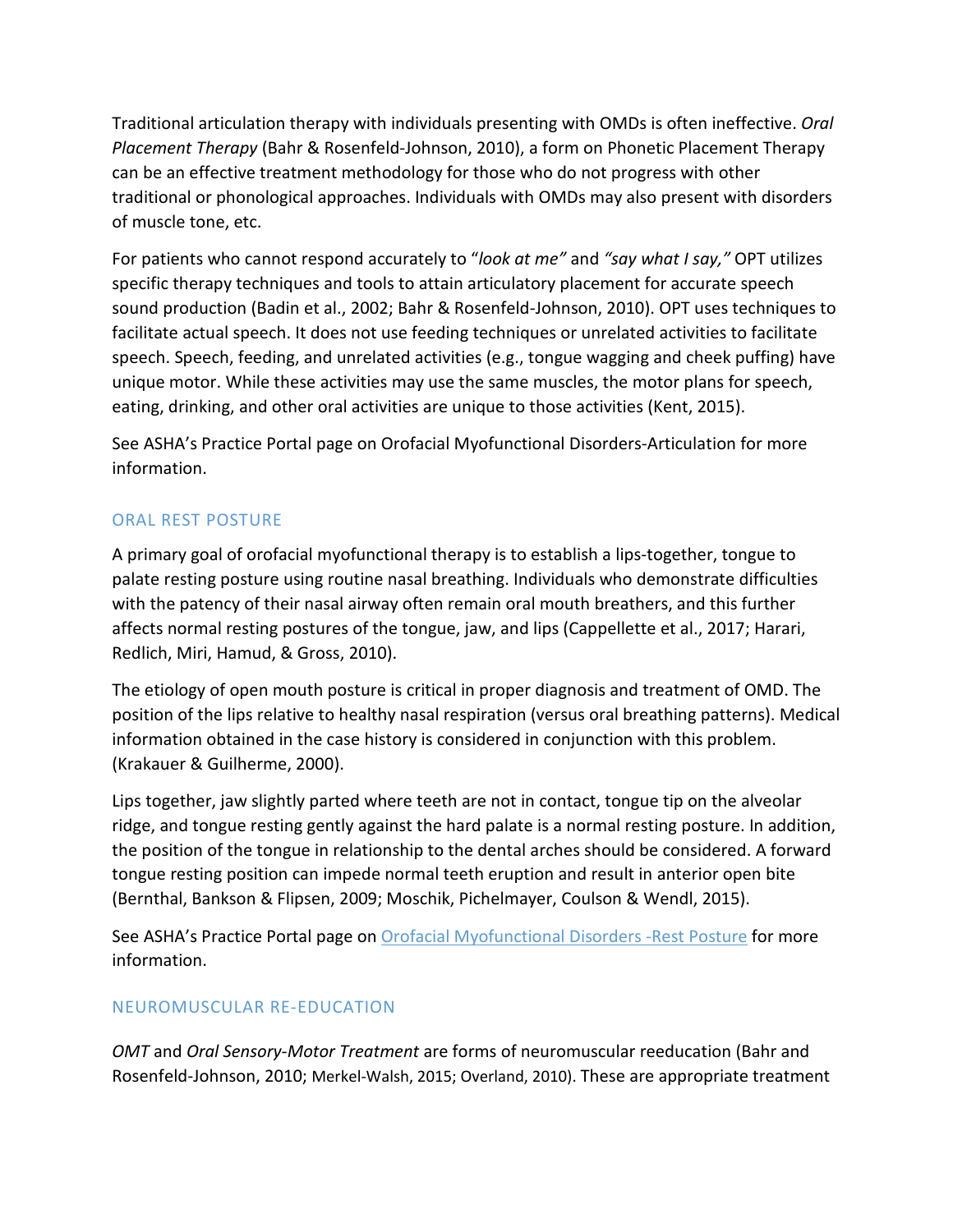methods for individuals who present with disorders of muscle strength and tone, oral-phase feeding and swallowing deficits, and speech disorders resulting from OMDs.

They include treatment of feeding, oral-phase swallowing, oral resting posture, drooling, overall appearance of the oral-facial musculature, and speech (as appropriate). Oral sensory-motor treatment and orofacial myofunctional encompass activities targeting adequately improved muscle strength and tone; dissociation, grading, and direction of movement; as well as regulation of the oral sensory-motor system (Burkhead, Sapienza, & Rosenbek, 2007; Byeon, 2016; Gosa, Carden, Jacks, Threadgill, & Sidlovsky, 2017; Manno, Fox, Eicher, & Kerwin, 2005).

Oral sensory-motor/myofunctional therapy includes:

- Neuromuscular re-education activities to appropriate dissociate jaw, lip, and tongue movements for the functions of eating, drinking, and speaking
- Isotonic and isometric exercises to reduce snoring (Camacho et al., 2015)
- Self-monitoring exercises to improve oral resting posture
- Therapeutic feeding activities to improve the oral phase of swallowing Oral placement therapy to improve the placement of the articulators for speech (Ruark & Moore, 1997)

See ASHA's Practice Portal page on **Orofacial Myofunctional Disorders- Neuromuscular** Reeducation for more information.

# SERVICE DELIVERY

Where can Oromyofunctional Therapy be Applied?

- NICUs and infant feeding environments
- Early intervention programs
- Pediatric feeding clinics
- Schools public and private
- Private practices
- Hospitals and clinics
- Rehabilitation and skilled nursing facilities
- Home health

## FORMAT

Oromyofunctional therapy (OMT) can be taught in all settings.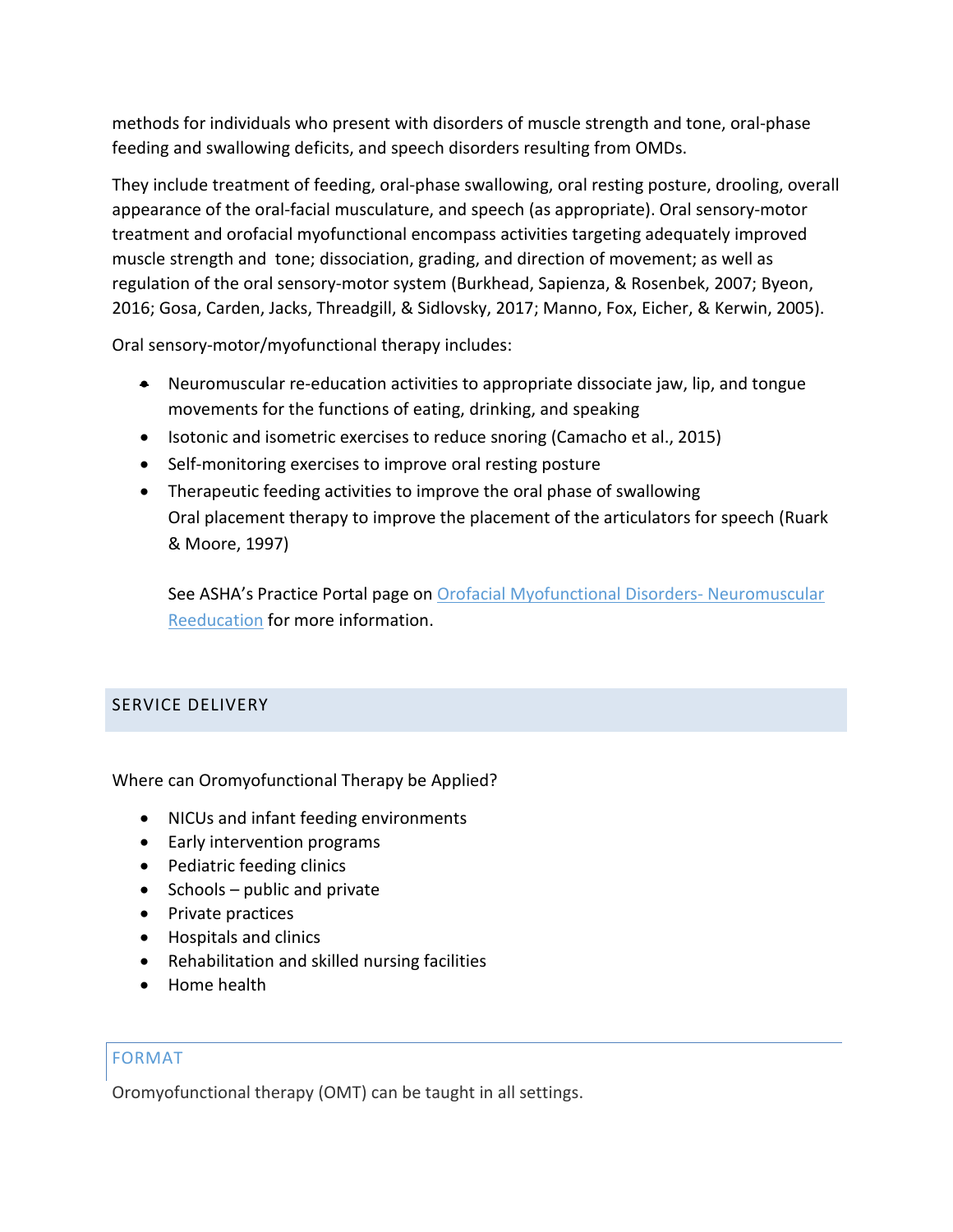#### PROVIDER

OMT should be provided only by highly qualified providers, including SLPs with advanced education and training.

## DOSAGE

Treatment is often 30-45 minutes (depending on age and other associative disorders), weekly until generalization, with long term followup.

#### SETTING

Orofacial myofunctional therapy may take place in any clinical setting:

## RESOURCES

ASHA RESOURCES

[Orofacial Myofunctional Disorders public page](http://www.asha.org/SLP/clinical/Orofacial-Myofunctional-Disorders/)

[Assessment Tools, Techniques, and Data Sources](http://www.asha.org/Practice-Portal/Clinical-Topics/Late-Language-Emergence/Assessment-Tools-Techniques-and-Data-Sources/)

NON-ASHA RESOURCES

International [Association of Orofacial Myology](http://www.iaom.com/) (IAOM)

Cincinnati Childrens – [Orofacial Myology Disorder Page](https://www.cincinnatichildrens.org/health/o/orofacial-disorders)

[CINAHL Clinical Review of Orofacial Myofunctional Disorders](https://www.ebscohost.com/assets-sample-content/Orofacial_Myofunctional_Disorders.pdf?mkt_tok=eyJpIjoiTVRkbFpHWTJPVEF3WkRRMyIsInQiOiJDOE1CbnN5djN1ZUhJZStHd3hoRm9cL3hNa3Z2dWxnVTNHemNwdzI5R1plT3FDak1UUmpUU2sxWGt1RFdQME5mUEZkQU14WkNMYlhidkQxMXpBbEhMcndjNVRnVUhmS1g3c1NGUDJQcnByQ3dJZHdDQ1FicTNPN0ZtOFpQTWRpK04ifQ%3D%3D)

Oral Motor Institute - OMI

## REFERENCES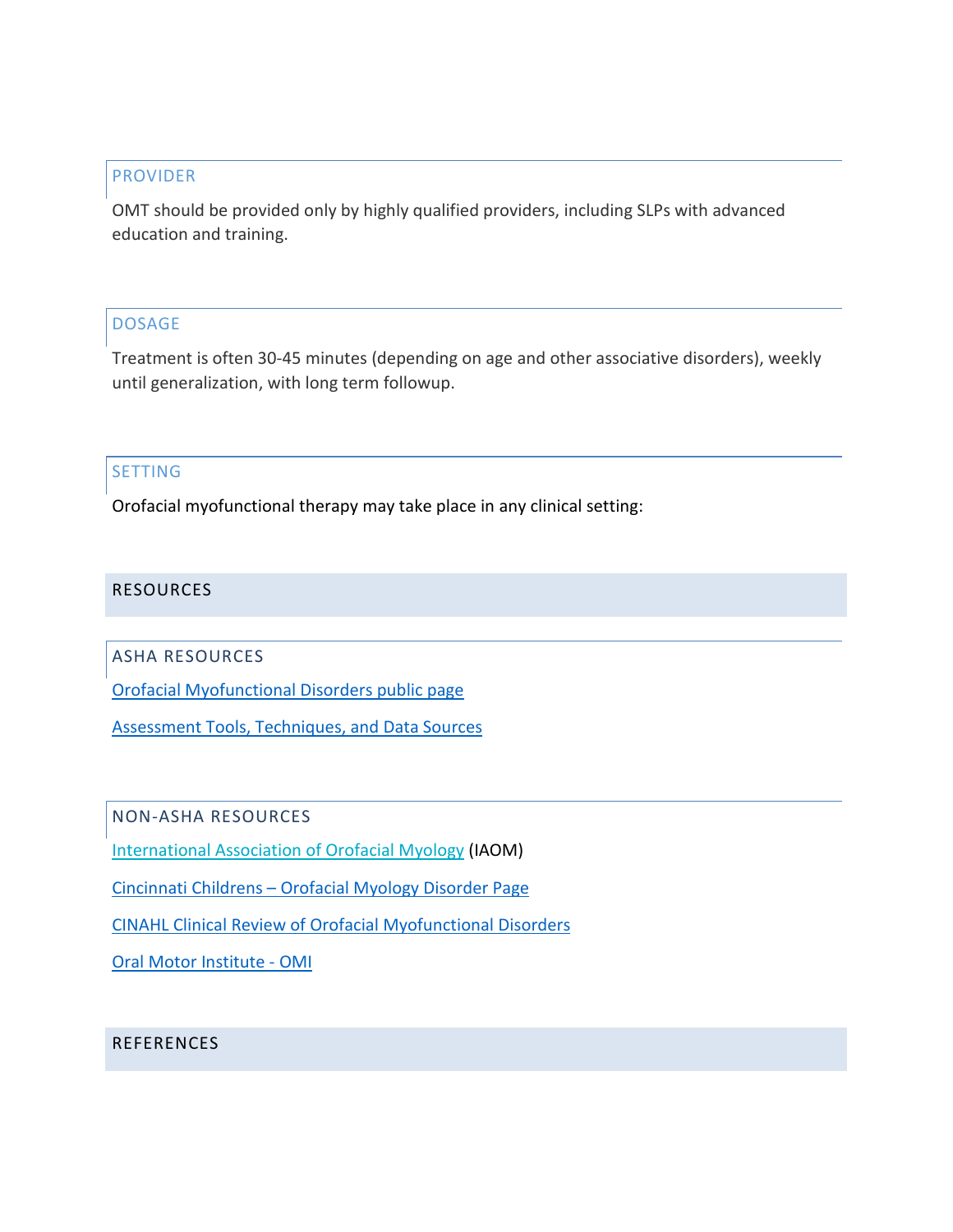- 1. Abreu, R.R., Rocha, R.L., Lamounier, J.A., & Guerra, Â.F.M. (2008a). Prevalence of mouth breathing among children. *Jornal de pediatria, 84*(5), 467-470.
- 2. Abreu, R.R., Rocha, R.L., Lamounier, J.A., & Guerra, Â.F.M. (2008b). Etiology, clinical manifestations and concurrent findings in mouth-breathing children. *Jornal de pediatria, 84*(6), 529-535.
- 3. Acevedo, A.C., da Fonseca, J.A.C., Grinham, J., Doudney, K., Gomes, R.R., de Paula, L.M., Stanier, P. (2010). Autosomal-Dominant Ankyloglossia and Tooth Number Anomalies. *Journal of Dental Research, 89*(2), 128-132.
- 4. Adair, S.M., (2003). Pacifier Use in Children: A Review of Recent Literature. *Pediatric Dentistry, 25*(5), 449-458.
- 5. Al Ali, A., Richmond, S., Popat, H., Playle, R., Pickles, T., Zhoruv, A.I., Marshall, D., Rosin, P.L., Henderson, J., Bonuck, K. (2015). The Influence of Snoring, Mouth Breathing and Apnoea on Facial Morphology in Late Childhood: A Three-Dimensional Study. *BMJ Open*, Sep 8;5(9): e009027.
- 6. Alves Jr., M., Baratieri, C., Nojima, L.I., Nojima, M.C.G., & Ruellas, A.C.O. (2011). Three-dimensional assessment of pharyngeal airway in nasal- and mouthbreathing children. *International Journal of Pediatric Otorhinolaryngology, 75*, 1195–1199.
- 7. Aniansson, G., Alm, B., Andersson, B., Håkansson, A., Larsson, P., Nylén, O., Peterson, H., Rignér, P., Svanborg, M., Sabharwal, H., et al. (1994). A prospective cohort study on breast-feeding and otitis media in Swedish infants. *Pediatr Infect Dis J, 13*(3), 183-188.
- 8. Arens, R., McDonough, J.M., Corbin, A.M., Rubin, N.K., Carroll, M.E., Pack, A.I., ... & Udupa, J. K. (2003). Upper airway size analysis by magnetic resonance imaging of children with obstructive sleep apnea syndrome. *American Journal Respiratory Critical Care and Medicine, 167*(1), 65-70.
- 9. Arvedson, J., Clark, H., Lazarus, C., Schooling, T., & Frymark, T. (2010). Evidencebased systematic review: Effects of oral motor interventions on feeding and swallowing in preterm infants. *American Journal of Speech-Language Pathology, (19)*, 321-340.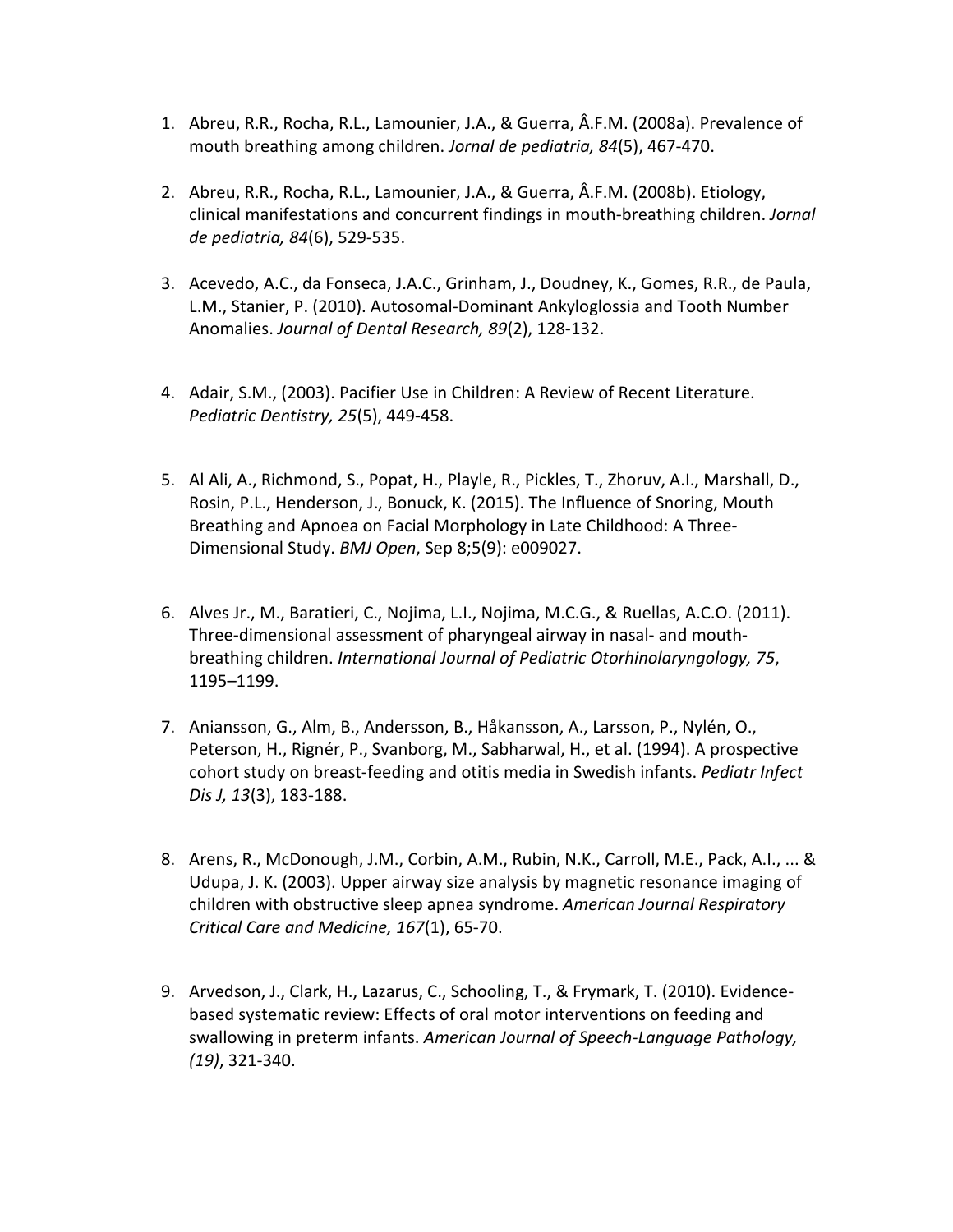- 10. Badin, P., Bailly, G., Reveret, L., Baciu, M., Segebarth, C., & Savariaux, C. (2002). Three-dimensional liner articulatory modeling of tongue, lips and face, based on MRI and video images. *Journal of Phonology, 30(*3), 533-553.
- 11. Bagdade, J.D., & Hirsch, J. (1966). Gestational and Dietary Influences on the Lipid Content of the Infant Buccal Fat Pad. *Proceeding for the Society of Experimental Biololgy and Medicine, 122*(2), 616-619.
- 12. Bahr, D., & Johanson, N., (2013). A family-centered approach to feeding disorders in children (birth to 5- years). *ASHA SIG 13: Perspectives on Swallowing and Swallowing Disorders (Dysphagia), 22*, 161-171.
- 13. Bahr, D., & Rosenfeld-Johnson, S. (2010, May). Treatment of Children with Speech Oral Placement Disorders (OPDs): A Paradigm Emerges. *Communication Disorders Quarterly*, 31(3), 131-138.
- 14. Bailey, L.J., Cevidanes, L.H., Proffit, W.R. (2004). Stability and Predictability of Orthognathic Surgery. *American Journal of Orthodontics and Dentofacial Orthopedics* 126(3): 273-277.
- 15. Ballard, J.L., Auer, C.E., & Khoury, J.C. (2002). Ankyloglossia: Assessment, incidence, and effect of frenuloplasty on the breastfeeding dyad. *Pediatrics, 110*(5). 1-6.
- 16. Barlow, B., Santulli, T.V., Heird, W.C., Pitt, J., Blanc, W.A., & Schullinger, J.N. (1974). An experimental study of acute neonatal enterocolitis--The importance of breast milk. *Journal of Pediatric Surgery, 9*(5), 587-595.
- 17. Barros de Arruda Telles, F., Ferreira, R. I., Magalhaes, L., & Scavone-Junior, H., (2009). Effects of breast-and bottle-feeding duration on the age of pacifier use persistence. *Brazil Oral Research, 23*(4), 432-438.
- 18. Behlfelt, K., Linder-Aronson, S., McWilliam, J., Neander, P., & Laage-Hellman, J., (1989). Dentition in children with enlarged tonsils compared to control children*. European Journal of Orthodontics, 11*, 416-429.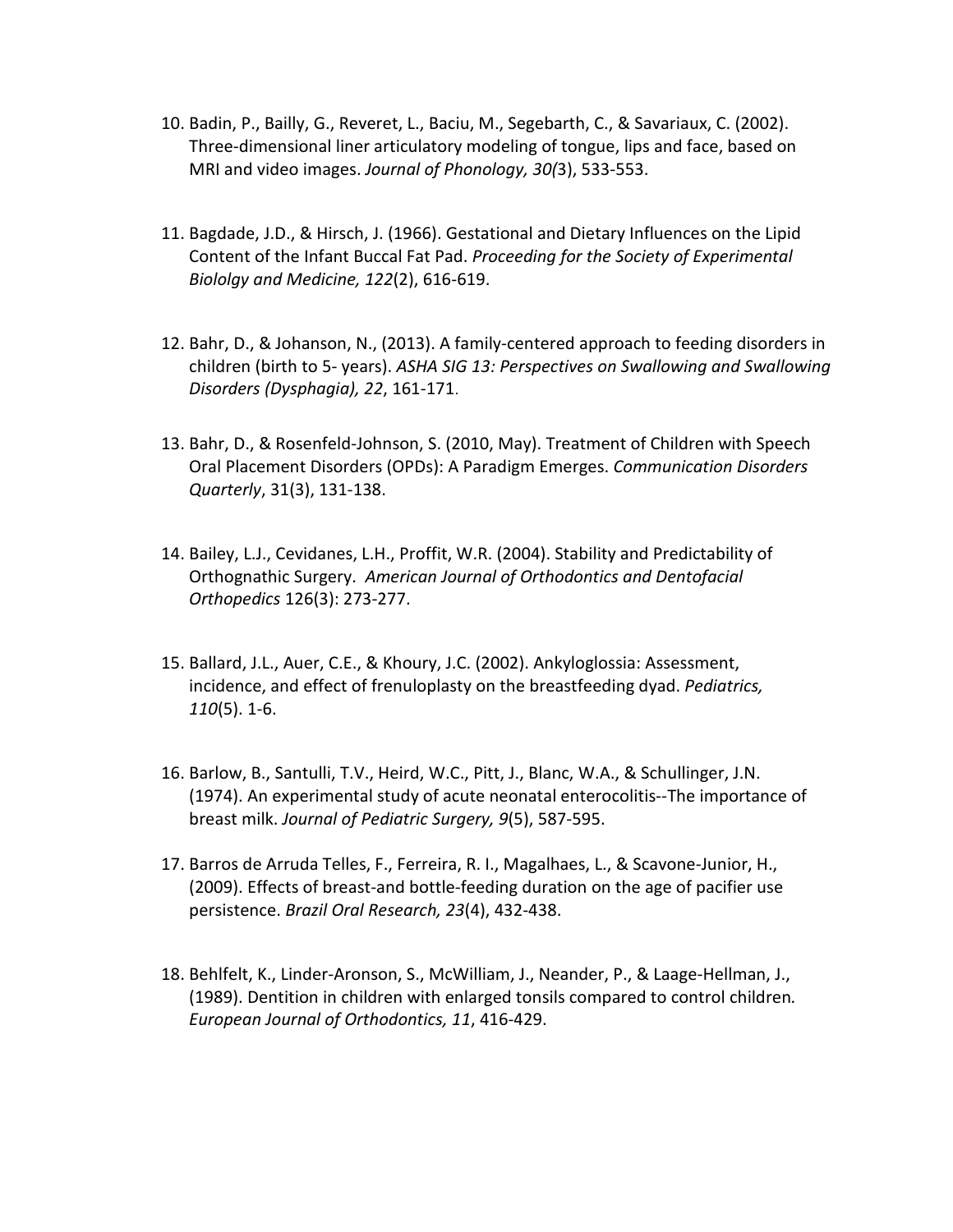- 19. Ben-Bassat, Y., Brin, I. (2003). Skeletodental Patterns in Patients with Multiple Congenitally Missing Teeth. *American Journal of Orthodontic and Dentofacial Orthopedics, 124*(5), 521-525.
- 20. Bertrand F.R. (1968). The relationship of prolonged breast feeding to facial features. *Central African Journal of Medicine, (10)*, 226-227.
- 21. Berwig, LC., Silva, AM., Correa, C., Moraes, AB., Montenegro, MM., & Ritzel, RA (2011). Hard palate dimensions in nasal and mouth breathers from different etiologies. *Journal da Sociedade Brasileira de Fonaudiologia,* 23(4), 308-314.
- 22. Bishara, S.E., Warren, J.J., Broffitt, B., & Levy, S.M. (2006). Changes in the prevalence of nonnutritive sucking patterns in the first 8 years of life. *American Journal of Orthodontic Dentofacial Orthotropics, 130*(1), 31-36.
- 23. Bobath, K. (1971). The normal postural reflex mechanism and its deviation in children with cerebral palsy. *Physiotherapy, 57*(11), 515.
- 24. Bonuck, K.A., Chervin, R.D, Cole, T.J., Emond, A., Henderson, J., Xu, L., & Freeman, K. (2011). Prevalence and persistence of sleep disordered breathing symptoms in young children: A 6-year population-based cohort study. *SLEEP, 34*(7), 875-884.
- 25. Bonuck, K., Freeman, K., Chervin, R D., & Xu, L. (2012). Sleep-Disordered breathing in a population-based cohort: Behavioral outcomes at 4 and 7 years. *Pediatrics, 129*(4), 1-9.
- 26. Bosma, J.F. (1963a). Maturation of function of the oral and pharyngeal region. *American Journal of Orthodontics and Dental Orthotropics, 49*(2), 94-104.
- 27. Bosma, J.F. (1963b). Oral and pharyngeal development and function. *Journal of Dental Research, 42*(1), 375-380.
- 28. Bosma, J.F., Hepburn, L.G., Josell, S D., & Baker, K. (1990). Ultrasound demonstration of tongue motions during suckle feeding. *Developmental Medicine & Child Neurology, 32*(3), 223-229.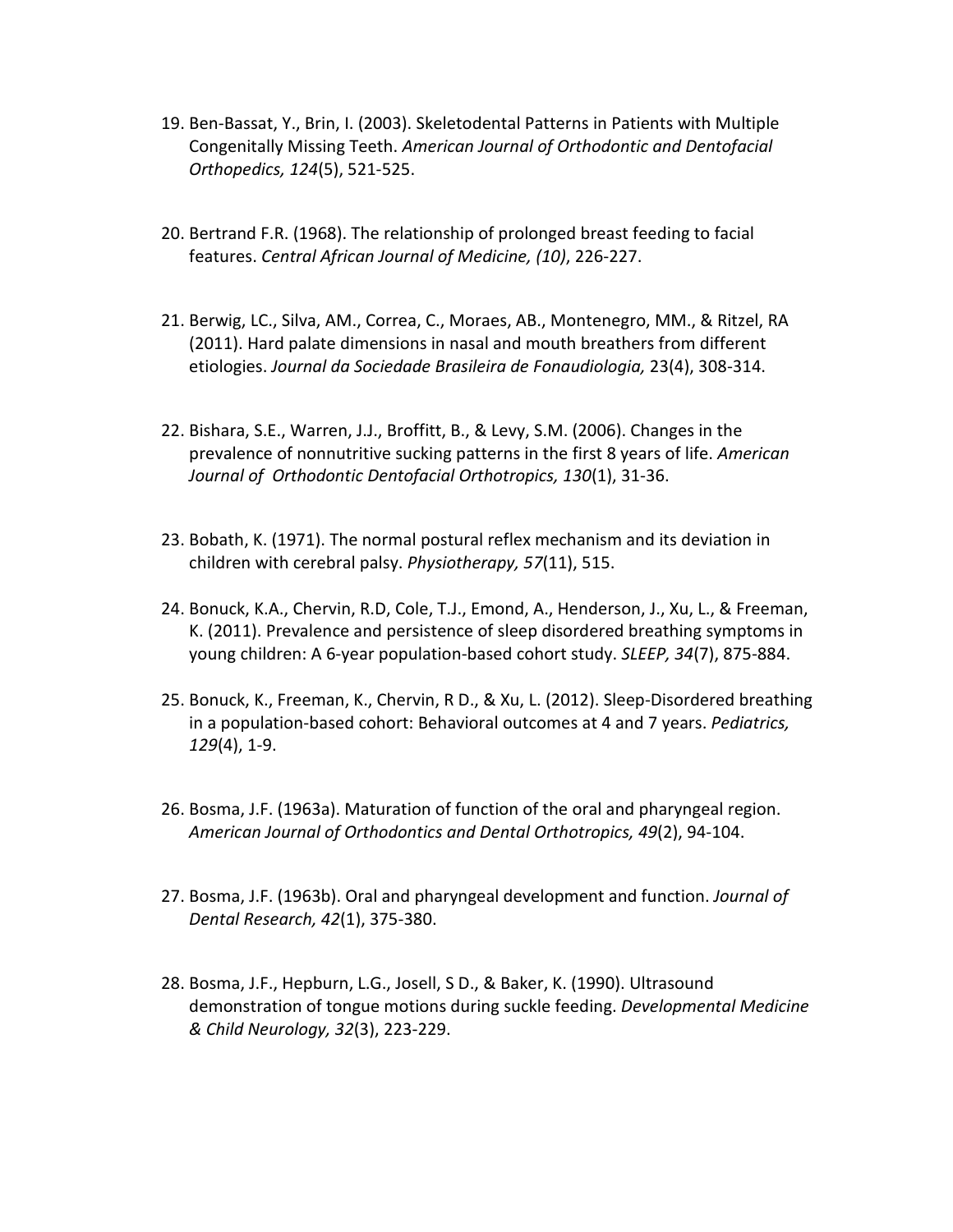- 29. Bourke, R, Anderson, V, Yang, J, Jackman, A, Killedar, A, Nixon, G, Davey, M, Walker, A, Trinder, J & Horne, R. (2011). Cognitive and academic functions are impaired in children with all severities of sleep-disordered breathing. *Sleep Medicine,* 12: 489-496
- 30. de Boysson-Bardies, B., Vihman, M.M. (1991). Adaptation to Language: Evidence from Babbling and First Words in Four Languages. *Language, 67*, 297-319.
- 31. Bresolin, D., Shapiro, P.A., Shapiro, G.G., Chapko, M.K., & Dassel, S. (1983). Mouth breathing in allergic children: Its relationship to dentofacial development. *American Journal of Orthodontics, 83*(4), 334-340.
- 32. Broad, F.E. (1972). The effects of infant feeding on speech quality. *New Zealand Medical Journal, 76*, 28-31.
- 33. Broad, F.E. (1975). Further studies on the effects of infant feeding on speech quality. *New Zealand Medical Journal, 82*, 373-376.
- 34. Bruderer, A.G., Danielson, D.K., Kandhadai, P., Werker, J.F. (2015) Sensorimotor Influences on Speech Perception in Infancy. *Proceeding of the National Academy of Science of the United States of America,* Nov 3;112(44): 13531-6. Epub 2015 Oct 12. http://doi.org/10.1073/pnas.1508631112
- 35. Bueno D.A., Grechi T.H., Trawitzki L.V., Anselmo-Lima W.T., Felicio C.M., Valera F.C. (2015) Muscular and Functional Changes Following Adenotonsillectomy in Children. *International Journal of Pediatric Otorhinolaryngology* Apr;79(4): 537-40. Epub 2015 Jan 28. http://doi.org/10.1016/j.ijporl.2015.01.024
- 36. Cappellette, M., Yamamoto Nagai, LH., Mori Goncalves, R., Keiko Yuki, A., Nagata Pignatari, S., & Raimundo Fujita, R. (2017). Skeletal effects of RME in the transverse and vertical dimensions of the nasal cavity in mouth-breathing growing children, *Dental Press Journal of Orthodontics,* 22(4), 61-69.
- 37. Chan, KC, Shi, L., So, HK., Wang, D., Liew, AW., Rasalkar, DD., Chu, CW., Wing, YK., & Li, AM. (2014). Neurocognitive dysfunction and grey matter density deficit in children with obstructive sleep apnoea. *Sleep Medicine,* 15(9), 1055-1061.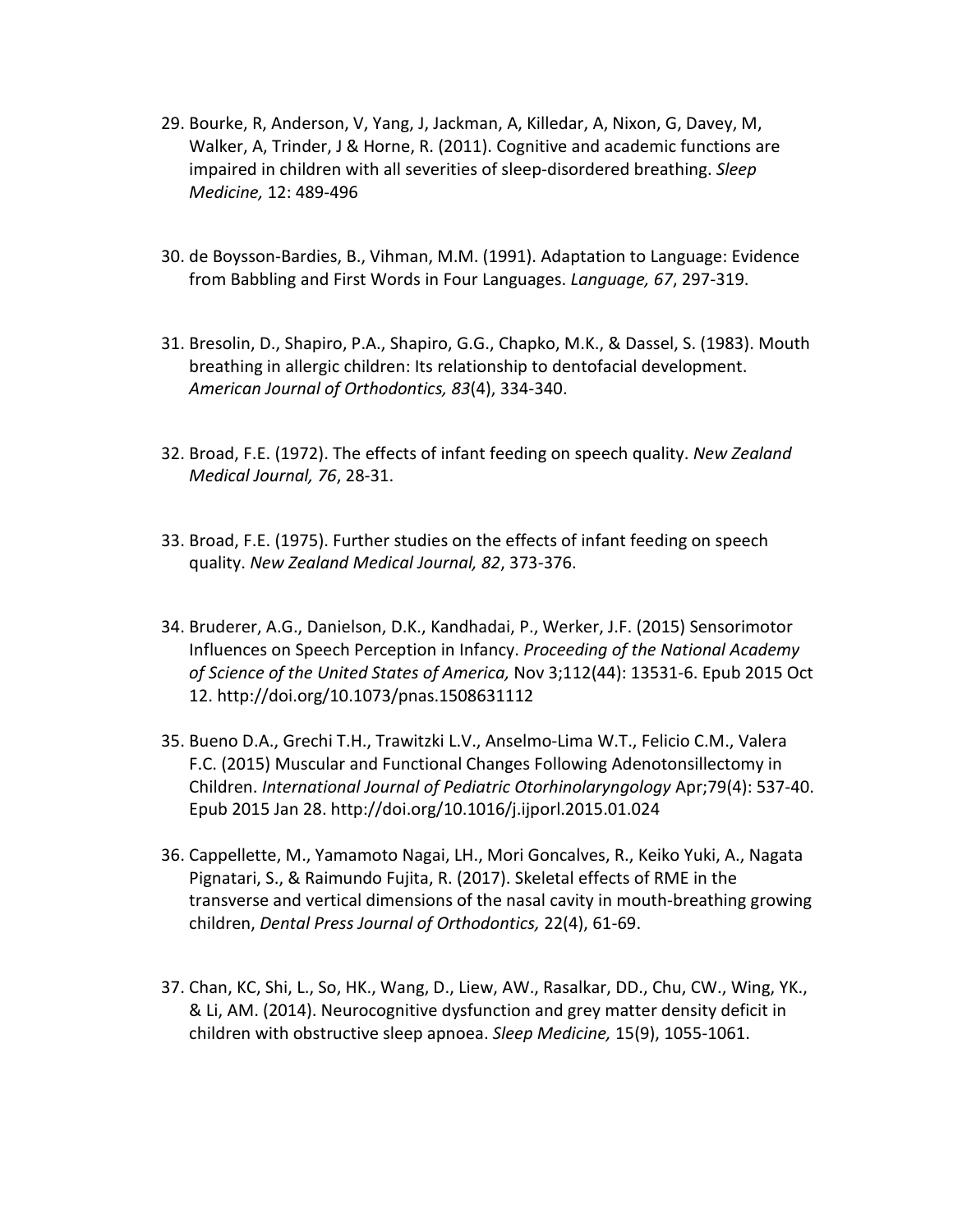- 38. de Castro Rodrigues,R.L., Marchesan,I.Q., Gusmao,R.J. de Castro Rodriguez, A. & Berretin-Felix, G. (2014). Characteristics of altered human frenulum. *International Journal of Pediatrics and Child Health Care*, 2, 5-9.
- 39. Chang, CH., Chen, SJ., & Liu, CY. (2017). Pediatric sleep apnea and depressive disorders risk: A population-based 15-year retrospective cohort study. *PLoS One,*  12(7), DOI: 10.1371/journal.pone.0181430.
- 40. Cheng, M.C., Enlow, D.H., Papsidero, M., Broadbent Jr, B.H., Oyen, O., & Sabat, M. (1988). Developmental effects of impaired breathing in the face of the growing child. *Angle Orthodontics, 58*(4), 309-320.
- 41. Clawson, E.P., Palinski, K.S., & Elliott, C.A. (2006). Outcome on intensive oral motor and behavioral interventions for feeding difficulties in three children with Goldenhar Syndrome. *Pediatric Rehabilitation, 9*(1), 65-75.
- 42. Chevin, R, Ruzicka, D, Hedger Archbold, K & Dillon, J. (2005). Snoring predicts hyperactivity four years later. *Sleep,* 28(7), 885-890.
- 43. Chervin, R.D., Hedger, K., Dillon, J.E., & Pituch, K.J. (2000). Pediatric sleep questionnaire (PSQ): Validity and reliability of scales for sleep-disordered breathing, snoring, sleepiness, and behavioral problems. *Sleep Med*, *1*(1), 21–32.
- 44. Cockley, L., Lehman, A. (2015, Winter). The Ortho Missing Link: Could it be Tied to the Tongue?. *Journal of the American Orthodontic Society,* 18-21.
- 45. Camacho, M., Certal, V., Abdullatif, J., Zaghi, S., Ruoff, C.M., Capasso, R., & Kushida, C.A. (2015). Myofunctional therapy to treat obstructive sleep apnea: A systematic review and meta-analysis. *SLEEP, 38*(5), 669-675
- 46. Connaghan, K.P., Moore, C.A., & Higashakawa, M. (2004). Respiratory kinematics during vocalization and nonspeech respiration in children from 9 to 48 months. *Journal of Speech Language and Hearing Research, 47*(1), 70-84.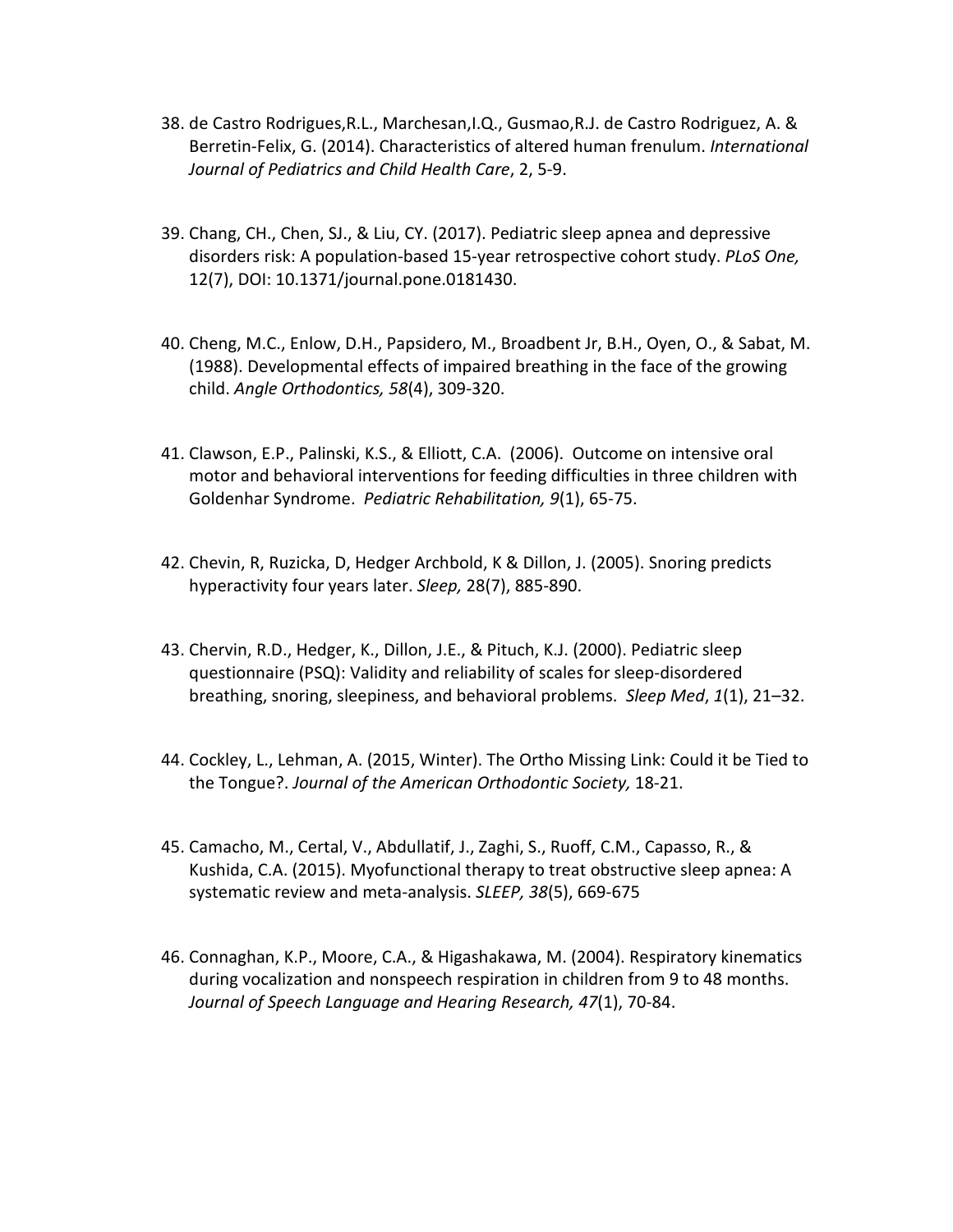- 47. Cook, S., Rieger, M., Donlan, C., Howell, P., (2011) Testing orofacial abilities of children who stutter: The Movement, Articulation, Mandibular and Sensory awareness (MAMS). *Journal of Fluency Disorders*, 36, 27-40.
- 48. Cook, C.D., Sutherland, J.M., Segal, S., Cherry, R.B., Mead, J., McIlroy, M.B., & Smith, C.A. (1957). Studies of respiratory physiology in the newborn infant. III. Measurements of mechanics of respiration. *Journal of Clinical Investigation, 36*(3), 440.
- 49. Correa, E & Berzin, F. (2008). Mouth breathing syndrome: Cervical muscles recruitment during nasal inspiration before and after respiratory and postural exercises on Swiss ball. *International Journal of Pediatric Otorhinolaryngology,* 72, 1335-1343.
- 50. Coryllos, E., Genna, C.W., Salloum, A.C. (2004). Congential Tongue-tie and its Impact on Breastfeeding. *American Academy of Pediatrics: Breastfeeding: Best for Mother and Baby Newsletter*, Summer, 1-6.
- 51. Coulthard, H., Harris, G., Emmett, P. (2009) Delayed introduction of lumpy foods to children during the complementary feeding period affects child's food acceptance and feeding at 7 years of age. *Maternal & Child Nutrition,* January, 5(1), 75-85.
- 52. Cummings, N.P., Neifert, M.R., Pabst, M.J., & Johnston, R.B. (1985). Oxidative metabolic response and microbicidal activity of human milk macrophages: Effect of lipopolysaccharide and muramyl dipeptide. *Infection and Immunology, 49*(2), 435-439.
- 53. de Serres, LM, Derkay, C, Sie, K, Biavati, M, Jones, J, Tunkel, D, Manning, S, Inglis, AF, Haddad, J, Tampakopoulou, D, Weinberg, A (2002). Impact of adenotonsillectomy on quality of life in children with obstructive sleep disorders. *Archives of Otolaryngolgy- Head & Neck Surgery,* 128(5): 485-496.
- 54. Dahan, Jose, S, Lelong, O., Celants, S., Leysen, V. (2000) Oral perception in tongue thrust and other oral habits. *American Journal of Orthodontics and Dentofacial Orthopedics,* Oct, 118(4), 385-391.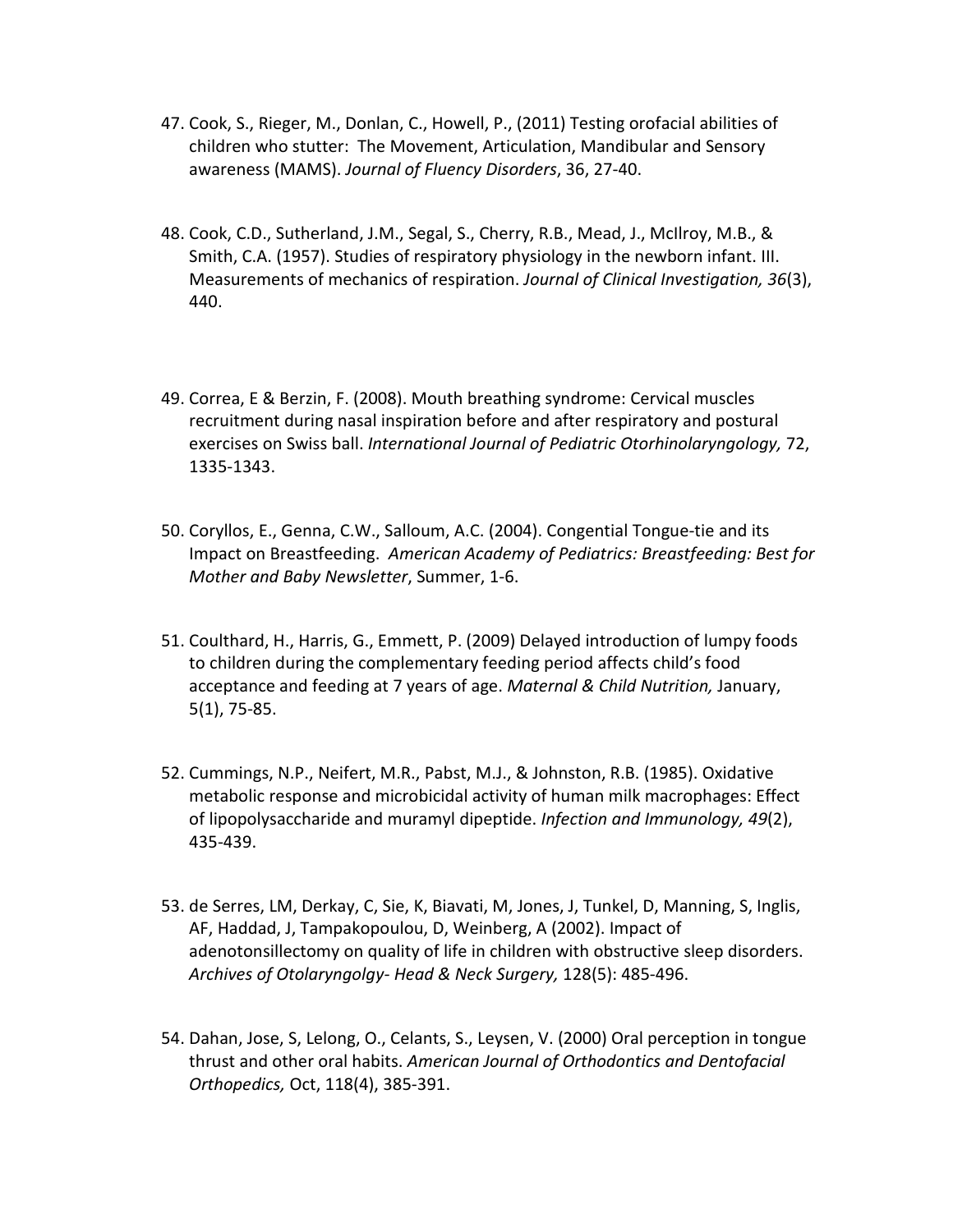- 55. Daimon, S., Yamaguchi, K. (2014). Changes in Respiratory Activity by Mastication During Oral Breathing in Humans. *Journal of Applied Physiology*, Jun 1;1116(11): 1365-70.
- 56. de Bueno, A., Grechi, T.H., Trawitzki, L.V., Anselmo-Lima, W.T., Felicio, C.M., Valera, F.C. (2015) Muscular and functional changes following adenotonsillectomy in children. *International Journal of Pediatric Otorhinolaryngology*, Apr, 79(4), 537-40
- 57. Defabianis, P. (2000). Ankyloglossia and its influence on maxillary and mandibular development. (A seven year follow-up case report*). Functional Orthodontics, 17*(4), 25-33.
- 58. Diaferia, G., Santos-Silva, R., Truksinas, E., Haddad, F.L.M., Santos, R., Bommarito, S., Gregorio, L.C., Tufik, S., Bittencourt, L. (2017) Myofunctional therapy improves adherence to continuous positive airway pressure treatment. *Sleep Breath,* May, 21(2), 387-395.
- 59. Diaféria, G., Truksinas, E., Haddad, F. L. M., Santos-Silva, R., Bommarito, S., Gregório, L. C., Tufik, S., & Bittencourt, L. R. A. (2011). Phonoaudiological assessment of patients with obstructive sleep apnea. *Sleep Science, 4*(1), 1–7.
- 60. Dimberg, L., Bondemark, L., Söderfeldt, B., & Lennartsson, B. (2010). Prevalence of malocclusion traits and sucking habits among 3-year-old children. *Sweden Dental Journal, 34*(1), 35-42.
- 61. Dimberg, L., Lennartsson, B., Söderfeldt, B., & Bondemark, L. (2011). Malocclusions in children at 3 and 7 years of age: A longitudinal study. *European Journal of Orthodontics, 35*(1), 131-137.
- 62. Dixon, M.J., Marazita, M.L., Beaty, T.H., Murray, J.C. (2011). Cleft lip and palate: Synthesizing genetic and environmental influences. *Nature Reviews Genetics, 12*(3), 167.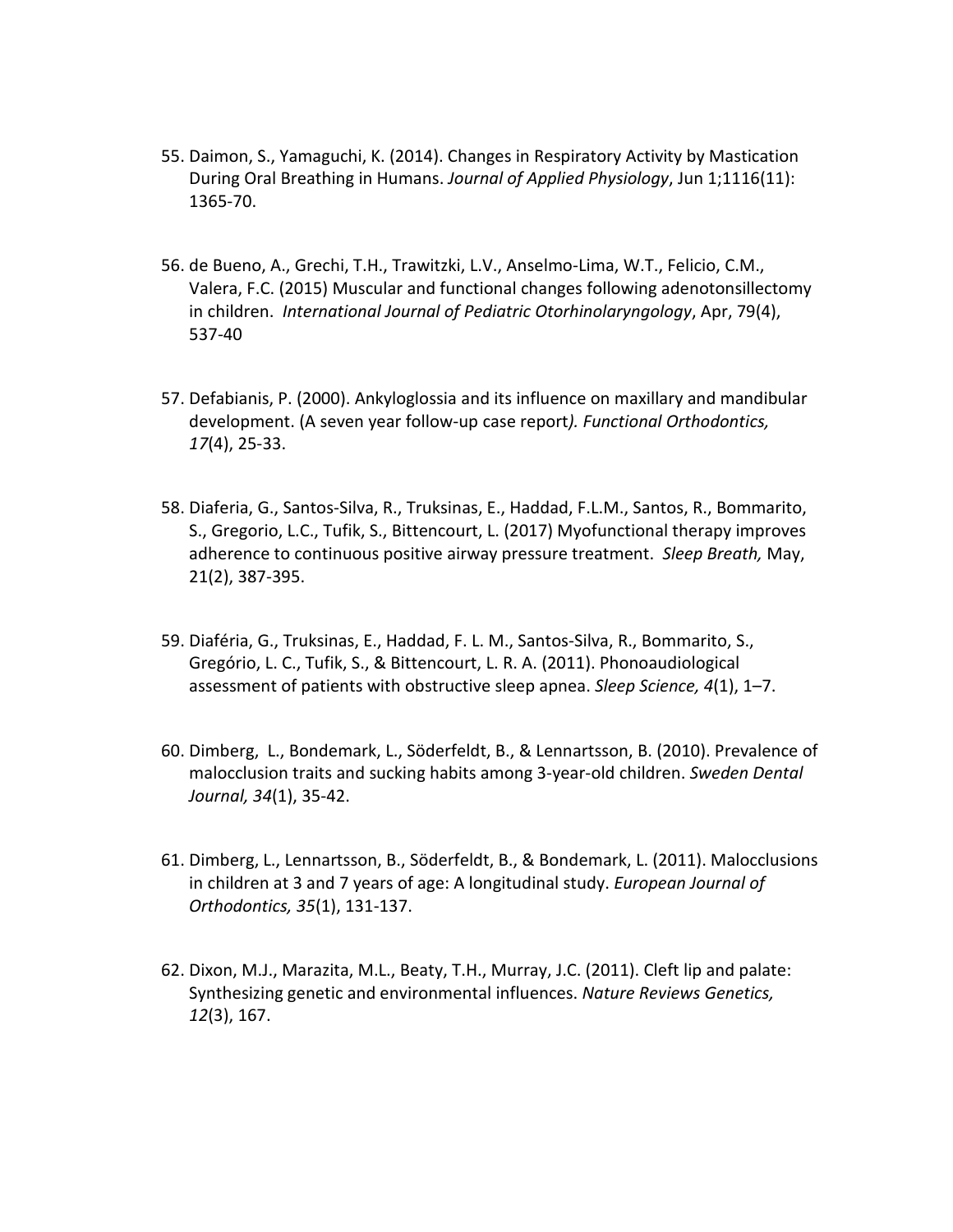- 63. Dollberg, S., Botzer, E., Grunis, E.,Mimouni, F.B. (2006). Immediate Nipple Pain Relief after Rrenotomy in Breast-fed Infants with Ankyloglossia: A Randomized, Prospective Study. *Journal of Pediatric Surgery, 41*(9), 1598-1600.
- 64. Downs, W.B. (1948). Variations in facial relationships: Their significance in treatment and prognosis. *American Journal of Orthodontics, 34*(10), 812-840.
- 65. Dudek-Shriber, L., Zelazny, S. (2007). The Effects of Prone Positioning on the Quality and Acquisition of Developmental Milestones in Four-Month-Old Infants. *Pediatric Physical Therapy, 19*(1), 48-55.
- 66. Dutra, E., Maruo, H., Vianna-Lara, M. (2006). Electromyographic activity evaluation and comparison of the obicularis oris (lower fascicle) and mentalis muscles in predominantly nose- or mouth-breathing subjects. *American Journal of Orthodontics, 129(6),* 722.e1-722.e9.
- 67. Dyson, A.T. (1988). Phonetic inventories of 2-and 3-year-old children. *Journal of Speech Hearing Disorders, 53*(1), 89-93.
- 68. Einarsson-Backes, L.M., Deitz, J., Price, R., Glass, R., & Hays, R. (1994). The effect of oral support on sucking efficiency in preterm infants. *American Journal of Occupational Therapy, 48*(6), 490-498.
- 69. Elad, D., Kozlovsky, P., Blum, O., Laine, A. F., Ming, J. P., Botzer, E., Dollberg, S., Zelicovich, M., & Sira, L. B. (2014, Apr.). Biomechanics of milk extraction during breast-feeding. *Proceedings of the National Academy of Sciences for the United Stated of America*, 111(14). 5230-5235.
- 70. Emond, A., Ingram, J., Johnson, D., Blair, P., Whitelaw, A., Copeland, M., Sutcliffe, A. (2014). Randomised Controlled Trial of Early Frenotomy in Breastfed Infants with Mild–Moderate Tongue-Tie. *Archives of Disease in Childhood: Fetal and Neonatal Edition, 99*(3), F189-F195.
- 71. European Society for Swallowing Disorders, 3rd Congress. (2013). Paediatric dysphagia—Position Statement. www.myessd.org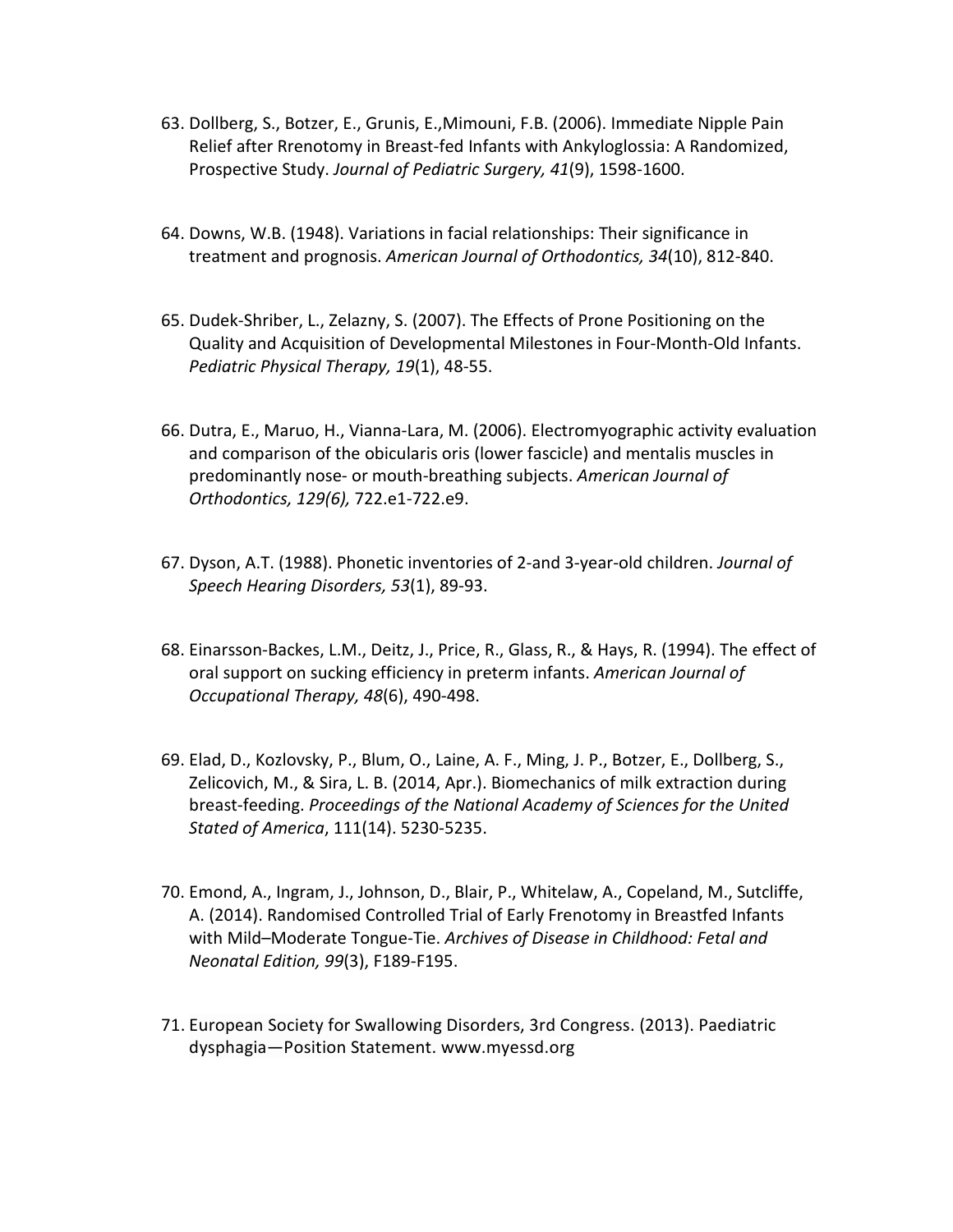- 72. Farronato G., Giannini L., Riva R., Galbiati G., Maspero C. (2012) Correlations Between Malocclusions and Dyslalias. *European Journal of Paediatric Dentistry*  Mar;13(1): 13-18.
- 73. de Felicio, C.M., Mederios, A.P.M., & De Olivera Melchior, M. (2012) Validity of the "protocol of oro-facial myofunctional evaluation with scores" for young and adult subjects. *Journal of Oral Rehabilitation*, 39, 744-753.
- 74. de Felicio, C., da Silva Dias, F., Folha, G., de Almeida, L., de Souza, J., Anselmo-Lima, W., Trawitzki, L, Valera, F. (2016). Orofacial motor functions in pediatric obstructive sleep apnea and implications for myofunctional therapy. *International Journal of Pediatric Otorhinolaryngology, 90*, 5-11.
- 75. Farsi, N.M., Salama, F.S. (1997). Sucking Habits in Saudi children: Prevalence, Contributing Factors, and Effects on the Primary Dentition. *Pediatric Dentistry, 19*(1), 28-33.
- 76. Ferrante An, & Ferrante A. (2015). Finger or thumb sucking. New interpretations and therapeutic implications. *Minerva Pediatrica, 67*(4), 285-297.
- 77. Ferrés-Amat, E., Pastor-Vera, T., Ferrés-Amat, E., Mareque-Bueno, J., Prats-Armengol, J., & Ferrés-Padró, E. (2016). Multidisciplinary management of ankyloglossia in childhood. Treatment of 101 cases. A protocol. *Medicina Oral Patologia Oral Cirugia Bucal, 21*(1), e39-47.
- 78. Friedman, M., Hamilton, C., Samuelson, CG., Lundgren, ME., & Pott, T. (2013). Diagnostic value of the Friedman tongue position and Mallampati classification for obstructive sleep apnea: A meta-analysis. *Otolaryngology Head Neck Surgery.*  148(4): 54-547.
- 79. Fatemifar, G., Hoggart, C.J., Paternoster, L., Kemp, J.P., Prokopenko, I., Horikoshi, M., Toma, A.M., (2013). Genome-wide Association Study of Primary Tooth Eruption Identifies Pleiotropic Loci Associated with Height and Craniofacial Distances. *Human Molecular Genetics, 22*(18), 3807-3817
- 80. Fitzpatrick, M.F., McLean, H., Urton, A.M., Tan, A., O'donnell, D., & Driver, H.S. (2003). Effect of nasal or oral breathing route on upper airway resistance during sleep. *European Respiratory Journal, 22*(5), 827-832.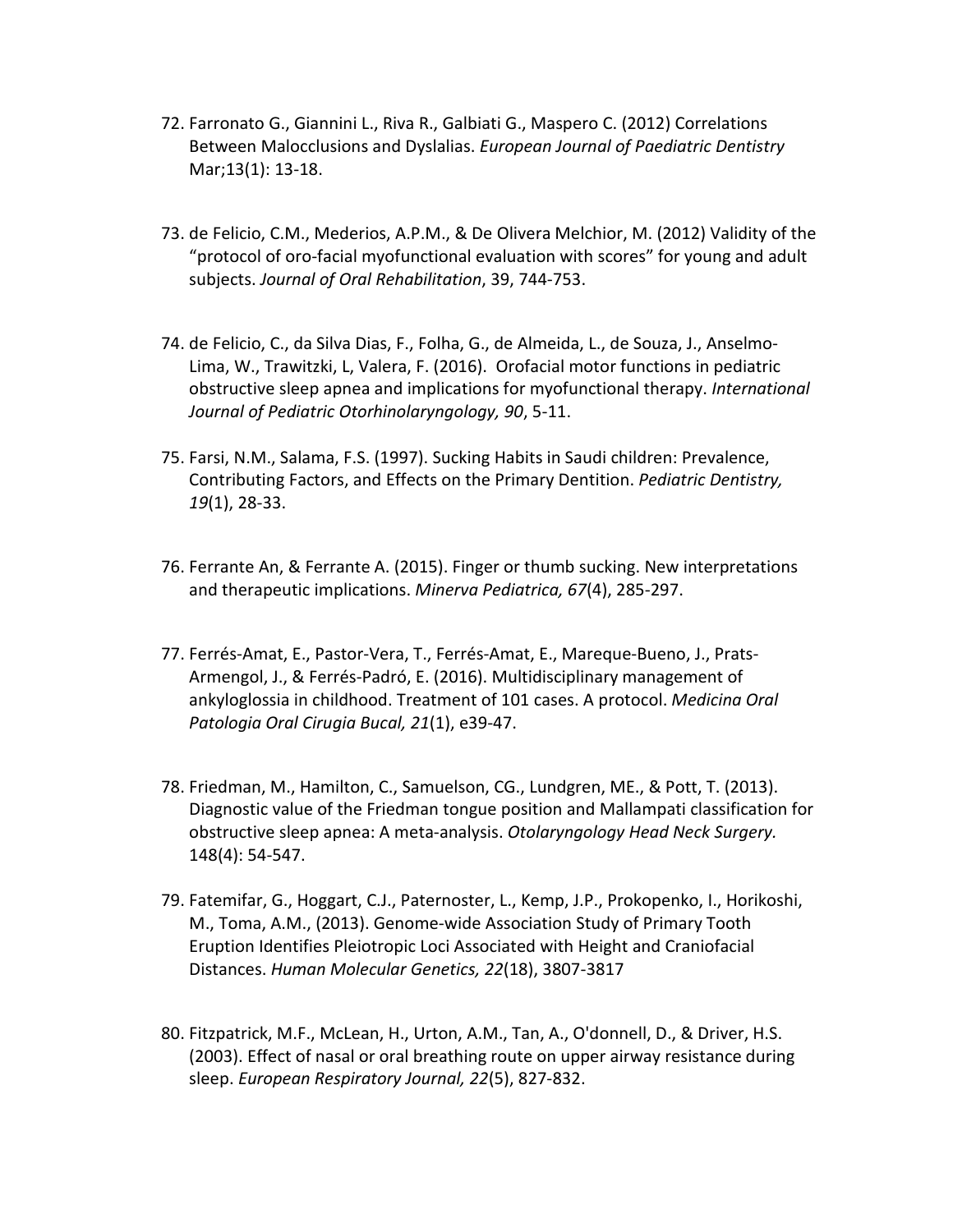- 81. Forlenza, G.P., Black, N.M.P., McNamara, E.G., Sullivan, S.E. (2010). Ankyloglossia, Exclusive Breastfeeding, and Failure to Thrive. *Pediatrics, 125*(6), e1500-e1504.
- 82. Francis, D.O., Chinnadurai, S., Morad, A., Epstein, R.A., Kohanim, S., Krishnaswami, S., Sathe, N. & McPhetters, M. (2015). Treatments for ankyloglossia and ankyloglossia with concomitant lip tie. *Effective Healthcare Program: Comparative Effectiveness Review*, US Department of Health and Human Services, NO.149 AHRQ Publication No. 15-EHC011.-EF
- 83. Garattini, G., Crozzoli, P., & Valsasina, A. (1990). Role of prolonged sucking in the development of dento-skeletal changes in the face. Review of the literature. *Mondo Ortodontico, 15*(5), 539-550.
- 84. Gaultier, C., & Guilleminault, C. (2001). Genetics, control of breathing, and sleepdisordered breathing: A review. *Sleep Medicine 4*, 281-295.
- 85. Garbin, C. P., Sakalidis, V. S., Chadwick, L. M., Whan, E., Hartmann, P. E., & Geddes, D. T. (2013). Evidence of improved milk intake after frenotomy: A case report. *Pediatrics, 132*(5):e1413-1417.
- 86. Gaultier, C., Guilleminault, C. (2001). Genetics, Control of Breathing, and Sleep-Disordered Breathing: A Review. *Sleep Medicine, 4*, 281-295
- 87. Geddes, D.T., Langton, D.B., Gollow, I., Jacobs, L.A., Hartmann, P.E., & Simmer, K. (2008). Frenulotomy for breastfeeding infants with ankyloglossia: Effect on milk removal and sucking mechanism as imaged by ultrasound. *Pediatrics*, 122(1), e188-e194.
- 88. Gewolb, I.H., & Vice, F.L. (2006). Maturational changes in the rhythms, patterning, and coordination of respiration and swallow during feeding in preterm and term infants. *Developmental Medicine & Child Neurology, 48*(7), 589- 594.
- 89. Goldbart, AD, Levitas, A, Greenberg-Dotan, S, Shimol, SB, Broides, A, Puterman, M, & Tal, A (2010). B-type natriuretic peptide and cardiovascular function in young children with obstructive sleep apnea. *Chest*, 138(3): 528-35.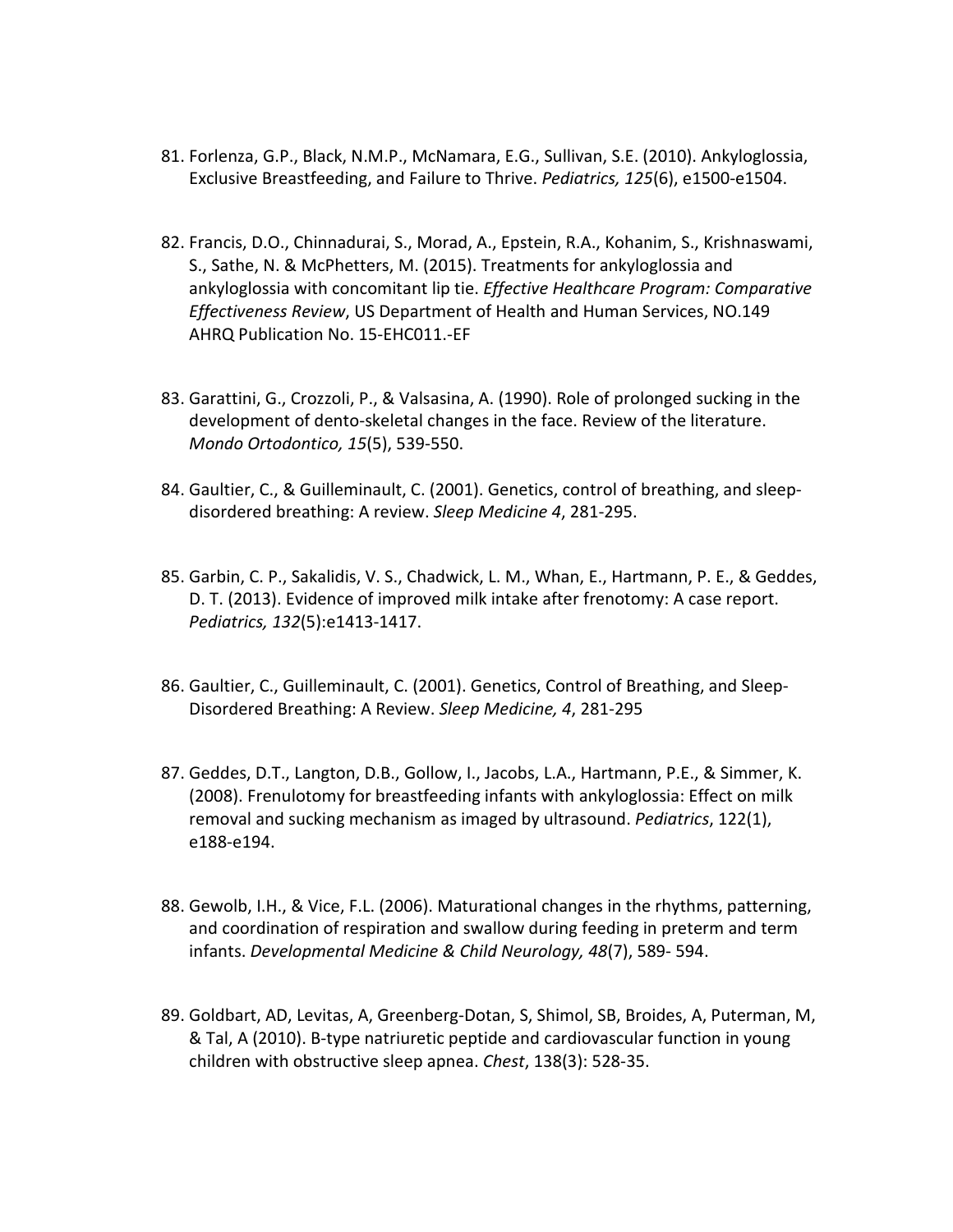- 90. Gomes, C. F., Trezza, E., Murade, E., & Padovani, C. R. (2006). Surface electromyography of facial muscles during natural and artificial feeding of infants. *Jornal de pediatria, 82*(2), 103-109.
- 91. Goodwin, J., Kaemingk, K, Mulvaney, S., Morgan, W, & Quan, S. (2005). Clinical screening of school children for polysomnography to detect sleep-disordered breathing- The Tucson children's assessment of sleep apnea study (TuCASA). *Journal of Clinical Sleep Medicine,* 1(3): 247-254.
- 92. Goodwin, JL., Kaemingk, KL., Fregosi, RF., Rosen, GM., Morgan, WJ., Smith, T., & Quan, SF. (2004). Parasomnias and sleep disordered breathing in Caucasian and Hispanic children – the Tucson children's assessment of sleep apnea study. *BMC Medicine,* DOI: 10.1186/1741-7015-2-14.
- 93. Gottlieb, D., Chase, C., Vezina, R, Heeren, T., Corwin, M., Auerbach, S., Weese-Mayer, D., Lesko, S. (2004). Sleep-disordered breathing symptoms are associated with poorer cognitive function in 5-year old children. *The Journal of Pediatrics,*  145(4): 458-464.
- 94. Gozal, D., Hakim, F., & Kheirandish-Gozal, L. (2014). Chemoreceptors, baroreceptors, and autonomic deregulation in children with obstructive sleep apnea. *Respiratory Physiology and Neurobiology,* 185(1), 177-185.
- 95. Grabowski, R., Kundt, G., Stahl, F. (2007). Interrelation Between Occlusal Findings and Orofacial Myofunctional Status in Primary and Mixed Dentition: Part III: Interrelation Between Malocclusions and Orofacial Dysfunctions. *Journal of Orofacial Orthopedics*, Nov;68(6): 462-76
- 96. Graham, J.M., Gomez, M., Halberg, A., Earl, D.L., Kreutzman, J.T., Cui, J., Guo, X. (2005). Management of Deformational Plagiocephaly: Repositioning Versus Orthotic Therapy. *Journal of Pediatrics, 146*(2), 258-262.
- 97. Graham Jr, J.M. (2006). Tummy Time is important. *Clinical pediatrics, 45*(2), 119- 121.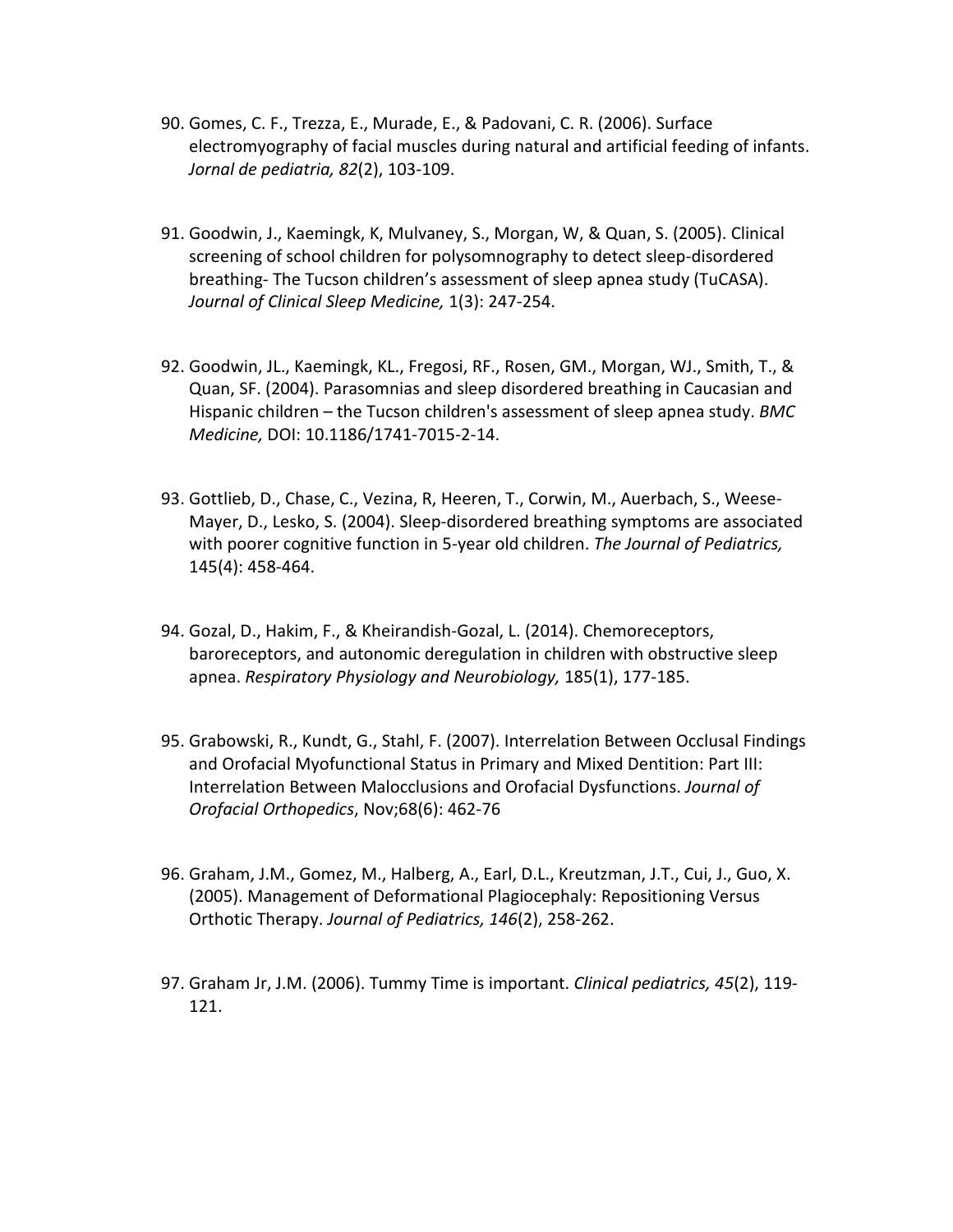- 98. Graham, J.M., Kreutzman, J., Earl, D., Halberg, A., Samayoa, C., Guo, X. (2005). Deformational Brachycephaly in Supine-Sleeping Infants. *Journal of Pediatrics, 146*(2), 253-257.
- 99. Green, J.R., Moore, C.A., Higashikawa, M., & Steeve, R.W. (2000). The physiologic development of speech motor control: Lip and jaw coordination. *Journal of Speech Language and Hearing Research, 43*(1), 239-255.
- 100. Green, J.R., Moore, C.A., & Reilly, K.J. (2002). The sequential development of jaw and lip control speech. *Journal of Speech Language and Hearing Research, 45*(1), 66-79.
- 101. Guilleminault, C., Abad, V.C., Chiu, H.Y., Peters, B., Quo, S. (2016). Missing teeth and pediatric obstructive sleep apnea. *Sleep and Breath, 20*(2), 561-568.
- 102. Guilleminault, C., & Akhtar, F. (2015). Pediatric sleep-disordered breathing: New evidence on its development. *Sleep Medical Review, 24*, 46-56.
- 103. Guilleminault, C., & Huang, Y. (in press). From orofacial dysfunction to dysmorphism and onset of pediatric OSA: Evidences. *Sleep Medical Review*.
- 104. Guilleminault, C., Huang, Y.S., Monteyrol, P.J., Sato, R., Quo, S., & Lin, C.H. (2013). Critical role of myofascial reeducation in pediatric sleep-disordered breathing. *Sleep Medicine, 14*(6), 518-525.
- 105. Guilleminault, C., Huseni, S., Lo, L. (2016). A Frequent Phenotype for Paediatric Sleep Apnoea: Short Lingual Frenulum. *European Respiratory Society Open Research, 2*(3), 00043-2016.
- 106. Guilleminault, C., Pelayo, R. (1998). Sleep-Disordered Breathing in Children. *Annals of Medicine, 30*(4), 350-356.
- 107. Guilleminault, C., Primeau, M., Chiu, H., Yuen, K., Leger, D., Metlaine, A. (2013). Sleep-Disordered- Breathing in Ehlers–Danlos Syndrome (A Genetic Model of Obstructive Sleep Apnea). *Sleep Medicine, 144*(5), 1503-1511.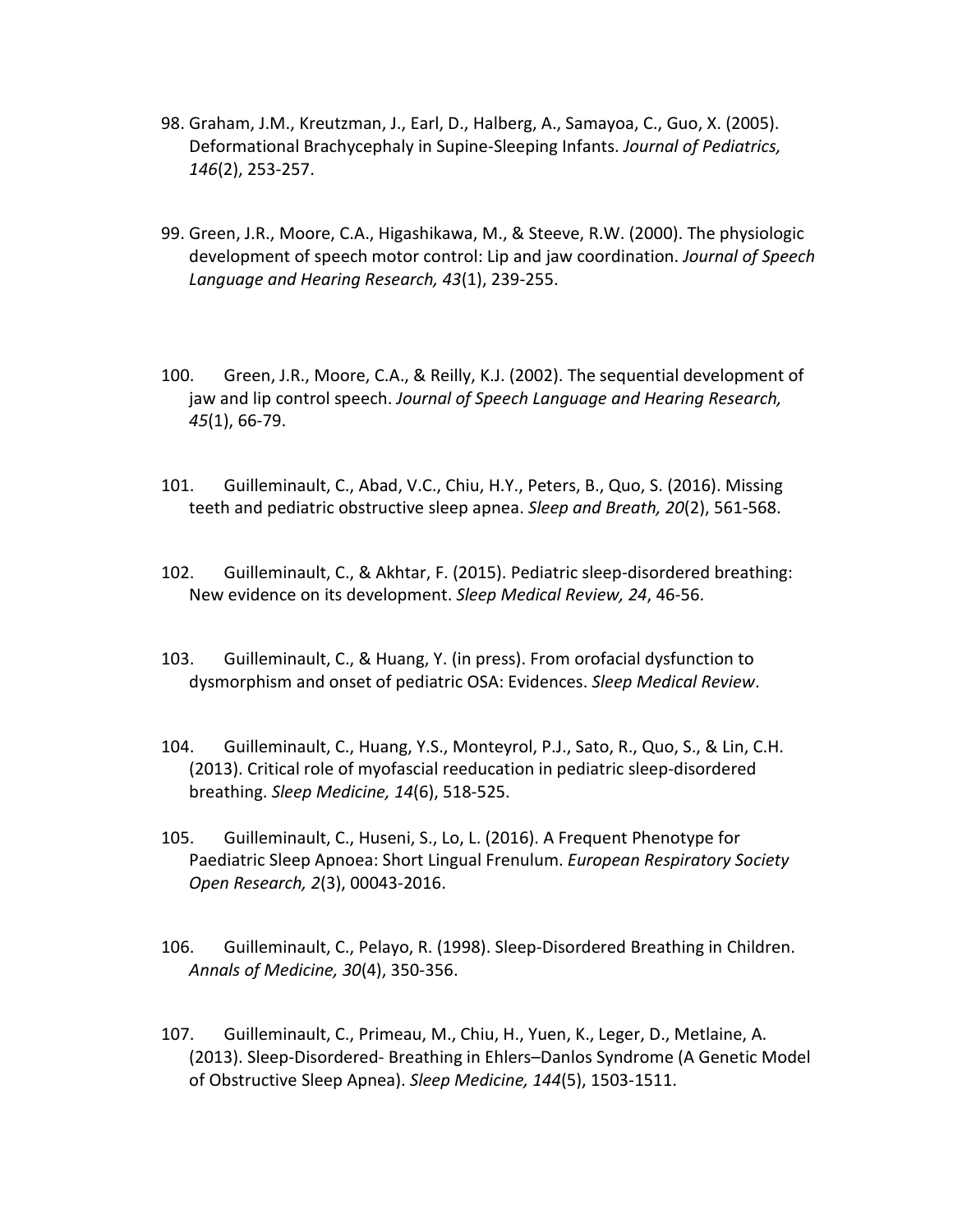- 108. Guilleminault, C., Sullivan, S.S. (2014). Towards Restoration of Continuous Nasal Breathing as the Ultimate Treatment Goal in Pediatric Obstructive Sleep Apnea. *Enliven, 1*(1), 1-5.
- 109. Guellai B., Steri A., Yeung H.H. (2014) The Development of Sensorimotor Influences in the Audiovisual Speech Domain: Some Critical Questions. *Frontiers in Psychology* Aug 6;5: 812. eCollection 2014. [http://doi.org/10.3389/fpsyg.2014.0081.](http://doi.org/10.3389/fpsyg.2014.0081)
- 110. Guenther, F.H. (1995). Speech sound acquisition, coarticulation, and rate effects in a neural network model of speech production. *Psychol Rev, 102*(3), 594.
- 111. Gulmaraes, K.C., Drager, L.F., Genta, P.R., Marcondes, B.F., & Lorenzi-Filho, G., (2009). Effects of Oropharyngeal Exercises on Patients with Moderate Obstructive Sleep Apnea Syndrome. *American Journal of Respiratory and Critical Care Medicine*. 179, 962-966
- 112. Gupta, A., Hiremath, S.S., Singh, S.K., Poudyal, S., Niraula, S.R., Baral, D.D., & Singh, R.K. (2007). Emergence of primary teeth in children of Sunsari District of Eastern Nepal. *Mcgill J Med, 10*(1), 11.
- 113. Han, S.H., Kim, M.C., Choi, Y.S., Lim, J.S., & Han, K.T. (2012). A study on the genetic inheritance of ankyloglossia based on pedigree analysis. *Archives of Plastic Surgery, 39*(4), 329-332.
- 114. Handelman, C.S., & Osborne, G. (1976). Growth of the nasopharynx and adenoid development from one to eighteen years. *Angle Orthodontics, 46*(3), 243- 259.
- 115. Harari, D., Redlich, M., Miri, S., Hamud, T., & Gross, M. (2010). The effect of mouth breathing versus nasal breathing on dentofacial and craniofacial development in orthodontic patients. *Laryngoscope, 120*(10), 2089-2093.
- 116. He, T., Stavropoulos, D., Hagberg, C., Hakeberg, M., & Mohlin, B. (2013). Effects of masticatory muscle training on maximum bite force and muscular endurance*. Acta Odontologica Scandinavica, 71*(3-4), 863–869.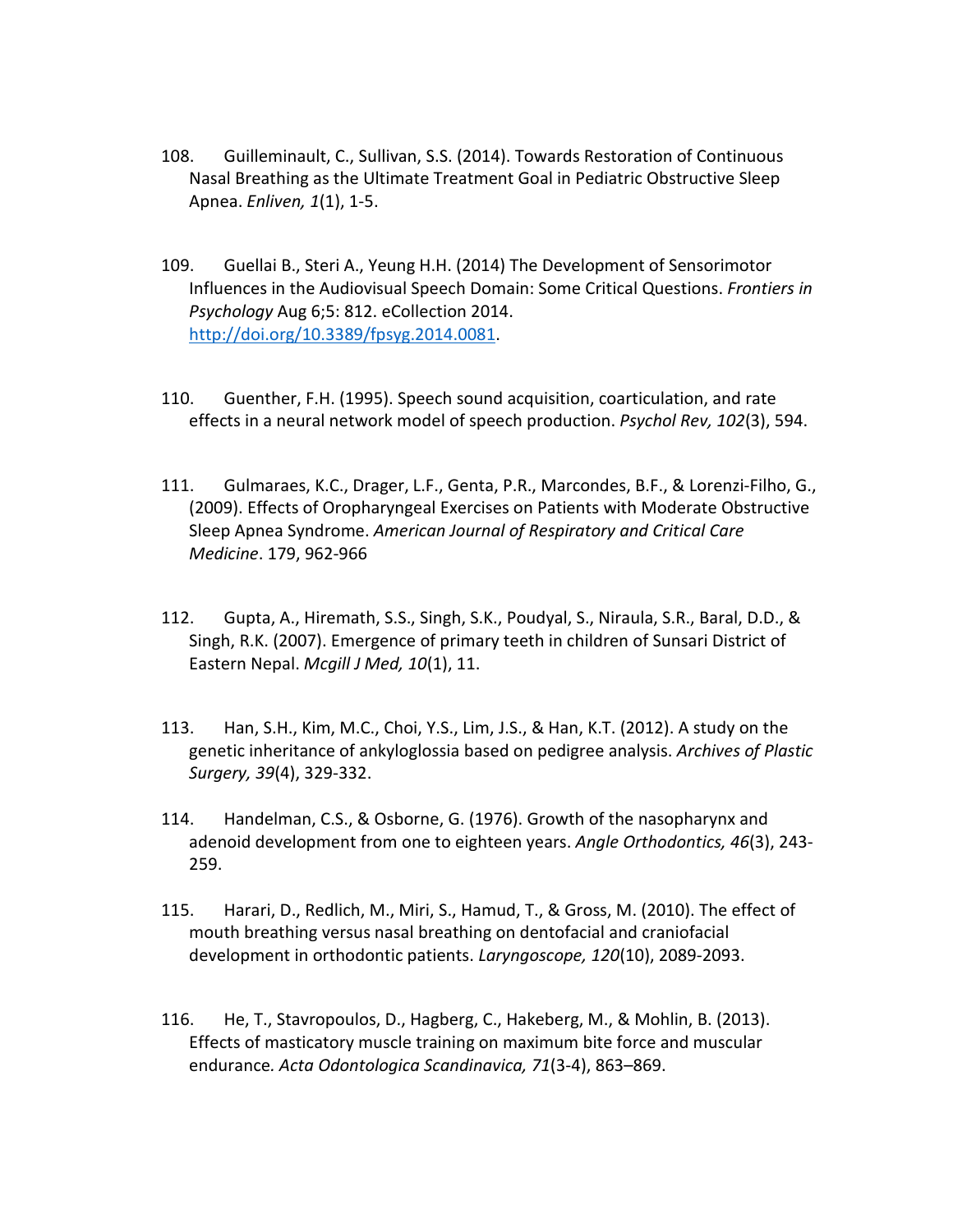- 117. Heimer, M.V., Tornisiello Katz, C.R., & Rosenblatt, A. (2008). Non-nutritive sucking habits, dental malocclusions, and facial morphology in Brazilian children: A longitudinal study. *European Journal of Orthodontics, 30*(6), 580-585.
- 118. Hiiemae, K.M., & Palmer, J.B. (2003). Tongue movements in feeding and speech. *Critical Reviews in Oral Biology & Medicine*, 14(6), 413-429.
- 119. Hill, A.S., Kurkowski, T. B., & Garcia, J. (2000). Oral support measures used in feeding the preterm infant. *Nursing Research, 49*(1), 2-10.
- 120. Hiraki, K., Yamada, Y., Kurose, M., Ofusa, W., Sugiyama, T., Ishida, R. (2017) Application of a barometer for assessment of oral functions: Donders space. *Journal of Oral Rehabilitation*, Jan, 44(1), 65-72.
- 121. Hitos, S.F., Arakaki, R., Sole, D., Weckx, L.L. (2013). Oral Breathing and Speech Disorders in Children. *Jornal de Pediatria*, Jul-Aug;89(4): 361-5.
- 122. Hill, A.S. (2005). The effects of nonnutritive sucking and oral support on the feeding efficiency of preterm infants. *Newborn Infant Nursing Review, 5*(3), 133- 141.
- 123. Hoefer, C., & Hardy, M.C. (1929). Later development of breast fed and artificially fed infants, *Journal of American Medical Association, 96*, 615-619.
- 124. Hogan M., Westcott C., & Griffiths M. (2005). Randomized, controlled trial of division of tongue tie in infants with feeding problems. *Journal of Paediatric Child Health, 41,* 246–50.
- 125. Hollier, L., Kim, J., Grayson, B.H., McCarthy, J.G., (2000). Congential Muscular Torticollis and the Associated Craniofacial Changes. *Plastic and Reconstructive Surgery, 105*(3), 827-835.
- 126. Hong, P., Lago, D., Seargeant, J., Pellman, L., Magit, A.E., & Pransky, S.M. (2010). Defining ankyloglossia: A case series of anterior and posterior tongue ties. *International Journal of Pediatric Otorhinolaryngology, 74*(9), 1003-1006.
- 127. Huang, Y.S., Guilleminault, C. (2013). Pediatric Obstructive Sleep Apnea and the Critical Role of Oral-Facial Growth: Evidences. *Frontiers in Neurology*, *3*, 184. <http://doi.org/10.3389/fneur.2012.00184>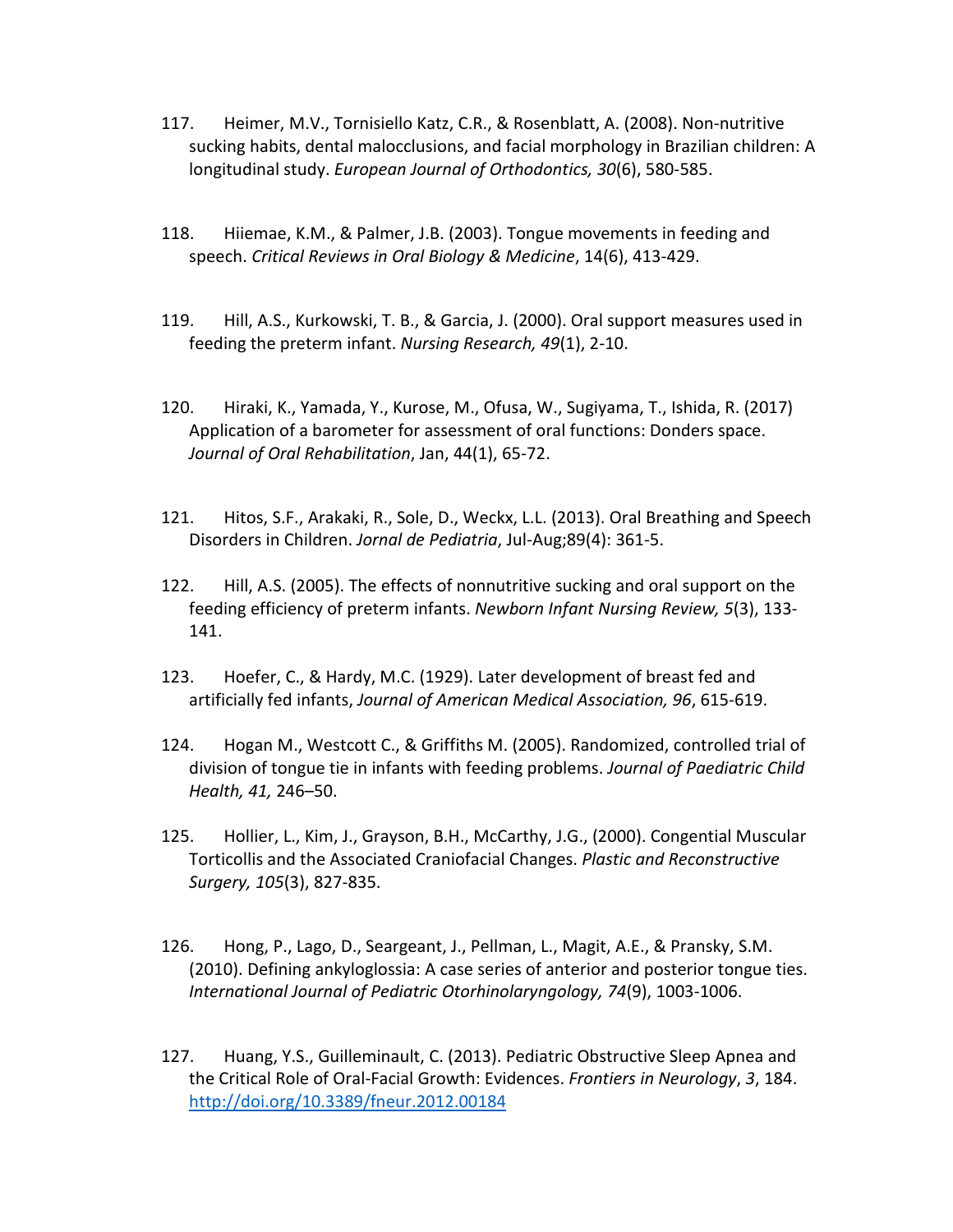- 128. Huang, Y.S., Guilleminault, C., Lee, L.A., Lin, C.H., & Hwang, F.M. (2014). Treatment outcomes of adenotonsillectomy for children with obstructive sleep apnea: a prospective longitudinal study. *Sleep, 37*(1), 71-76.
- 129. Huang, Y.S., Guilleminault, C., Hwang, F.M., Cheng, C., Lin, C.H., Li, H.Y., Lee, L.A. (2016). Inflammatory Cytokines in Pediatric Obstructive Sleep Apnea. *Medicine, 95*(41).
- 130. Huang, Y.S., Paiva, T., Hsu, J.F., Kuo, M.C., Guilleminault, C. (2014). Sleep and Breathing in Premature Infants at 6 Months Post-natal Age*. Bend Memorial Clinic Pediatrics, 14*(1), 303.
- 131. Huang, Y.S., Quo, S., Berkowski, J.A., Guilleminault, C. (2015). Short Lingual Frenulum and Obstructive Sleep Apnea in Children. *International Journal Pediatric Respiration,* 1: 003
- 132. Hultcrantz, E., Lofstrand Tidestrom, B. (2009). The Development of Sleep Disordered Breathing from 4 to 12 Years and Dental Arch Morphology. *International Journal of Pediatric Otorhinolaryngology*, *73*(9): 1234-41.
- 133. Hunter, S., Gozal, D., Smith, D., Philby, M., Kaylegian, J., & Kheirandish-Gozal, L. (2016). Effect of sleep-disordered breathing severity on cognitive performance measures in a large community cohort of young school-aged children. *American Journal of Respiratory and Critical Care Medicine, 194*(6), 739-747.
- 134. Hsu, H.Y., Yamaguchi, K. (2012). Decreased Chewing Activity During Mouth Breathing. *Journal of Oral Rehabilitation*, Aug; 39(8): 559-67.
- 135. Iguchi, H., Magara, J., Nakamura, Y., Tsujimura, T., Ito, K., Inoue, M. (2015) Changes in jaw muscle activity and the physical properties of foods with different textures during chewing behaviors. *Physiological Behavior*, Dec 1, 152(Pt A), 217- 24.
- 136. Ikenaga, N., Yamaguchi, K., Daimon, S. (2013). Effect of Mouth Breathing on Masticatory Muscle Activity During Chewing Food. *Journal of Oral Rehabilitation*, Jun;40(6): 429-35.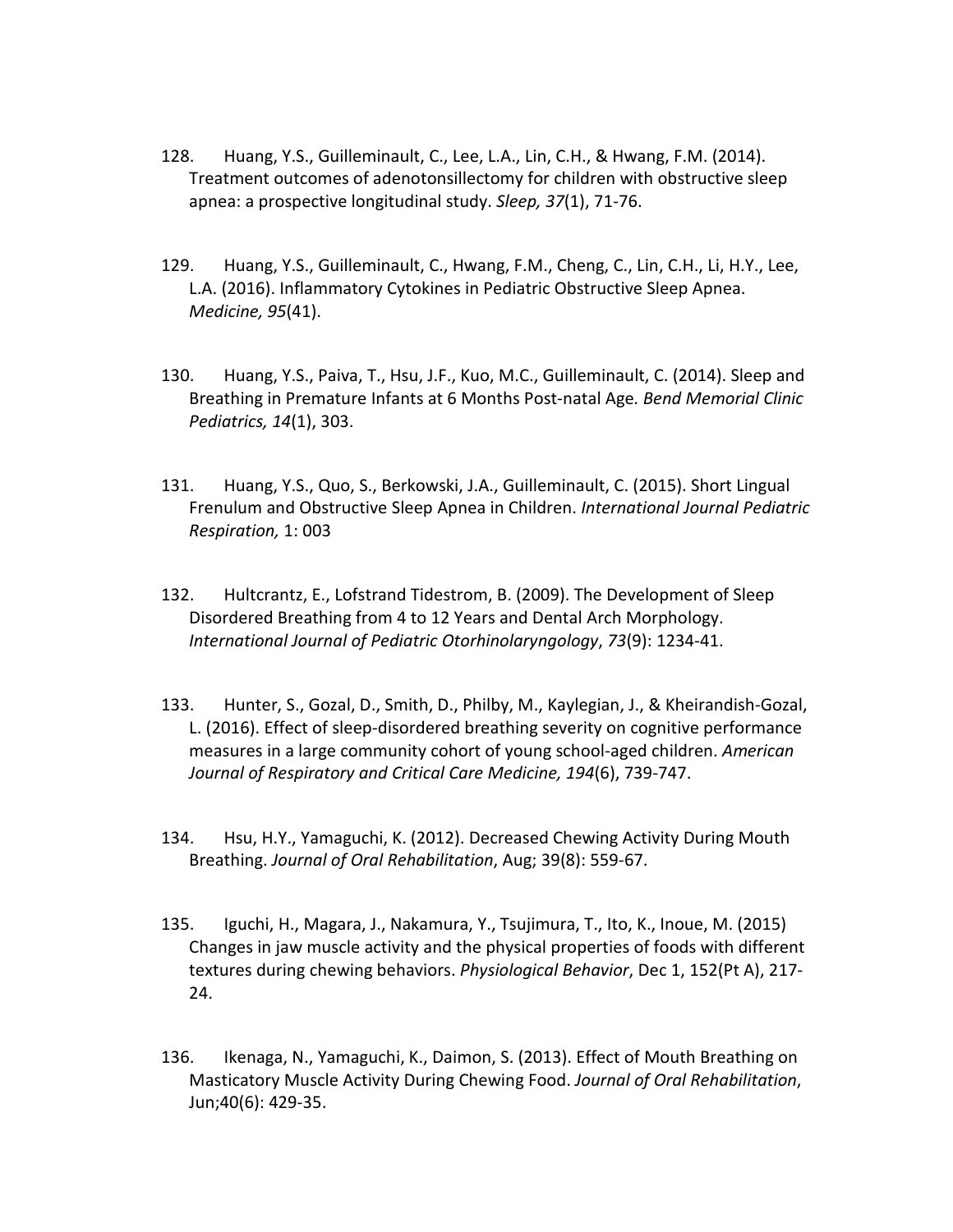- 137. Inoue, N., Sakashita, R., Kamegai, T. (1995). Reduction of Masseter Muscle Activity in Bottle-Fed Babies. *Early Human Development, 42*(3), 185-193.
- 138. Irwin, O.C. (1948). Infant speech: Development of vowel sounds. *Journal of Speech and Hearing Development, 13,* 31-34.
- 139. Irwin, O.C., & Chen, H.P. (1946). Infant speech: Vowel and consonant frequency. *Journal of Speech Disorders, 11*(2), 123-125.
- 140. Jackson, I. T. (1999). Anatomy of the buccal fat pad and its clinical significance. *Plastic Reconstructive Surgery, 103*(7), 2061-2063.
- 141. Jacobs, L. A., Dickinson, J. E., Hart, P. D., Doherty, D. A., & Faulkner, S. J. (2007). Normal nipple position in term infants measured on breastfeeding ultrasound. *Journal of Human Lactation, 23*(1), 52-59.
- 142. Jang, S., Cha, B., Ngan, P., Choi, D., Lee, S., & Jang, I. (2011). Relationship between the lingual frenulum and craniofacial morphology in adults. *American Journal of Orthodontic Dentofacial Orthotropics, Supplement 1*, 139(4), e361 e367.
- 143. Jahanbin, A., Rashed, R., Yazdani, R., Sharhri, N.M., & Kianifar, H. (2013). Evaluation of some anthropometric parameters in an Iranian population: Infancy through adolescence. *Journal of Craniofacial Surgery, 24*(3), 941-945.
- 144. Jefferson, Y. (2010). Mouth Breathing: Adverse Effects on Facial Growth, Health, Academics, and Behavior. *General Dentistry*, Jan-Feb;58(1): 18-25
- 145. Jindal, V., Kaur, R., Goel, A., Mahajan, A., Mahajan, N., Mahajan, A. (2016) Variations in the frenal morphology in the diverse population: A clinical study. *Journal of Indian Society of Periodontology*, May-June, 20(3), 320-323.
- 146. Karpinski, A., Scullin, M., Montgomery-Downs, H. (2008). Risk for sleepdisordered breathing and executive function in preschoolers. *Sleep Medicine,* 9, 418-424.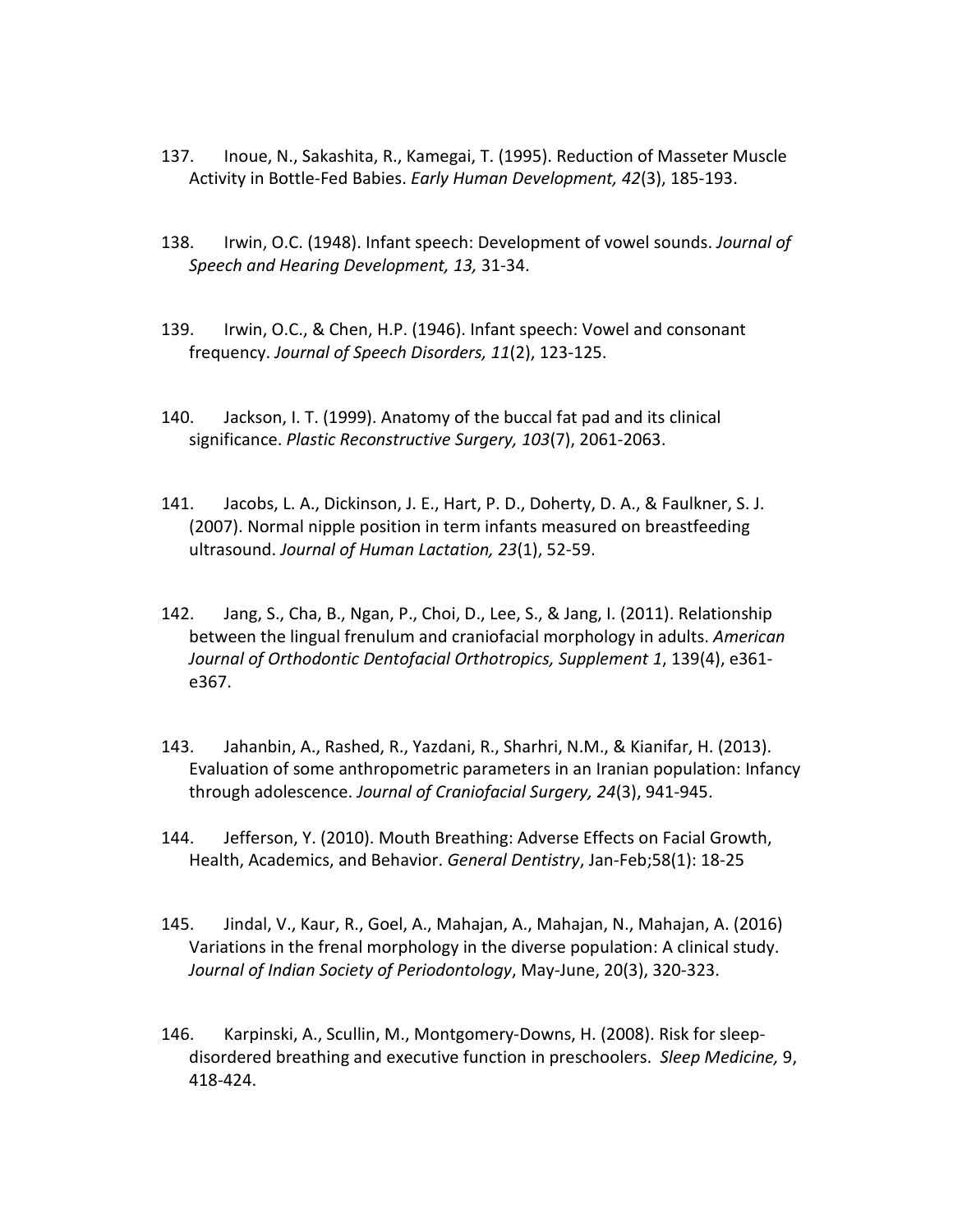- 147. Kelly, B.N., Huckabee, M.L., Jones, R.D., & Frampton, C.M. (2007). The first year of human life: coordinating respiration and nutritive swallowing. *Dysphagia, 22*(1), 37-43.
- 148. Kent, R. D. (2015). Nonspeech oral movements and oral motor disorders: A narrative review. *American Journal of Speech-Language Pathology*, *24*(4), 763-789.
- 149. Kent, R.D., Osberger, M J., Netsell, R., & Hustedde, C G. (1987). Phonetic development in identical twins in auditory function. *Journal of Speech and Hearing Disorders, 52*, 64-75.
- 150. Kim, JH., & Guilleminault, C. (2011). The nasomaxillary complex, the mandible, and sleep-disordered breathing. *Sleep Breath*, 15(2), 185-193.
- 151. Klockars, T., & Pitkäranta, A. (2009a). Pediatric tongue-tie division: Indications, techniques and patient satisfaction. *International Journal of Pediatric Otorhinolaryngology, 73*(10), 1399-1401.
- 152. Klockars, T., & Pitkäranta, A. (2009b). Inheritance of ankyloglossia (tonguetie). *Clinical Genetics, 75*(1), 98-99.
- 153. Kodali, B.S., Chandrasekhar, S., Bulich, L.N., Topulos, G.P., & Datta, S. (2008). Airway changes during labor and delivery. *Anesthesiology, 108*, 357–362.
- 154. Kohler, K, Lushington, K, van der Heuvel, C, Martin, J, Pamula, Y, & Kennedy, D. (2009). Adenotonsillectomy and neurocognitive deficits in children with sleep disordered breathing. *PLoS One,* 4(10), DOI: 10.1371/journal.pone.0007343.
- 155. Korfage, J.A.M., Koolstra, J.H., Langenbach, G.E.J., & Van Eijden, T.M.G.J. (2005a). Fiber-type composition of the human jaw muscles—(Part 1) Origin and functional significance of fiber-type diversity. *Journal of Dental Research, 84*(9), 774-783.
- 156. Korfage, J.A.M., Koolstra, J.H., Langenbach, G.E.J., Van Eijden, T.M.G.J. (2005b). Fiber-type Composition of the Human Jaw Muscles—(Part 2) Role of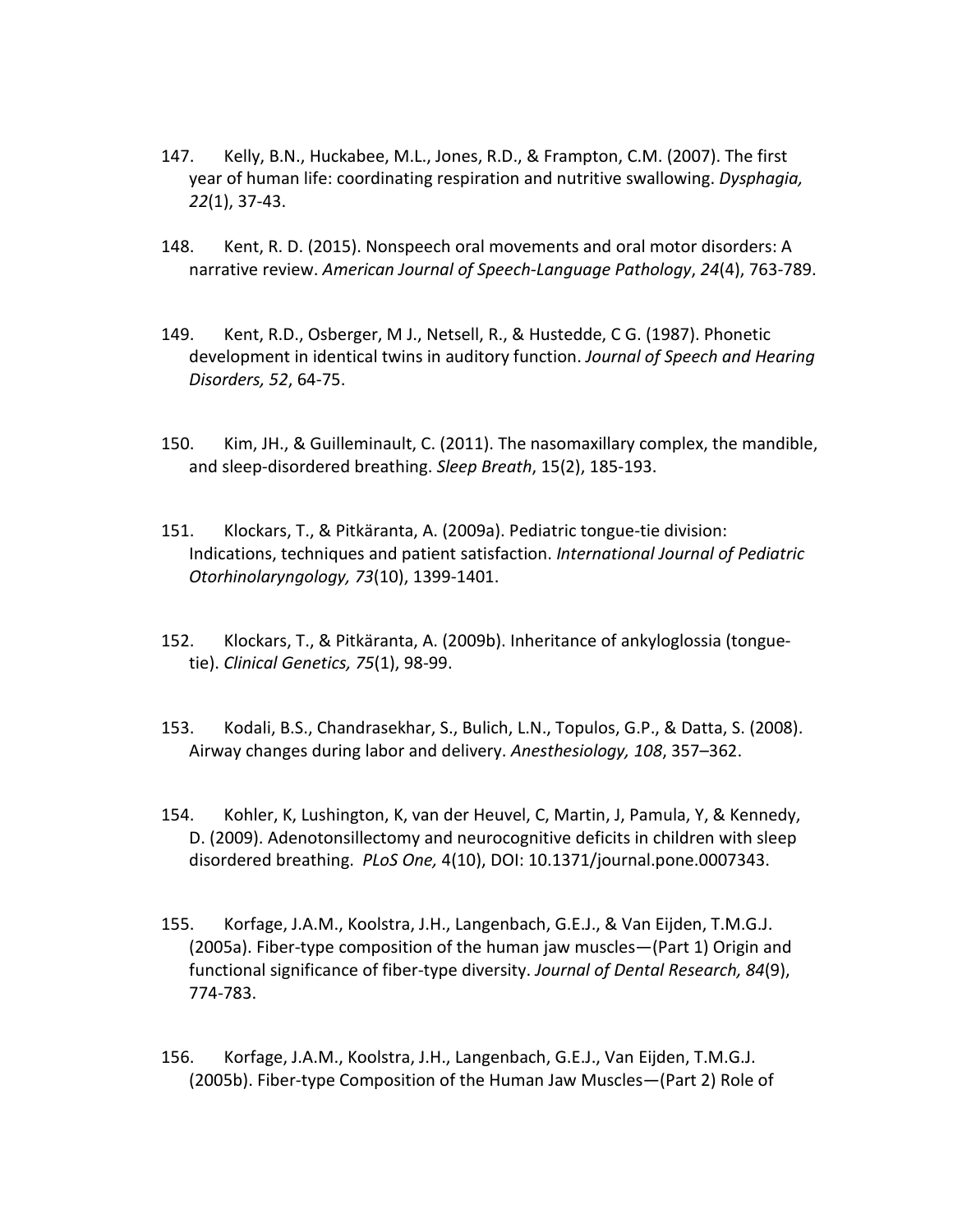Hybrid Fibers and Factors Responsible for Inter-individual Variation. *Journal of Dental Research, 84*(9), 784-793.

- 157. Kumar, D.S., Valenzuela, D., Kozak, F.K., Ludemann, J.P., Moxham, J.P., Lea, J., & Chada, N.K. (2014). The reliability of clinical tonsil size grading in children. *Journal of American Medical Association- Otolaryngology Head Neck Surgery, 140*(11), 1034-1037.
- 158. Kuroishi, R., Garcia, R., Valera, F., Anselmo-Lima, W., Fukuda, R. (2015). Deficits in working memory, reading comprehension and arithmetic skills in children with mouth breathing syndrome: analytical cross-sectional study. *Sao Paulo Medical Journal, 133*(2), 78-83.
- 159. Landouzy, J.M., Sergent, D.A., Fenart, R., Delattre, B., Claire, J., Biecg, M. (2009) The Tongue: Deglutition, Orofacial Functions and Craniofacial Growth. *International Orthodontics* Sep;7(3): 227-56. Epub 2010 Jan 30. http://doi.org/10.1016/S1761-7227(09)73500-4
- 160. Larsson E. (1994). Artificial sucking habits: Etiology, prevalence, and effect on occlusion. *International Journal of Orofacial Myology, 20*, 10-21.
- 161. Lau, C. (2015). Development of suck and swallow mechanisms in infants. *Annals of Nutrition and Metabolism, 66(*suppl. 5), 7–14.
- 162. Lau, C., & Kusnierczyk, I. (2001). Quantitative evaluation of infant's nonnutritive and nutritive sucking. *Dysphagia, 16*(1), 58-67.
- 163. Laughlin, J., Luerssen, T.G., Dias, M.S., & Committee on Practice and Ambulatory Medicine. (2011). Prevention and management of positional skull deformities in infants. *Pediatrics, 128*(6), 1236-1241.
- 164. Lazarov, N. (2007) Neurobiology of orofacial proprioception. *Science Direct*  56, 362-383.
- 165. Lee, S.H., Choi, J.H., Shin, C., Lee, H.M., Kwon, S.Y., Lee, S.H. (2007). How Does Open-Mouth Breathing Influence Upper Airway Anatomy?. *Laryngoscope*, Jun;117(6): 1102-6.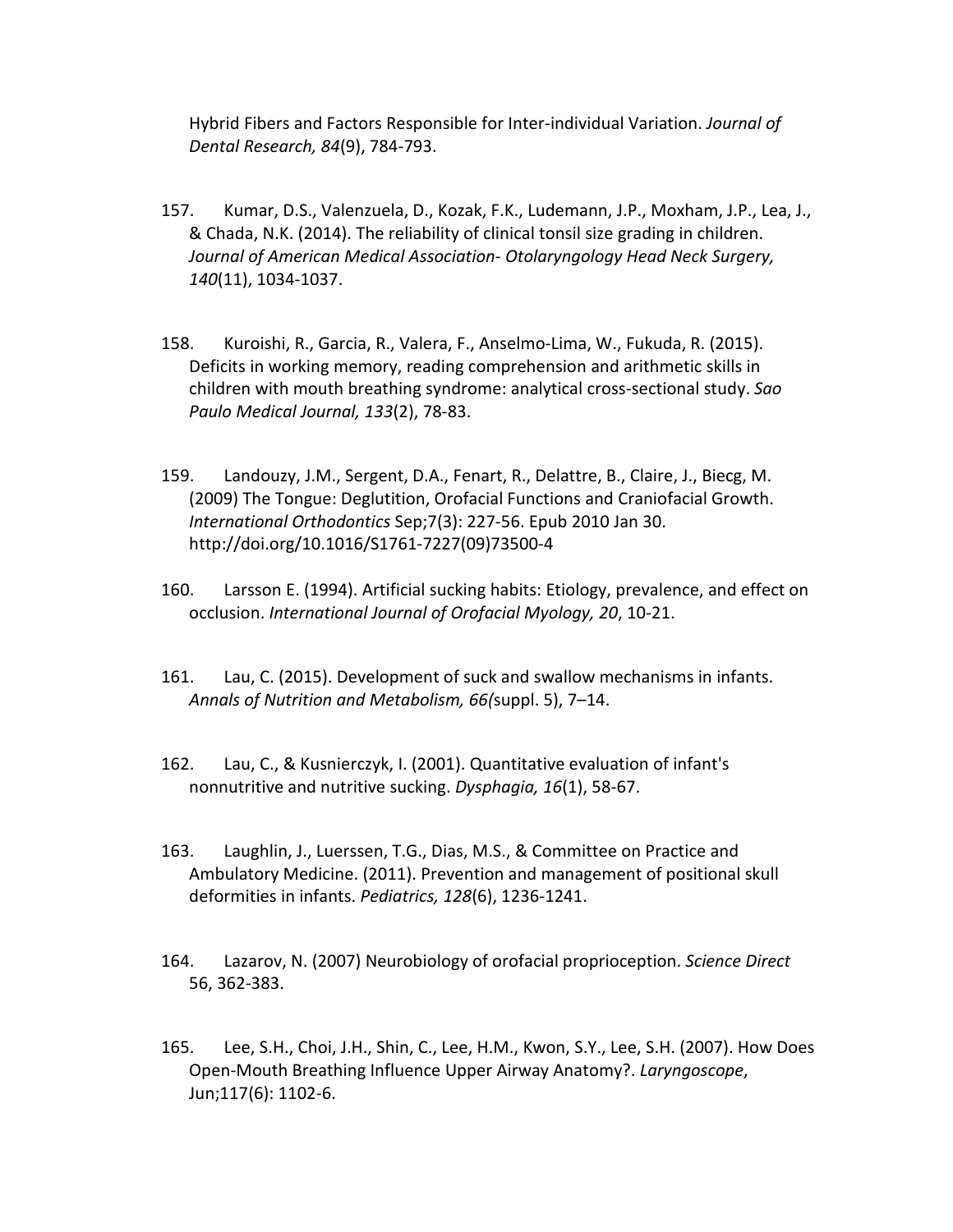- 166. Lee, S.Y., Guilleminault, C., Chiu, H.Y., Sullivan, S.S. (2015). Mouth Breathing, "Nasal Disuse," and Pediatric Sleep-Disordered Breathing. *Sleep and Breathing,*  Dec;19(4): 1257-64.
- 167. Le Reverend, B., Saucy, F., Moser, M., Loret, C. (2016) Adaptation of mastication mechanics and eating behavior to small differences in food texture. *Physiological Behavior*, Oct 15, 165, 136-45.
- 168. Liao, D, Li, X., Rodriguez-Colon, SM, Liu, J., Vgontzas, A., Calhoun, S., & Bixler, E., (2011). Sleep disordered breathing and cardiac autonomic modulation in children. *Sleep Medicine*, *11*(5), 484-488, DOI: 10.1016/j.sleep.2009.11.012.
- 169. Lima, L.C.D.O., Baraúna, M.A., Sologurem, M.J.J., Canto, R.S.D.T., Gastaldi, A.C. (2004). Postural Alterations in Children with Mouth Breathing Assessed by Computerized Biophotogrammetry. *Journal of Applied Oral Science, 12*(3), 232- 237.
- 170. Lisson, J.A., Scholtes, S. (2005). Investigation of Craniofacial Morphology in Patients with Hypo-and Oligodontia. *Journal of Orofacial Orthopedics, 66*(3), 197- 207.
- 171. Livingstone, V.H., Willis, C.E., Abdel-Wareth, L.O., Thiessen, P., Lockitch, G. (2000). Neonatal Hypernatremic Dehydration Associated with Breast-Feeding Malnutrition: A Retrospective Survey. *Canadian Medical Association Journal, 162*(5), 647-652.
- 172. Logemann., J.A. (2000). Therapy for children with swallowing disorders in the educational setting. *Language, Speech, and Hearing Services in Schools, 31,* 50-55.
- 173. Lorkiewicz-Muszyńska, D., Kociemba, W., Rewekant, A., Sroka, A., Jończyk-Potoczna, K., Patelska-Banaszewska, M., & Przystańska, A. (2015). Development of the maxillary sinus from birth to age 18. Postnatal growth pattern. *International Journal of Pediatric Otorhinolaryngology, 79*(9), 1393-1400.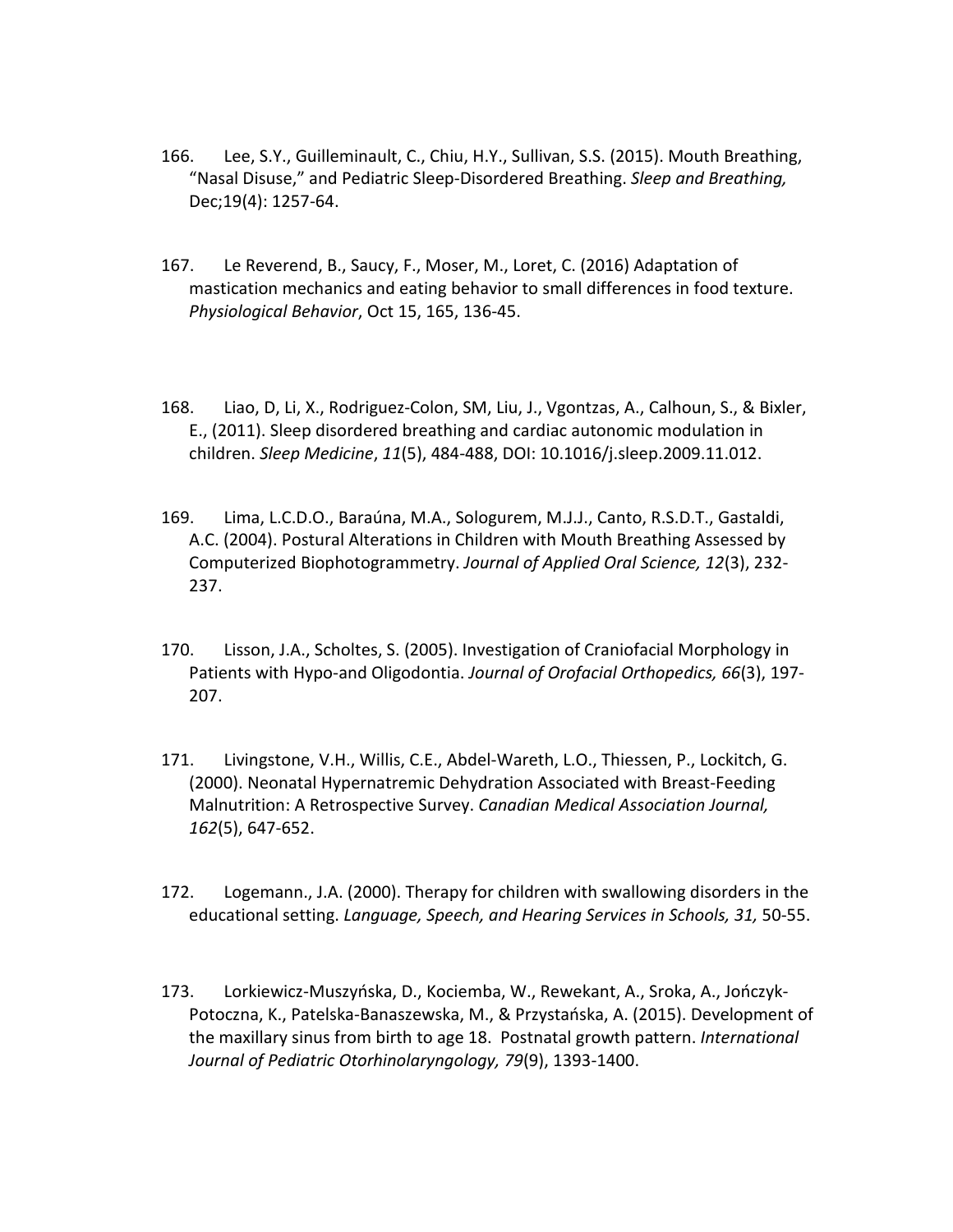- 174. Lundberg, A.J., & Stone, M. (1999). Three-dimensional tongue surface reconstruction: Practical considerations for ultrasound data. *Journal of the Acoustical Society of American, 106*(5), 2858-2867.
- 175. Machado, A.J. Jr, Crespo, A.N. (2011) Influence of Mandibular Morphology on the Hyoid Bone in Atypical Deglutition: A correlational study. *International Journal of Orofacial Myology,* Nov;37: 39-46.
- 176. Malas, K., Trudeau, N., Giroux, M., Gauthier, L., Poulin, S., McFarland, D. H. (2017). Prior History of Feeding–Swallowing Difficulties in Children with Language Impairment. *American Journal of Speech Language Pathology, 26*(1), 138-145. http://doi.org/10.1044/2016 AJSLP-15-0171.
- 177. Marangu, D., Jowi, C., Aswani, J., Wambani, S., & Nduati, R. (2014). Prevalence and associated factors of pulmonary hypertension in Kenyan children with adenoid or adenotonsillar hypertrophy. *International Journal of Pediatric Otorhinolaryngology, 78*(8), 1381-1386.
- 178. Marchesan, I.Q., (2012). Lingual frenulum protocol. *International Journal of Orofacial Myology, 38*, 89-104.
- 179. Marcus, C.L. (2001). Sleep-disordered breathing in children. *American Journal of Respiratory Critical Care, 164*(1), 16-30.
- 180. Marcus, C.L., McColley, S.A., Carroll, J.L., Loughlin, G.M., Smith, P.L., & Schwartz, A.R. (1994). Upper airway collapsibility in children with obstructive sleep apnea syndrome. *Journal of Applied Physiology, 77*(2), 918-924.
- 181. Marcus, C. L., Brooks, L. J., Ward, S. D., Draper, K. A., Gozal, D., Halbower, A. C., Jones, J., Lehmann, C., Schechter, M. S., Sheldon, S., Shiffman, R. N., & Spruyt, K. (2012). Diagnosis and management of childhood obstructive sleep apnea syndrome. *Pediatrics, 130*(3), e714-e755. doi: 10.1542/peds.2012-1672.
- 182. Marcus, C.L., Katz, E.S., Lutz, J., Black, C.A., Galster, P., & Carson, K.A. (2005). Upper airway dynamic responses in children with the obstructive sleep apnea syndrome. *Pediatric Research, 57*(1), 99-107.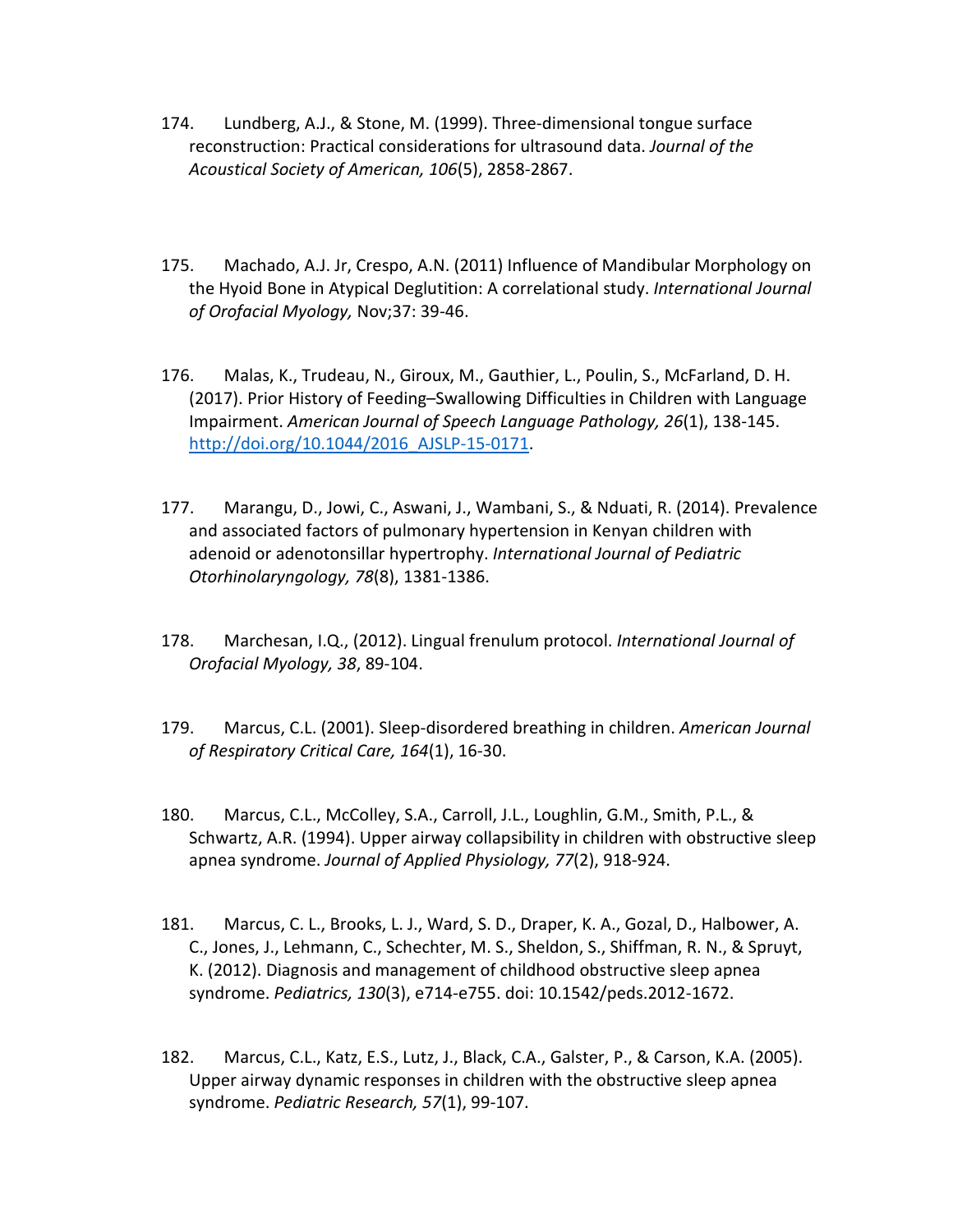- 183. Martha, V.F., da Silva Moreira, J., Martha, A.S., Velho, F.J., Eick, R.G., Goncalves, S.C. (2013). Reversal of Pulmonary Hypertension in Children after Adenoidectomy or Adenotonsillectomy. *International Journal of Pediatric Otorhinolaryngology, 77*(2), 237-240.
- 184. Martin, R. (2009). Neuroplasticity and Swallowing. *Dysphagia*, 24, 218-229.
- 185. Martinelli, R.L.D.C., Marchesan, I.Q., & Berretin-Felix, G. (2014). Longitudinal study of the anatomical characteristics of the lingual frenulum and comparison to literature. *Revista CEFAC, 16*(4), 1202-1207.
- 186. Martinelli, R.L.C., Marchesan, I.Q., & Berretin-Felix, G. (2012). Lingual frenulum protocol with scores for infants. *International Journal of Orofacial Myology, 38,* 104-112.
- 187. Massignan, C., Cardoso, M., Porporatti, A.L., Aydinoz, S., Canto, G.D.L., Mezzomo, L.A.M., & Bolan, M. (2016). Signs and symptoms of primary tooth eruption: a meta-analysis. *Pediatrics*, peds-2015.
- 188. Martinelli, R.L., Marchesan, I.Q., Gusmão, R.J., Rodrigues, A., Berretin-Felix, G. (2014). Histological characteristics of altered human lingual frenulum. *International Journal of Pediatric Child Health, 2*, 6-9.
- 189. Mathew, O.P., Clark, M.L., Pronske, M.L., Luna-Solarzano, H.G., & Peterson, M.D. (1985). Breathing pattern and ventilation during oral feeding in term newborn infants. *Pediatrics, 106*(5), 810-813.
- 190. Matsuo, K., Palmer, J. B. (2008). Anatomy and Physiology of Feeding and Swallowing: Normal and Abnormal. *Physical Medicine and Rehabilitation Clinics of North America*, *19*(4), 691–707. http://doi.org/10.1016/j.pmr.2008.06.001
- 191. Mattar, S.E., Anselmo-Lima, W., Valera, F., & Matsumoto, M. (2004). Skeletal and occlusal characteristics in mouth-breathing pre-school children. *Journal of Pedodontics, 28*(4), 315-318.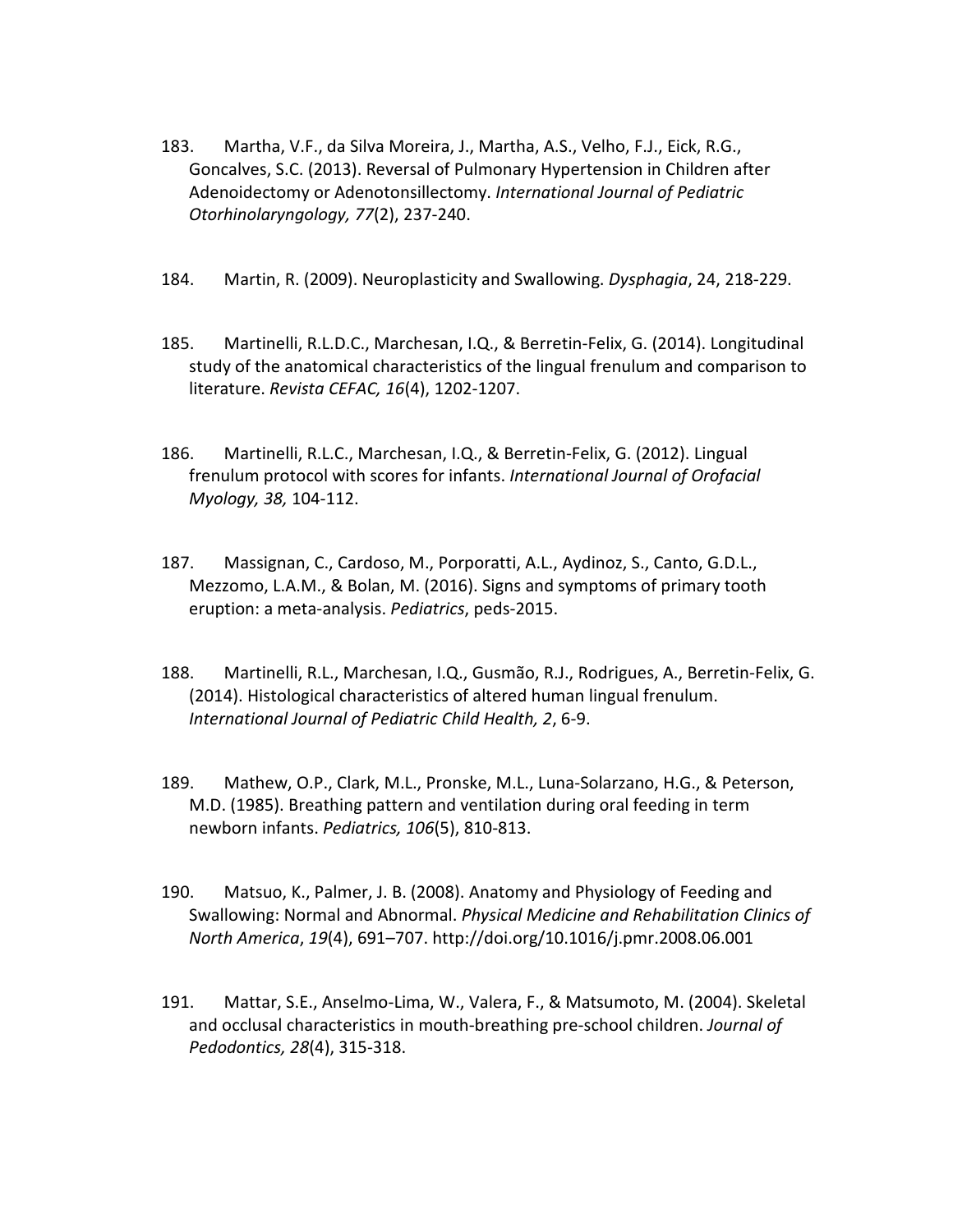- 192. Medeiros, A.M.C. (2007). The existence of an" integrated sensorimotor system" in newborn humans. *Psicologia USP*, 18(2), 11-33.
- 193. Melsen, B., Attina, L., Santuari, M., & Attina, A. (1987). Relationships between swallowing pattern, mode of respiration, and development of malocclusion. *Angle Orthodontics,57(*2), 113-120.
- 194. Mennella, J.A., Reiter, A.R., & Daniels, L.M. (2016). Vegetable and fruit acceptance during infancy: Impact on ontogeny, genetics, and early experiences. *Advanced Nutrition, 7* (Suppl), 2115-2195.
- 195. Messner, A.H., & Lalakea, M.L. (2002). The effect of ankyloglossia on speech in children. *Otolaryngology Head and Neck Surg, 127*(6), 539-545.
- 196. Messner, A.H., Lalakea, M.L., Aby, J., Macmahon, J.,Bair, E. (2000). Ankyloglossia: Incidence and Associated Feeding Difficulties. *Archives in Otolaryngology and Head and Neck Surgery, 126*(1), 36-39.
- 197. Miller, A.J., Vargervik, K., & Chierici, G. (1984). Experimentally induced neuromuscular changes during and after nasal airway obstruction. *American Journal of Orthodontics,* 85(5), 385-392.
- 198. Miller, J.L., & Kang, S.M. (2007). Preliminary ultrasound observation of lingual movement patterns during nutritive versus non-nutritive sucking in a premature infant. *Dysphagia, 22*(2), 150-160.
- 199. Miller, J.L., Macedonia, C., & Sonies, B.C. (2006). Sex differences in prenatal oral-motor function and development. *Developmental Medicine in Child Neurology, 48*(6), 465-470.
- 200. Miller, J.L., Sonies, B.C., & Macedonia, C. (2003). Emergence of oropharyngeal, laryngeal and swallowing activity in the developing fetal upper aerodigestive tract: An ultrasound evaluation. *Early Human Development 71*(1), 61-87.
- 201. Miranda, B.H., & Milroy, C.J. (2010). A quick snip–A study of the impact of outpatient tongue tie release on neonatal growth and breastfeeding. *Plastic Reconstructive Surgery, 63*(9), e683-e685.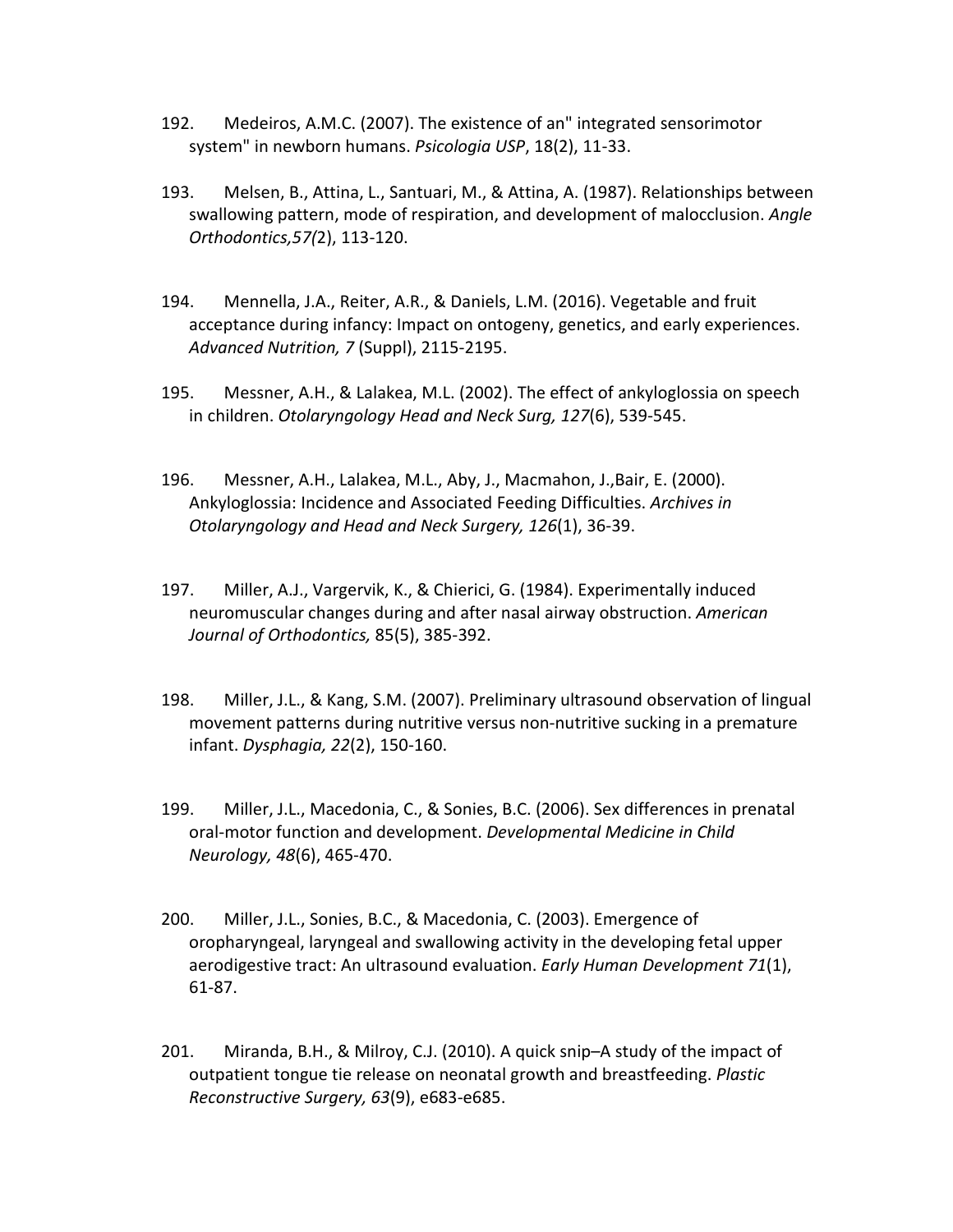- 202. Mizuno, K., & Ueda, A. (2006). Changes in sucking performance from nonnutritive sucking to nutritive sucking during breast-and bottle-feeding. *Pediatric Research, 59*(5), 728-731.
- 203. Montgomery-Downs, H.E., & Gozal, D. (2006). Sleep habits and risk factors for sleep-disordered breathing in infants and young toddlers in Louisville, Kentucky. *Sleep Medicine, 7*(3), 211-219.
- 204. Moore, C.A., Smith, A., & Ringel, R.L. (1988). Task-specific organization of activity in human jaw muscles. *Journal of Speech and Hearing Research*, 31(4), 670-680.
- 205. Moral, A., Bolibar, I., Seguranyes, G., Ustrell, J.M., Sebastiá, G., Martínez-Barba, C., & Ríos, J. (2010). Mechanics of sucking: Comparison between bottle feeding and breastfeeding. *BMC Pediatrics, 10*(1), 6-14.
- 206. Moore, C.A., Caulfield, T.J., & Green, J.R. (2001). Relative kinematics of the rib cage and abdomen during speech and nonspeech behaviors of 15-month-old children. *Journal of Speech, Language, and Hearing Research, 44*(1), 80-94.
- 207. Moore, C.A., Ruark, J L. (1996). Does Speech Emerge from Earlier Appearing Oral Motor Behaviors?. *Journal of Speech, Language, and Hearing Research, 39(*5), 1034-1047.
- 208. Morris, S.E., Dunn-Klein, M. (2001) Prefeeding Skills: A comprehensive resource for mealtime development. Austin, Texas: Pro-Ed.
- 209. Moschik, C. E., Pichelmayer, M., Coulson, S., & Wendl, B. (2015). Influence of myofunctional therapy on upper intercanine distance*. Journal of Dental Health, Oral Disorders & Therapy, 3*(1), 1-7.
- 210. Mosquera, R., Koenig, M., Adejumo, R., Chevallier, J., Hashmi, S., Mitchell, S., Pacheco, S., & Jon, C. (2014). Sleep disordered breathing in children with mitochondrial disease. *Pulmonary Medicine,* DOI: 10.1155/2014/467576.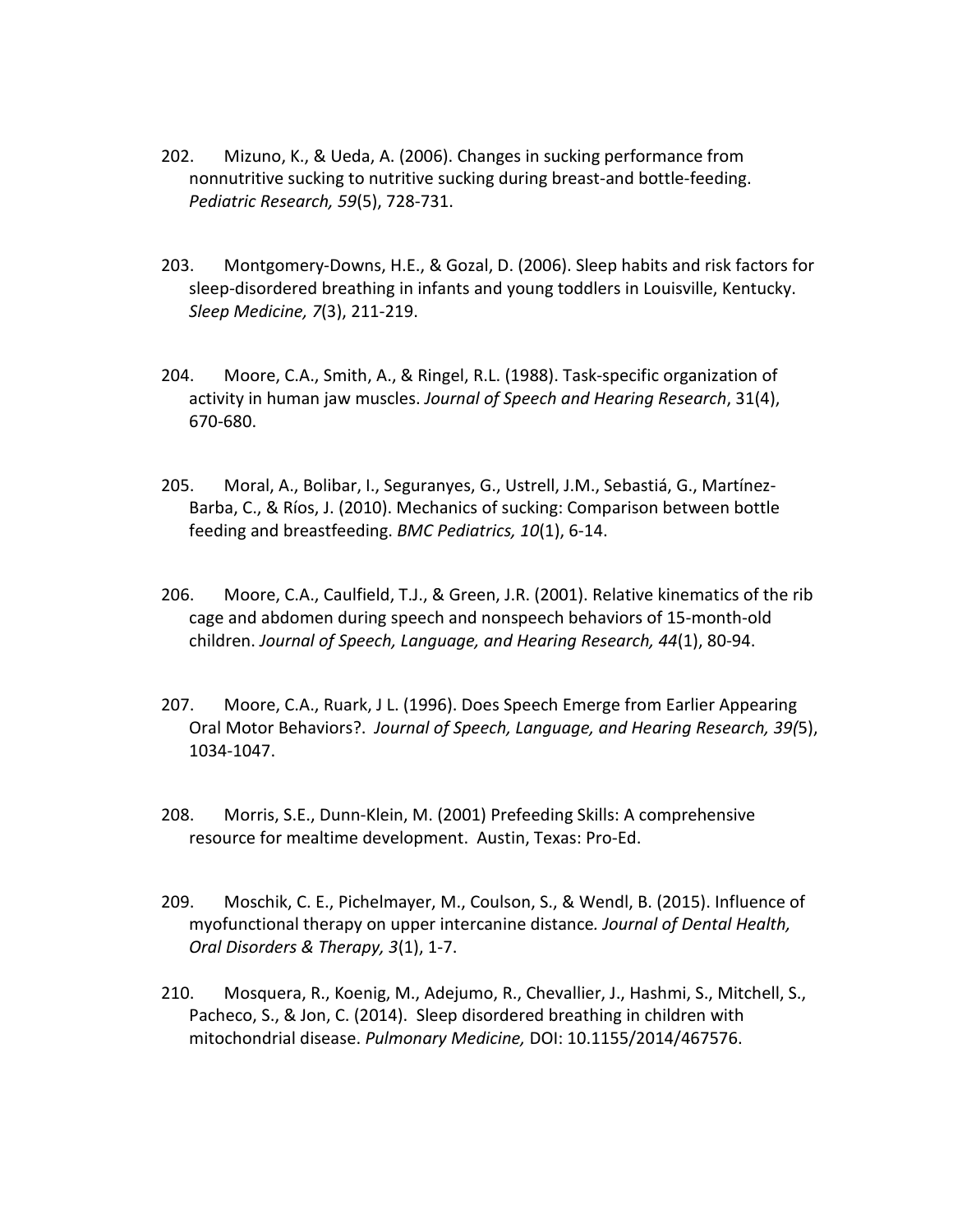- 211. Motta, L.J., Bachiega, J.C., Guedes, C.C., Laranja, L.T., & Bussadori, S.K. (2011). Association between halitosis and mouth breathing in children. *Clinics, 66*(6), 939- 942.
- 212. Murray, J.C. (2002). Gene/environment causes of cleft lip and/or palate*. Clinical Genetics, 61*(4), 248-256.
- 213. Must, A., Phillips, S.M., Tybor, D.J., Lividini, K., & Hayes, C. (2012). The association between childhood obesity and tooth eruption. *Obesity*, 20(10), 2070- 2074.
- 214. Nagaiwa, M., Gunjigake, K., Yamaguchi, K. (2016). The Effect of Mouth Breathing on Chewing Efficiency. *The Angle Orthodontist*, Mar;86(2): 227-34.
- 215. Nanda, R.S. (1955). The rates of growth of several facial components measured from serial cephalometric roentgenograms. *American Journal of Orthodontics*, 41(9), 658-673.
- 216. Neiva, P.D., Kirkwood, R.N., & Godinho, R. (2009). Orientation and position of head posture, scapula and thoracic spine in mouth-breathing children. *International Journal of Pediatric Otorhinolaryngology, 73*(2), 227-236.
- 217. Neskey, D., Eloy, J.A., & Casiano, R.R. (2009). Nasal, septal, and turbinate anatomy and embryology. *Otolaryngology Clinical North America, 42*(2), 193-205.
- 218. Neto, S., Oliveira, A. E., Barbosa, R.W., Zandonade, E., & Oliveira, Z.F.L. (2012). The influence of sucking habits on occlusion development in the first 36 months. *Dental Press Journal of Orthodontics, 17*(4), 96-104.
- 219. Niemelä, M., Pihakari, O., Pokka, T., Uhari, M., & Uhari, M. (2000). Pacifier as a risk factor for acute otitis media: a randomized, controlled trial of parental counseling. *Pediatrics, 106*(3), 483-488.
- 220. Northcutt, M., (2009) The Lingual Frenum. *Journal of Clinical Oncology*, XLIII (9), 557-565.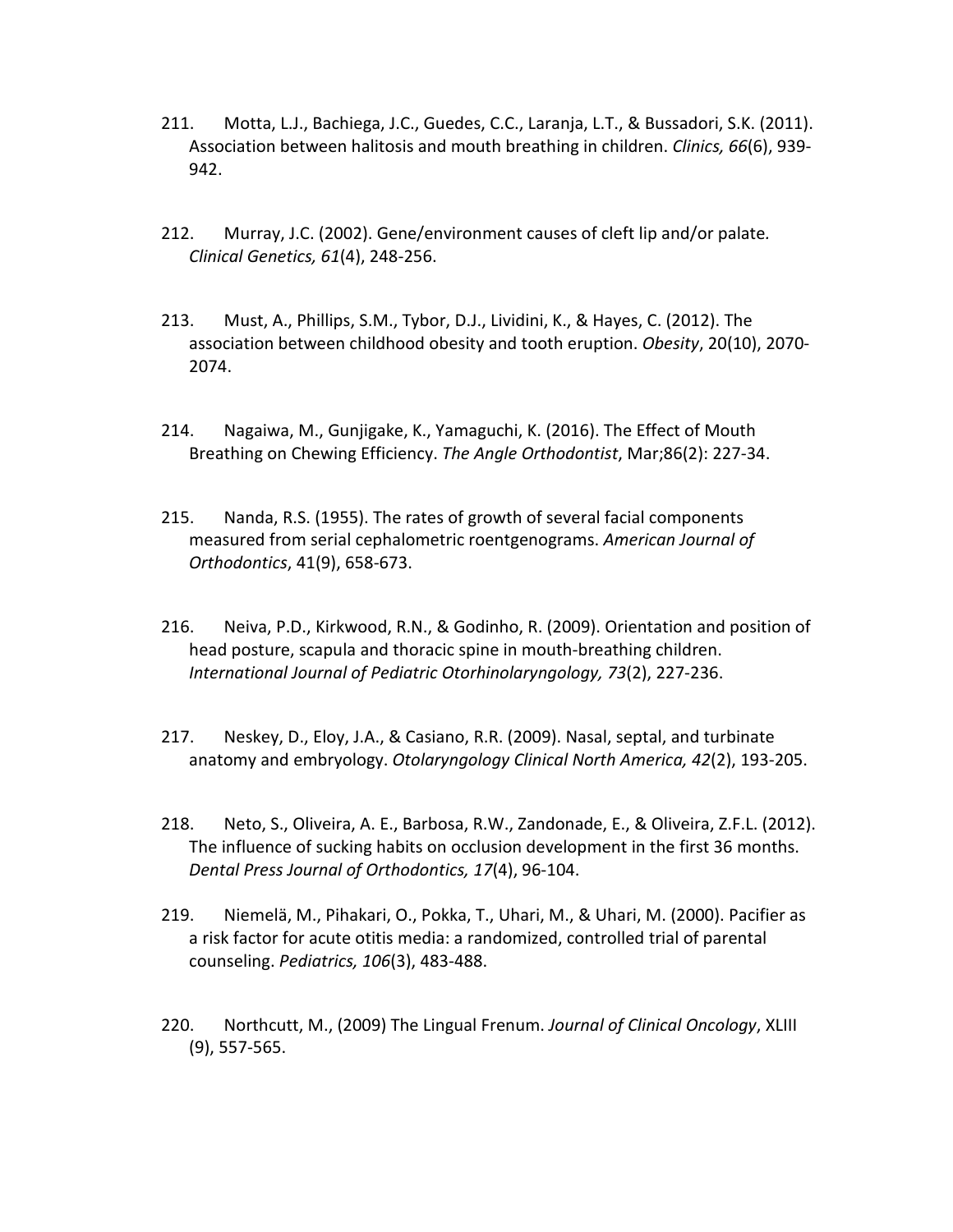- 221. Nyqvist, K.H., Färnstrand, C., Eeg-Olofsson, K.E., & Ewald, U. (2001). Early oral behaviour in preterm infants during breastfeeding: An electromyographic study. *Acta Paediatrica, 90*(6), 658-663.
- 222. O'Brien, L., Lucas, N., Felt, B., Hoban, T., Ruzicka, D., Jordan, R., Guire, K., & Chervin, R. (2011). Aggressive behavior, bullying, snoring, and sleepiness in school children. *Sleep Medicine,* 12(7): 652-658.
- 223. Okuro, R.T., Morcillo, A.M., Ribeiro, M.A., Sakano, E., Conti, P.B., Ribeiro, J.D. (2011). Mouth Breathing and Forward Head Posture: Effects on Respiratory Biomechanics and Exercise Capacity in Children. *Jornal Brasileiro de Pneumologia,*  Jul-Aug; 37(4): 471-479.
- 224. Oliveira, A.C., Paiva, S.M., Martins, M.T., Torres, C.S., & Pordeus, I.A. (2011). Prevalence and determinant factors of malocclusion in children with special needs*. European Journal of Orthodontics, 33*(4), 413-418.
- 225. Oliveira, A.C., Pordeus, I.A., Torres, C S., Martins, M.T., & Paiva, S.M. (2010). Feeding and nonnutritive sucking habits and prevalence of open bite and crossbite in children/adolescents with Down syndrome. *Angle Orthodontics,* 80(4), 748-753.
- 226. Oller, D.K. (1978). Infant vocalization and the development of speech. *Allied Health Behavioral Science, 1*, 523-549.
- 227. Ong, D., & Stone, M. (1998). Three-dimensional vocal tract shapes in/r/and/l: A study of MRI, ultrasound, electropalatography, and acoustics. *Phonoscope,* 1(1), 1-13.
- 228. Overland, L. (2011). A sensory motor approach to feeding. *Perspectives in Swallowing and Swallowing Disorders (Dysphagia),* 20, 60-64.
- 229. Overland, L. & Merkel-Walsh, R. (2013). A sensory-motor approach to feeding. Charleston, SC: TalkTools.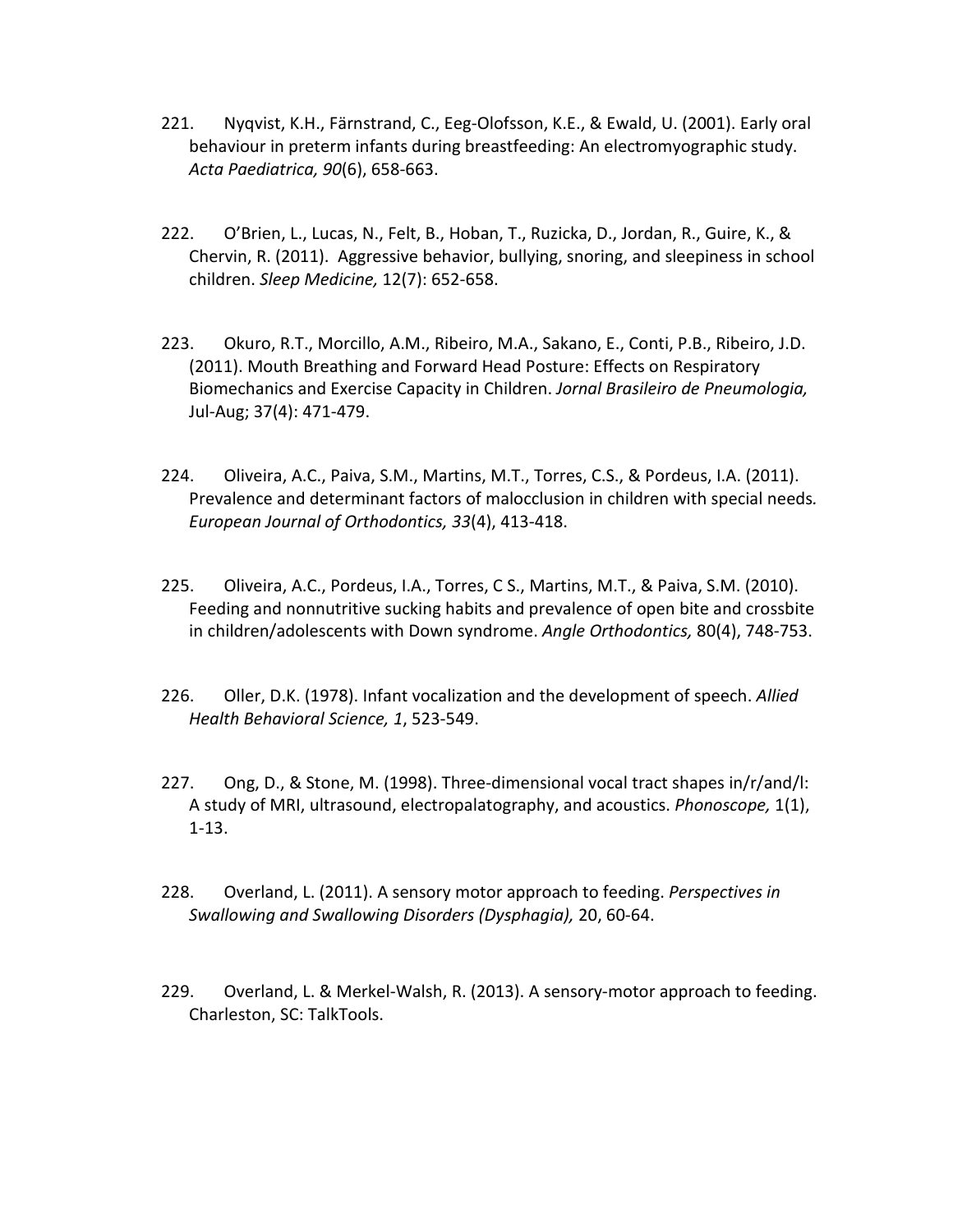- 230. Ovsenik, M. (2009). Incorrect Orofacial Functions until 5 Years of Age and their Association with Posterior Crossbite. *American Journal of Dentofacial Orthopedics*, Sep;136(3): 375-381.
- 231. Owens, J. (2009). Neurocognitive and behavioral impact of sleep disordered breathing in children. *Pediatric Pulmonology, 44,* 417-422.
- 232. Padzys, G.S., Martrett, J.M., Tankosic, C., Thornton, S.N., & Trabalon, M. (2011). Effects of short term forced oral breathing: Physiological changes and structural adaptation of diaphragm and orofacial muscles in rats. *Archives in Oral Biology, 56,* 1646-1654.
- 233. Page, D.C. (2003). "Real" early orthodontic treatment: From Birth to age 8. *Functional Orthodontics: Journal of Functional Jaw Orthotropics, 20*(1-2), 48-58.
- 234. Patil, R., Singh, S., & Subba Reddy, V.V. (2003, Dec.). Herniation of the buccal fat pad into the oral cavity: A case report. *Journal of Indian Society of Pedodontics and Preventative Dentistry, 21*(4).
- 235. Parker, S.E., Mai, C.T., Canfield, M.A., Rickard, R., Wang, Y., Meyer, R.E., ... & Correa, A. (2010). Updated national birth prevalence estimates for selected birth defects in the United States, 2004–2006. *Birth Defects Res A Clin Mol Terato, 88*(12), 1008-1016.
- 236. Pavan, P. G., Stecco, A., Stern. R., & Stecco, C. (2014). Painful connections: Densification versus fibrosis of fascia. *Current Pain and Headache Reports, 18,* 441- 444. doi: 10.1007/s11916-014-0441-4.
- 237. Pillas, D., Hoggart, C.J., Evans, D.M., O'Reilly, P.F., Sipilä, K., Lähdesmäki, R., ... & Charoen, P. (2010). Genome-wide association study reveals multiple loci associated with primary tooth development during infancy. *PLoS genetics, 6*(2), e1000856.
- 238. Pirilä-Parkkinen, K., Pirttiniemi, P., Nieminen, P., Tolonen, U., Pelttari, U., & Löppönen, H. (2008). Dental arch morphology in children with sleep-disordered breathing. *Europearn Journal of Orthodontics, 31*(2), 160-167.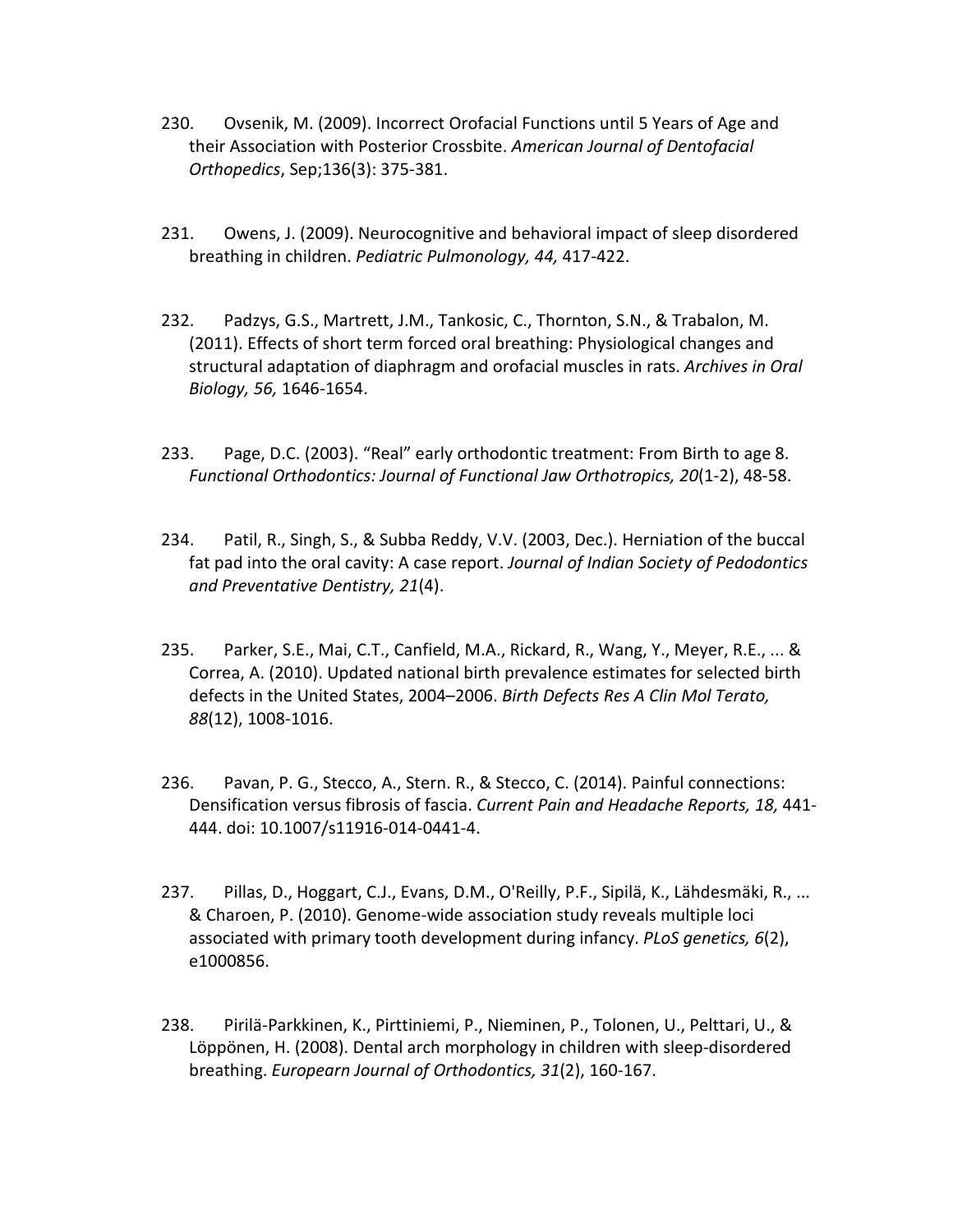- 239. Pizolato, R.A., Fernandes, F.S de F., Gaviaio, (2011). Speech Evaluation in Children with Temporomandibular Disorders. *Journal of Applied Oral Science*, *19*(5), 493–499. http://doi.org/10.1590/S1678-77572011000500010
- 240. Pransky, S.M., Lago, D., Hong, P. (2015). Breastfeeding Difficulties and Oral Cavity Anomalies: The Influence of Posterior Ankyloglossia and Upper-Lip Ties*. International Journal of Pediatric Otorhinolaryngology, 79* (10), 1714–1717.
- 241. Premkumar, S., Venkatesan, S., Ranachari, S. (2010) Altered oral sensory perception in tongue thrusters with an anterior open bite. *European Journal of Orthodontics, 33 (2011), 139-142.*
- 242. Pola, M., Garcia, M.G., Martín, J.M.G., Gallas, M., & Lestón, J.S. (2002). A study of pathology associated with short lingual frenum. *Journal of Dentistry for Children, 69*(1), 59-62.
- 243. Pottenger, F.M., & Krohn, B. (1950). Influence of breast feeding on facial development. *Archives in Pediatrics, 67*(10), 454-461.
- 244. Rabadi, D., Baker, A.A., Al-Qudah, M. (2014). Correlation Between Oro and Hypopharynx Shape and Position with Endotracheal Intubation Difficulty. *Revista Brasileira de Anetesiologia*, Nov-Dec; 64(6): 433-437. Epub 2014 Aug 30.
- 245. Ramsay, D.T., & Hartmann, P.E. (2005). Milk removal from the breast. *Breastfeed Rev, 13*(1), 5.
- 246. Ransjö-Arvidson, A.B., Matthiesen, A.S., Lilja, G., Nissen, E., Widström, A.M., & Uvnäs-Moberg, K. (2001). Maternal analgesia during labor disturbs newborn behavior: effects on breastfeeding, temperature, and crying. *Birth, 28*(1), 5-12.
- 247. Reddy, N.R., Marudhappan, Y., Devi, R., & Narang, S. (2014). Clipping the (tongue) tie*. Jouranl of Indian Society of Periodontology, 18*(3), 395-639.
- 248. Rendon-Macias, M.E., Villasis-Keever, M.A., del Carmen Martinez-Garcia, M. (2016) Validation of a clinical nutritional sucking scale. *Revista Medica del Instituto de Mexicano Seguro Social*, May-Jun, 54(3), 318-326.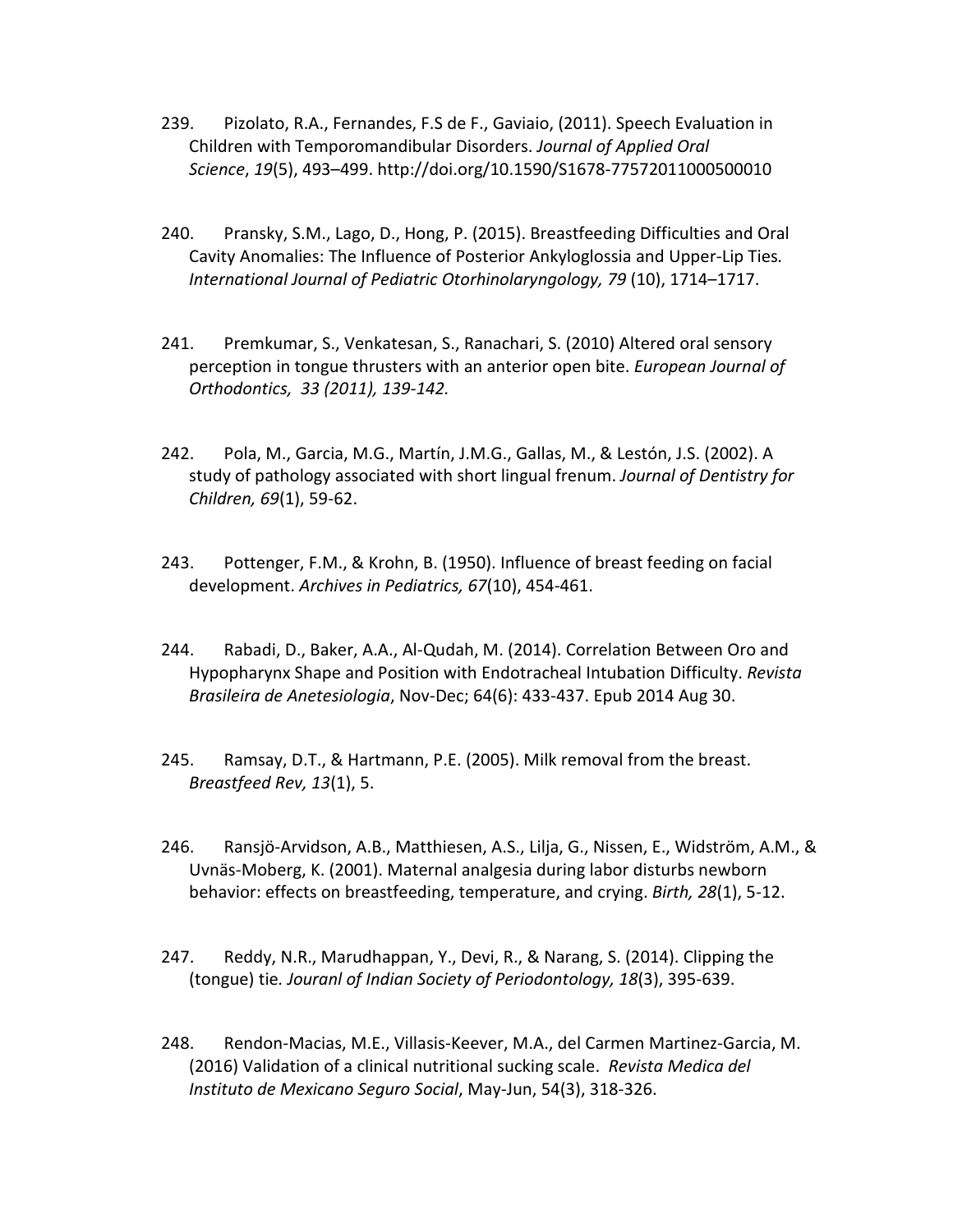- 249. Ricke, L.A., Baker, N J., Madlon-Kay, D.J., & DeFor, T.A. (2005). Newborn tongue-tie: prevalence and effect on breast-feeding. *Journal of American Board of Family Practice, 18*(1), 1-7.
- 250. Ricketts, R.M. (1960). A foundation for cephalometric communication. *American Journal of Orthodontics, 46*(5), 330-357.
- 251. Robb, M.P., & Bleile, K.M. (1994). Consonant inventories of young children from 8 to 25 months*. Clinical Linguistics and Phonology, 8*(4), 295-320.
- 252. Rocha, A. D., Moreira, M. E. L., Pimenta, H. P., Ramos, J. R. M , Lucena, S. L. A (2007). Randomized study of the efficacy of sensory-motor-oral stimulation and non-nutritive sucking in very low birthweight infant. *Early Human Development, 83(6),* 385-388.
- 253. Ruark, J.L., & Moore, C A. (1997). Coordination of lip muscle activity by 2-yearold children during speech and nonspeech tasks*. Journal of Speech, Language and Hearing Research, 40*(6), 1373-1385.
- 254. Rudolph, C.D., & Link, D.T. (2002). Feeding disorders in infants and children. *Clinical Pediatridcs, 49*(1), 97-112.
- 255. Rvachew, S., Slawinski, E.B., & Williams, M. (1996). Formant frequencies of vowels produced by infants with and without early onset otitis media. *Can Acoust, 24*(2), 19-28.
- 256. Saccomanno, S., Antonini, G., D'Alatri, L., D'Angelantonio, M., Fiorita, A., Deli, R. (2012). Causal Relationship Between Malocclusion and Oral Muscles Dysfunction: A Model of Approach. *European Journal of Paediatric Dentistry,*  Dec;13(4): 321-323.
- 257. Sanchez, K., Spittle, A.J., Slattery, J.M., Morgan, A.T. (2016). Oromotor Feeding in Children Born Before 30 Weeks' Gestation and Term-born Peers at 12 Months' Corrected Age. *Journal of Pediatrics* Nov;178: 113-118. Epub 2016 Sep 5. <http://doi.org/10.1016/j.jpeds.2016.07.044>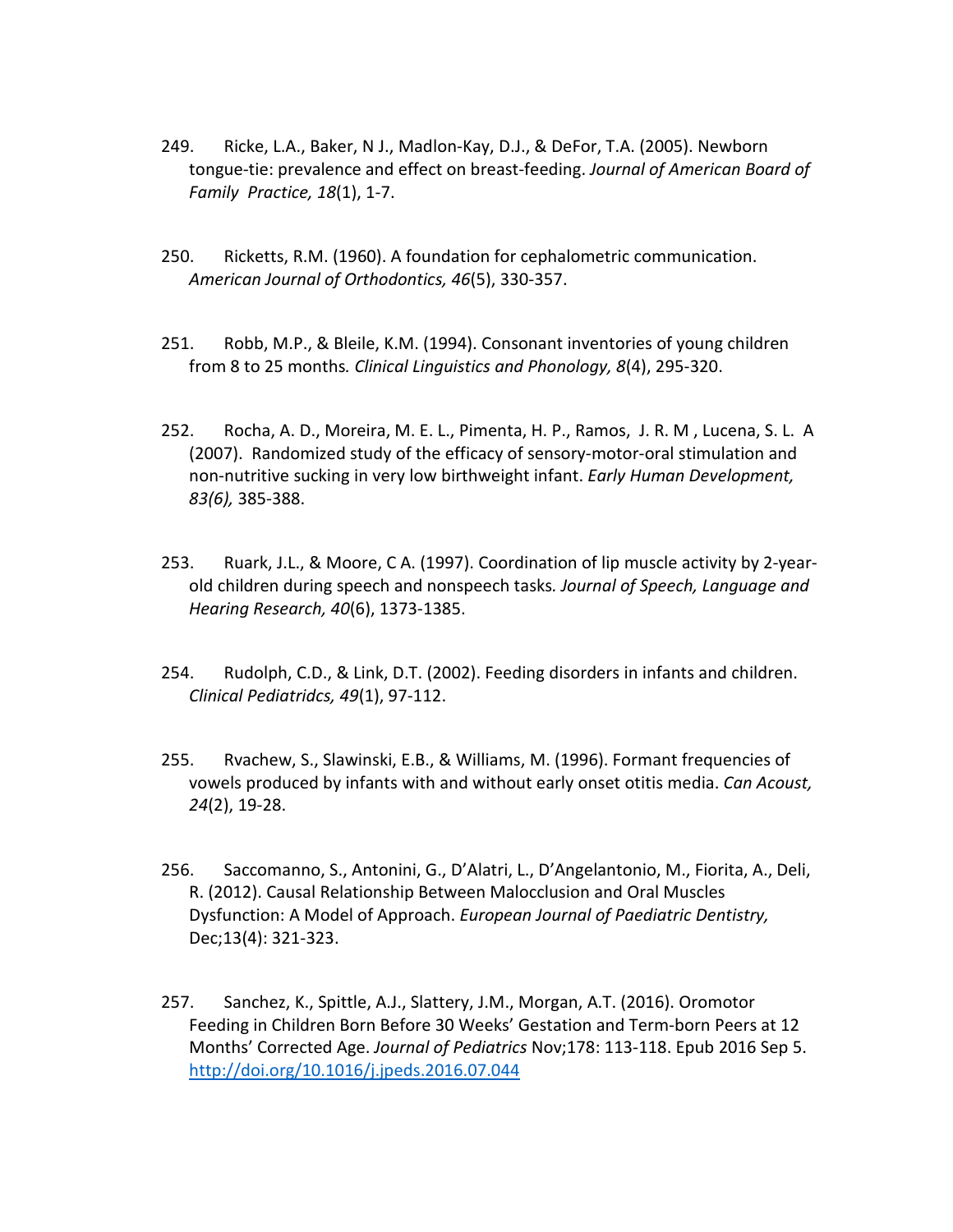- 258. Sassouni, V. (1969). A classification of skeletal facial types. *American Journal of Orthodontics, 55*(2), 109-123.
- 259. Schedin, U., Norman, M., Gustafsson, L.E., Herin, P., & Frostell, C. (1996). Endogenous nitric oxide in the upper airways of healthy newborn infants. *Pediatric Research*, 40(1), 148-151.
- 260. Scheideman, G.B., Bell, W.H., Legan, H.L., Finn, R.A., & Reisch, J.S. (1980). Cephalometric analysis of dentofacial normals. *American Journal of Orthodontics, 78*(4), 404-420.
- 261. Sedky, K., Bennett, DS., & Carvalho, KS. (2014). Attention deficit hyperactivity disorder and sleep disordered breathing in pediatric populations: A meta-analysis. *Sleep Medicine Reviews,* 18(4): 349-56.
- 262. Seemann, J., Kundt, G., Stahl de Castrillon, F. (2011). Relationship Between Occlusal Findings and Orofacial Myofunctional Status in Primary and Mixed Dentition: Part IV: Interrelation Between Space Conditions and Orofacial Dysfunctions. *Journal of Orofacial Orthopedics,* Mar;72(1): 21-32.
- 263. Silveira, L.M D., Prade, L.S., Ruedell, A.M., Haeffner, L.S.B., Weinmann, A.R.M. (2013). Influence of Breastfeeding on Children's Oral Skills. *Revista de Saúde Pública, 47*(1), 37-43.
- 264. Silvestrini-Biavati, A.,Migliorati, M., Demarziani, E., Tecco, S., Silvestrini-Biavati, P., Polimeni, A. & Saccucci, M. (2013). Clinical association between teeth malocclusions, wrong posture, and ocular convergence disorders: An epidemiological investigation on primary school children. *BioMed Central Pediatrics, 13*(12), 1-8. doi: 10.1186/1471-2431-13-12. Retrieved from <http://bmcpediatr.biomedcentral.com/articles/10.1186/1471-2431-13-12>
- 265. Sjogreen, L., Lohmander, A., & Kiliarids, S., (2011). Exploring quantitative methods for evaluation of lip function. *Journal of Oral Rehabilitation*, 38(6), 210- 422.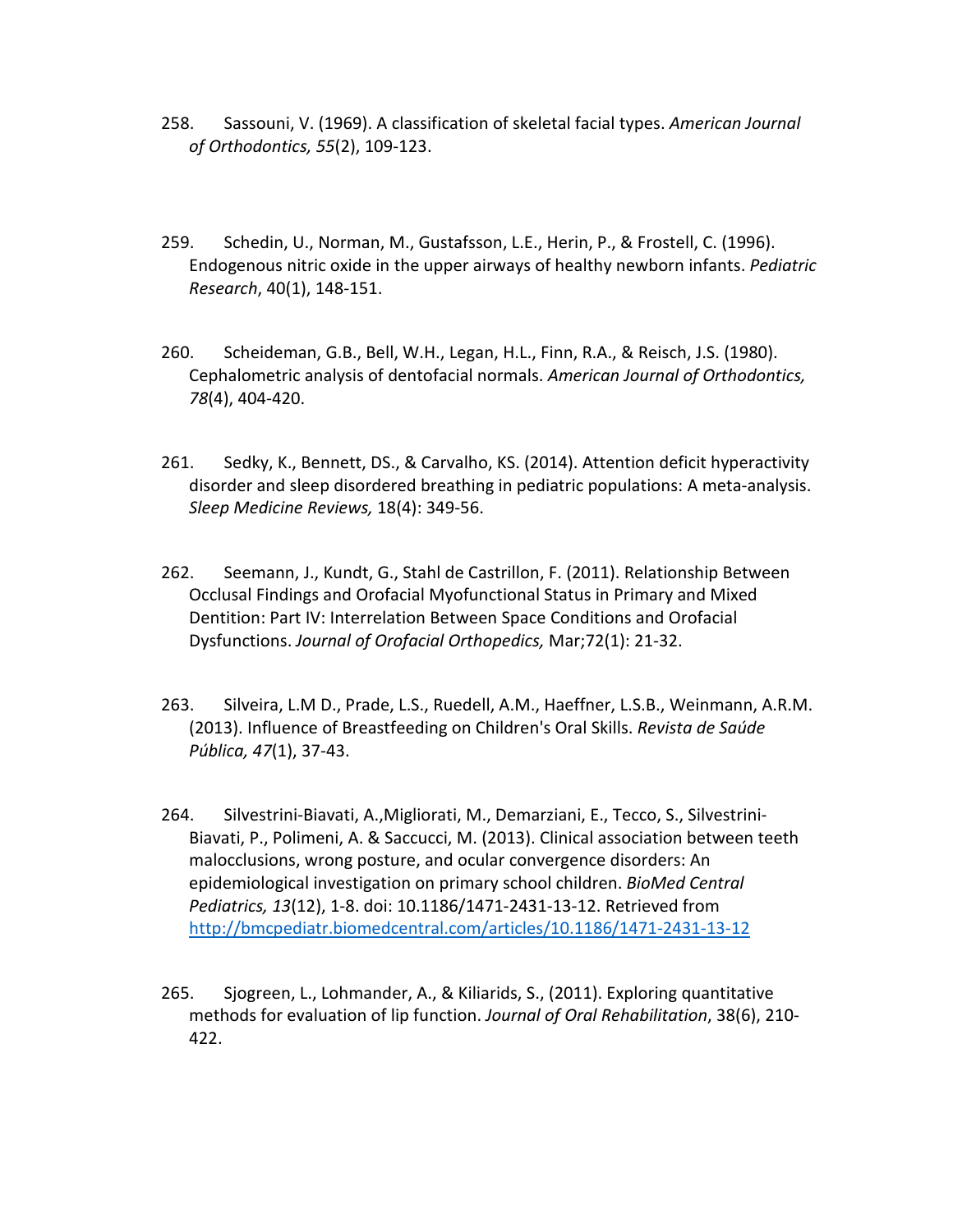- 266. Snider, L., Majnemer, A., & Darsaklis (2011). Feeding interventions for children with cerebral palsy: a review of the evidence. *Physical & Occupational Therapy in Pediatrics, 31*(1), 58-77.
- 267. Solow, B., Sandham, A. (2002). Cranio-Cervical Posture: A Factor in the Development and Function of the Dentofacial Structures*. European Journal of Orthodontics, 24*(5), 447-456.
- 268. Som, P.M., & Naudich, T.P. (2013). Illustrated review of the embryology and development of the facial region, part 1: Early face and lateral nasal cavities. *American Journal of Neuroradiology, 34*(12), 2233-2240.
- 269. Songu, M., Adibelli, Z.H., Tuncyurek, O., & Adibelli, H. (2010). Age-specific size of the upper airway structures in children during development. *Annals of Otolaryngology, Rhinology, and Laryngology, 119*(8), 541-546.
- 270. Souki, B.Q., Pimenta, G.B., Souki, M.Q., Franco, L.P., Becker, H.M., & Pinto, J.A. (2009). Prevalence of malocclusion among mouth breathing children: Do expectations meet reality?. *International Journal of Pediatric Otorhinolaryngology, 73*(5), 767-773.
- 271. Sperry, TP (1989). An Evaluation of the Relationship Between Rest Position of the Mandible and Malocclusion. *Angle Orthodontist,* 59(3): 217-226.
- 272. Stahl, F., Grabowski, R., Gaebel, M., Kundt, G. (2007). Relationship Between Occlusal Findings and Orofacial Myofunctional Status in Primary and Mixed Dentition. Part II: Prevalence of Orofacial Dysfunctions. *Journal of Orofacial Orthopedics*, Mar;68(2): 74-90.
- 273. Stål, P., Marklund, S., Thornell, L.E., De Paul, R., & Eriksson, P.O. (2003). Fibre composition of human intrinsic tongue muscles. *Cells Tissues Organs, 173*(3), 147- 161.
- 274. Steeve, RW., Moore, C.A., Green, J.R., Reilly, K J., & McMurtrey, J.R. (2008). Babbling, chewing, and sucking: Oromandibular coordination at 9 months. *Journal of Speech, Language and Hearing Research, 51*(6), 1390-1404.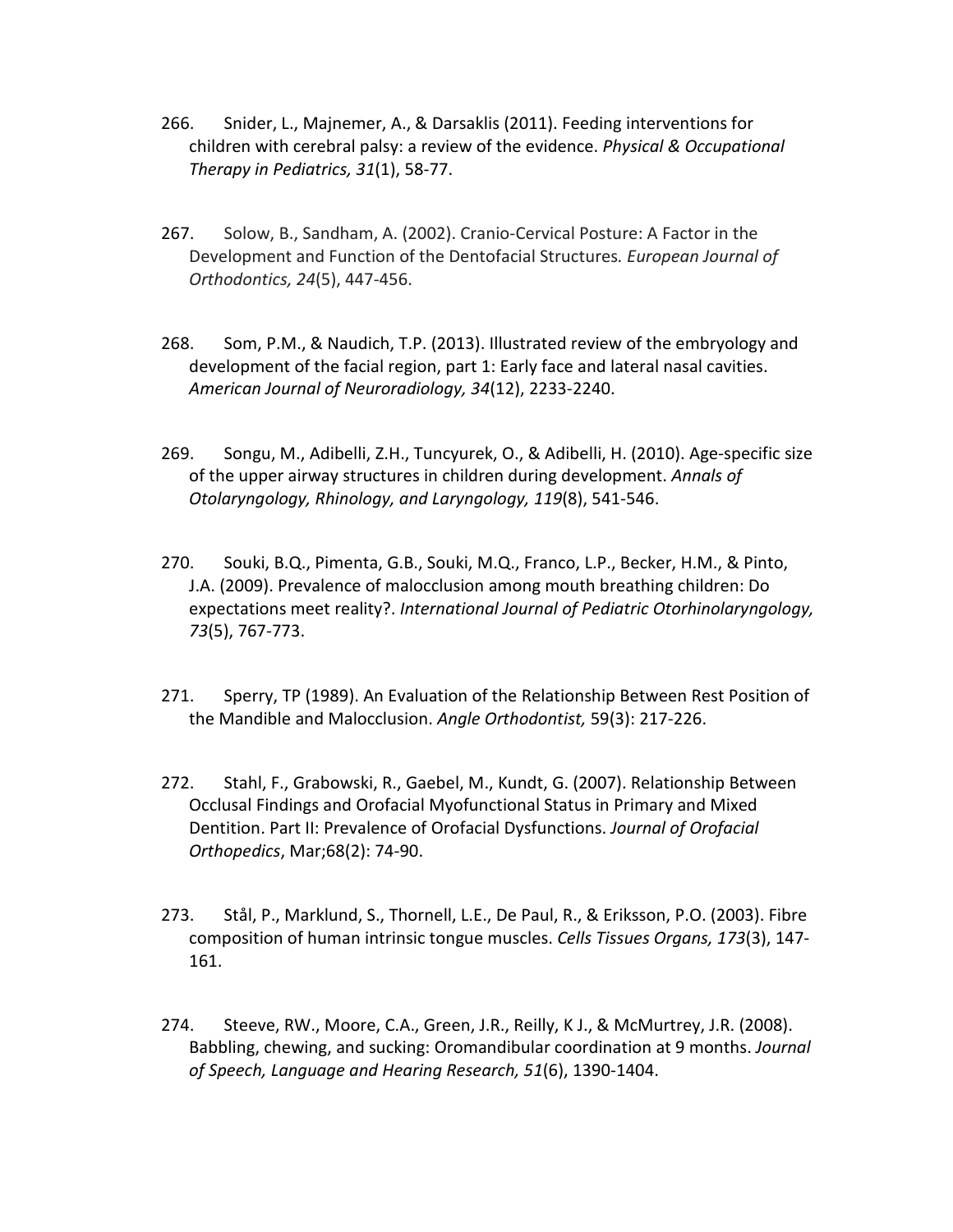- 275. Steeve, R. W., & Moore, C. A. (2009). Mandibular motor control during early development of speech and nonspeech behaviors. *Journal of Speech, Language, and Hearing Research, 52,* 1530-1554. Retrieved from <http://jslhr.pubs.asha.org/article.aspx?articleid=1780003>
- 276. Stevenson, R.D., & Allaire, J.H. (1991). The development of normal feeding and swallowing. *Pediatric Clinics of North America, 38*(6), 1439-1453.
- 277. Stoel-Gammon, C. (1985). Phonetic inventories, 15–24 months: A longitudinal study. *Journal of Speech and Hearing Research, 28*(4), 505-512.
- 278. Straub, W. (1960). Malfunction of the tongue. Part 1. The abnormal swallowing habit: Its cause, effects, results in relation to orthodontic treatment and speech therapy. *American Journal of Orthodontics.* 46.
- 279. Strand, E. & Sullivan, M. (2001). Evidence-based practice guidelines for dysarthria: Management for Velopharyngeal function. *Journal of Medical Speech-Language Pathology*, 9, 257-274.
- 280. Sujanska, A., Durdik, P., Rabasco, J., Vitelli, O., Pietropaoli, N., & Pia Villa, M. (2014). Surgical and non-surgical therapy of obstructive sleep apnea syndrome in children. *ACTA MEDICA, 57*(4), 135-141.
- 281. Sum, F. H. K. M, H., Zhang, L., Ling, H. T. B., Yeung, C. P. W. , Li, K. Y., Wong, H. M., & Yang, Y. (2015). Association of breastfeeding and three-dimensional dental arch relationships in primary dentition. *BioMed Central Oral Health, 15*(30), 1-9. doi 10.1186/s12903-015-0010-1.
- 282. Takahashi, Miyamoto, Terae, Y Yokoyama. (2007) Cerebral activation related to the control of mastical during changes in food hardness. *Neuroscience.* Mar 145(3), 791-794. Epub 2007 Feb 21.
- 283. Takemoto, H. (2001). Morphological analyses of the human tongue musculature for three-dimensional modeling. *Journal of Speech, Language, and Hearing Research, 44*(1), 95-107.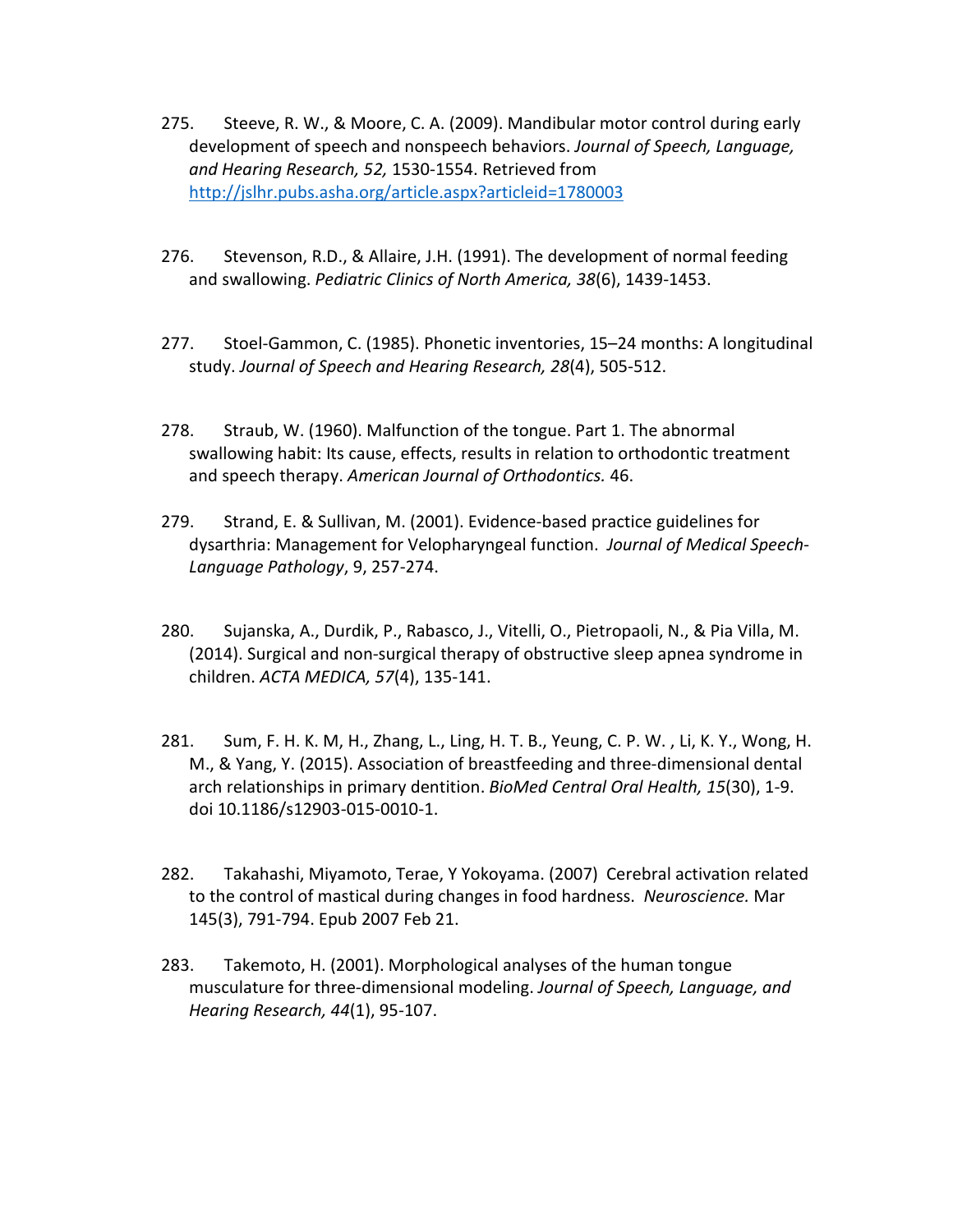- 284. Tamura, Y., Matsushita, S., Shinoda, K., & Yoshida, S. (1998). Development of perioral muscle activity during suckling in infants: a cross-sectional and follow-up study. *Developmental Medicine & Child Neurology, 40*(5), 344-348.
- 285. Tan, HL., Kheirandish-Gozal, L., Abel, F., & Gozal, D. (2015). Craniofacial syndromes and sleep-related breathing disorders. *Sleep Medicine Reviews,* DOI: 10.1016/j.smrv.2015.05.010.
- 286. Tavajohi-Kermani, H., Kapur, R., & Sciote, J.J. (2002). Tooth agenesis and craniofacial morphology in an orthodontic population. *American Journal of Orthodontic Dentofacial Orthotropics, 122*(1), 39-47.
- 287. Thach, B.T. (2001). Maturation and transformation of reflexes that protect the laryngeal airway from liquid aspiration from fetal to adult life. *American Journal of Medicine, 111*(Suppl 8A), 69S-77S.
- 288. Thach, B.T. (2007). Maturation of cough and other reflexes that protect the fetal and neonatal airway. *Pulmonary Pharmacology & Therapy, 20*(4), 365-370.
- 289. Um, Y H., Hong, S.-C., Jeong, J.-H. (2017). Sleep Problems as Predictors in Attention-Deficit Hyperactivity Disorder: Causal Mechanisms, Consequences and Treatment. *Clinical Psychopharmacology and Neuroscience*, *15*(1), 9–18. <http://doi.org/10.9758/cpn.2017.15.1.9>
- 290. Valera, F, Travitzki, L, Mattar, S, Matsumoto, M, Elias, A. & Anselmo-Lima, W. (2003). Muscular, functional, and orthodontic changes in preschool children with enlarged adenoids and tonsils. *International Journal of Pediatric Otorhinolaryngology,* 67: 761-770.
- 291. Vargervik, K., Miller, A.J., Chierici, G., Harvold, E., & Tomer, B.S. (1984). Morphologic response to changes in neuromuscular patterns experimentally induced by altered modes of respiration. *American Journal of Orthodontics, 85(*2), 115-124.
- 292. Villa, M.P., Brasili, L., Ferretti, A., Vitelli, O., Rabasco, J., Mazzotta, A. R., ... & Martella, S. (2015). Oropharyngeal exercises to reduce symptoms of OSA after AT. *Sleep Breath*, 19(1), 281-289.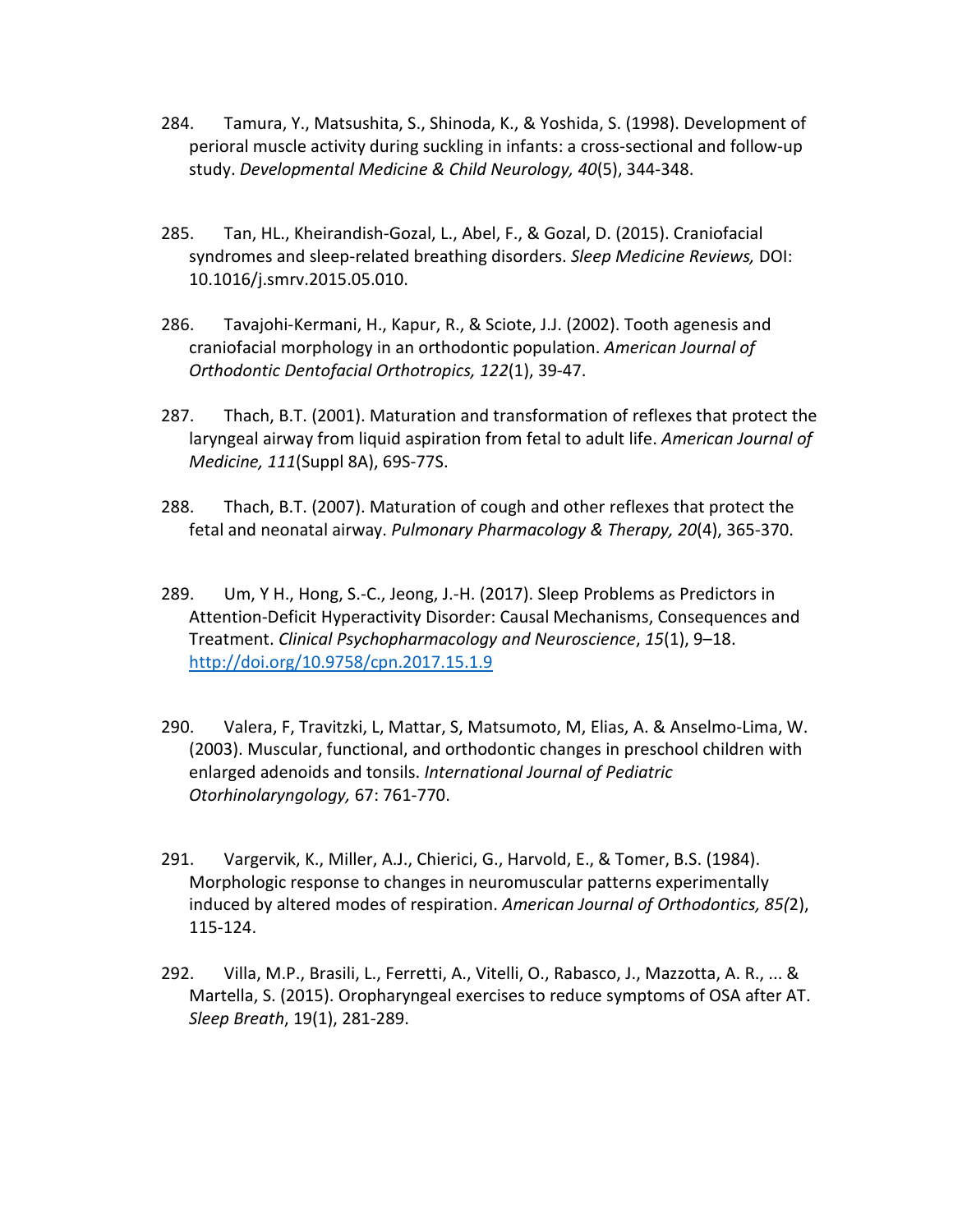- 293. Villa M.P, Miano S, Rizzoli A. (2011). Mandibular advancement devices are an alternative and valid treatment for pediatric obstructive sleep apnea syndrome. *Sleep Breath*, May; 15(2): 179-184.
- 294. Viviers, M., Kritzinger, A., Vinck, B., Graham, M. (2017) Preliminary psychometric performance of the Neonatal Feeding Assessment Scale. *South African Journal of Communication Disorders*, Jan 30, 64(1), ee1-e8.
- 295. Vlahandonis, A., Walter, L.M., & Horne, R.S. (2013). Does treatment of SDB in children improve cardiovascular outcome? *Sleep Medicine Review, 17*(1), 75-85.
- 296. Vyas, H., Milner, A.D., & Hopkin, I.E. (1981). Intrathoracic pressure and volume changes during the spontaneous onset of respiration in babies born by cesarean section and by vaginal delivery. *Pediatrics, 99*(5), 787-791.
- 297. Wadsworth, S., Maul, C. & Stevens, E. (1998). The prevalence of orofacial myofunctional disorders among children identified with speech and language disorders in grades kindergarten through six. *International Journal of Orofacial Myology*. 24.
- 298. Wang, X.T., Ge, L.H. (2015). Influence of Feeding Patterns on the Development of Teeth, Dentition, and Jaw in Children. *Journal of Peking University*, Feb 18; 47(1): 191-5.
- 299. Warren, J J., & Bishara, S.E. (2002). Duration of nutritive and nonnutritive sucking behaviors and their effects on the dental arches in the primary dentition. *American Journal of Orthodontic Dentofacial Orthotropics, 121*(4), 347-356.
- 300. Warren, J.J., Levy, S.M., Nowak, A J., & Tang, S. (2000). Non-nutritive sucking behaviors in preschool children: A longitudinal study. *Pediatric Dentistry, 22*(3), 187-191.
- 301. Warren, J.J., Slayton, R.L., Bishara, S.E., Levy, S.M., Yonezu, T., & Kanellis, M.J. (2005). Effects of nonnutritive sucking habits on occlusal characteristics in the mixed dentition. *Pediatric Dentistry, 27*(6), 445-450.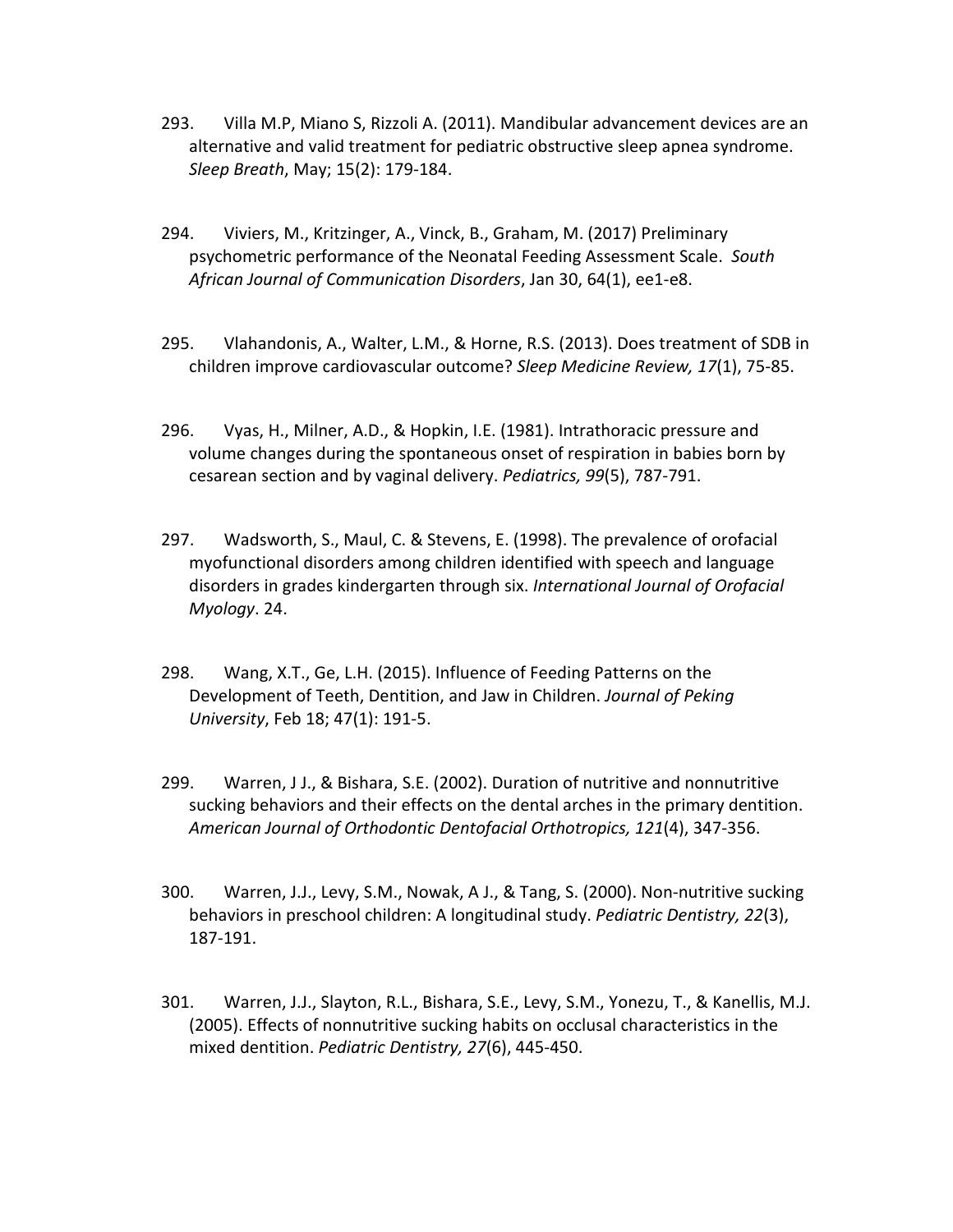- 302. Wasaki, T.,Yamasaki, Y. (2014). Relation Between Maxillofacial Form and Respiratory Disorders in Children*. Sleep and Biological Rhythms, 12,* 2–11.
- 303. Watkins, C.J., Leeder, S.R., & Corkhill, R.T. (1979). The relationship between breast and bottle feeding and respiratory illness in the first year of life. *Journal of Epidemiology and Community Health, 33*(3), 180-182.
- 304. Weiss, TM, Atanasov, S, & Calhoun, KH. (2005). The association of tongue scalloping with obstructive sleep apnea and related sleep pathology. *Otolarngology Head Neck Surgery.* 133(6): 966-71.
- 305. Weisz, S. (1938). Studies in equilibrium reaction. *Journal of Nervous and Mental Disorders, 88*(2), 150-162.
- 306. Wen, L.M., Baur, L.A., Simpson, J.M., Rissel, C., & Flood, V.M. (2011). Effectiveness of an early intervention on infant feeding practices and "tummy time": A randomized controlled trial. *Archives of Pediatric Adolescent Medicine, 165*(8), 701-707.
- 307. Westcott, C.A., Hogan, M.J., & Griffiths, M. (2006). A Randomized, Controlled Trial of Division of Tongue-tie in Infants With Feeding Problems. *Journal of Human Lactation*, 22(4), 471-472.
- 308. Wiessinger, D and Miller, M., (1995) Breastfeeding Difficulties as a Result of Tight Lingual and Labial Frenua: A Case Report, *Journal of Human Lactation, 11*(4): 313-316.
- 309. Wohlert, A.B., & Smith, A. (2002). Developmental change in variability of lip muscle activity during speech*. Journal of Speech, Language and Hearing Research, 45*(6), 1077-1087.
- 310. Wolf, G., Anderhuber, W., Kuhn, F. (1993). Development of the Paranasal Sinuses in Children: Implications for Paranasal Sinus Surgery. *Annals of Otology, Rhinology, and Laryngology, 102*(9), 705-711.
- 311. Zardetto, C.G., Rodrigues, C.R., & Stefani, F M. (2002). Effects of different pacifiers on the primary dentition and oral myofunctional strutures of preschool children. *Pediatric Dentistry, 24*(6), 552-560.